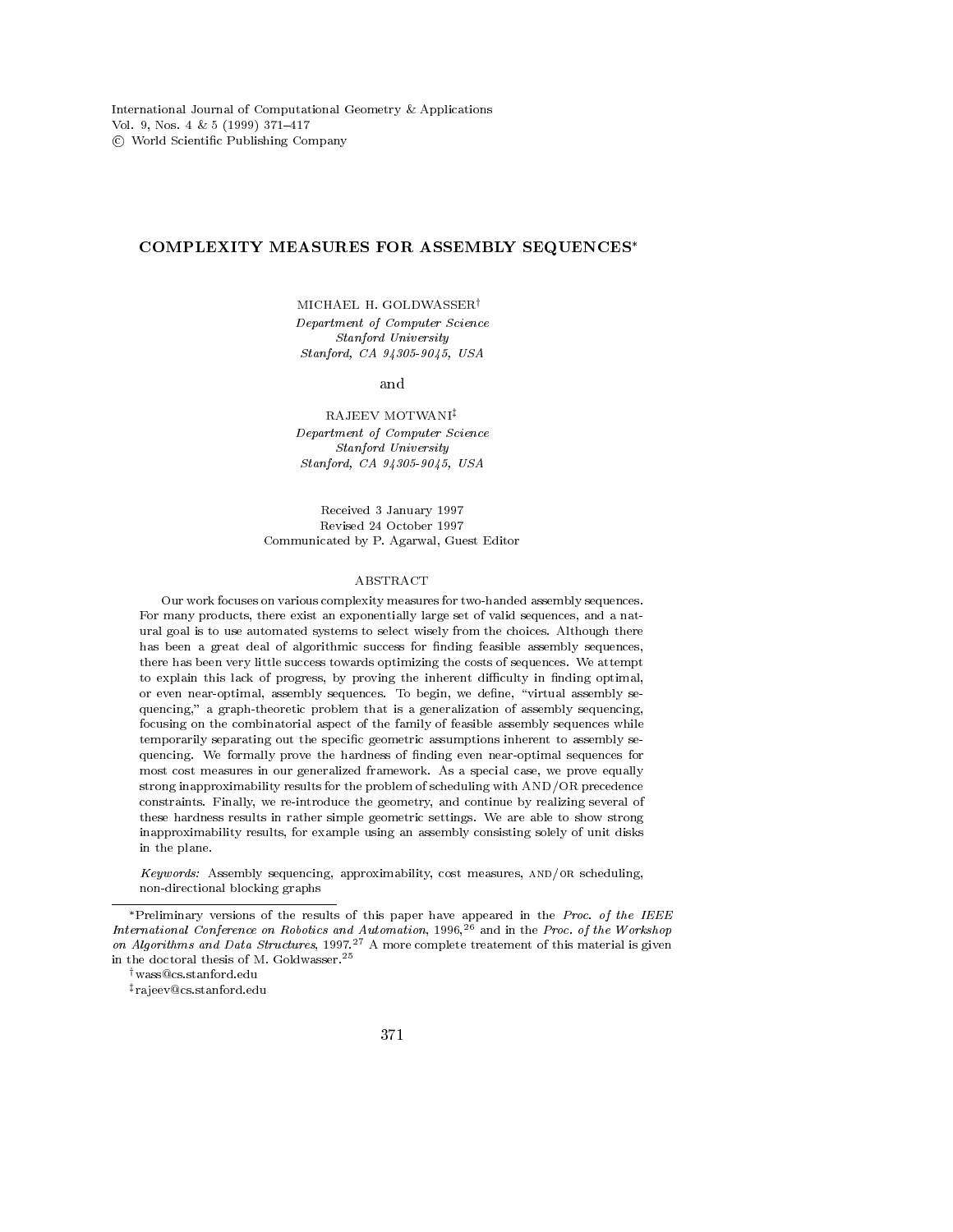### 1. Introduction

Given a set of parts and a geometric description of their relative positions in a product, the assembly sequencing problem is to devise a sequence of collision-free operations that results in the assembly of the product from the individual parts. Ecient algorithms have been developed for many classes of motions that guarantee to find a valid assembly sequence when one exists. Since assembly sequencing is a preprocessing phase for a long and expensive manufacturing process, any work towards finding a better assembly sequence is of great value when it comes time to assemble the physical product in mass quantities. The IEEE Technical Committee on Assembly and Task Planning<sup>28</sup> summarized the state of assembly sequencing in 1994 by explaining, "after years of work in this field, a basic planning methodology has emerged that is capable of producing a feasible plan . . . The challenges still facing the field are to develop efficient and robust analysis tools and to develop planners capable of nding optimal or near-optimal sequences rather than just feasible sequences." Indeed, better understanding the inherent complexity of assembling a product is critically important for bringing assembly planning systems into industrial use, as the assembly sequence will be used in mass quantities during manufacturing. Many attributes of a sequence will have a direct effect on the cost of manufacturing, for example, the number of operations required, the number of different directions of motion used, and so on. In cases where we find that the optimal cost assembly sequence is quite expensive, this information can be used by engineers in redesigning the product in a design-for-assembly feedback loop. Because modern products are being designed with hundreds or thousands of parts or more, the efficiency of algorithms used for sequencing is also critical.

Unfortunately, there has been little algorithmic success in optimizing the cost of assembly sequences. Our work explains this lack of progress by formally proving the hardness of finding optimal or even near-optimal cost sequences in a variety of settings. We attempt to classify the difficulty of finding near-optimal solutions for many variants of assembly sequencing based on the desired cost measure, the specific goal required, and other restrictions placed on the sequence. Besides considering the standard goal of fully assembling a product from its individual parts, we consider several motivated partial disassembly tasks such as removing a key part from an assembly. Our list of cost measures includes many of those suggested by both industry and previous researchers. Examples include minimizing the number of distinct directions of motion used during a sequence, minimizing the number of steps in a sequence, or minimizing the number of re-orientations of the assembly.

We begin by studying a graph-theoretic generalization of assembly sequencing which we term *virtual assembly sequencing* (VAS). For a given direction of motion, the geometric model of the product can be analyzed to construct a graph that represents the blocking relationships among the parts. Once a collection of such graphs has been computed for a representative set of motions, it can be analyzed to efficiently compute a feasible assembly sequence, when one exists. Through the introduction of the non-directional blocking graph,<sup>68,70</sup> this technique has resulted in much of the success in finding feasible assembly sequences for a variety of settings.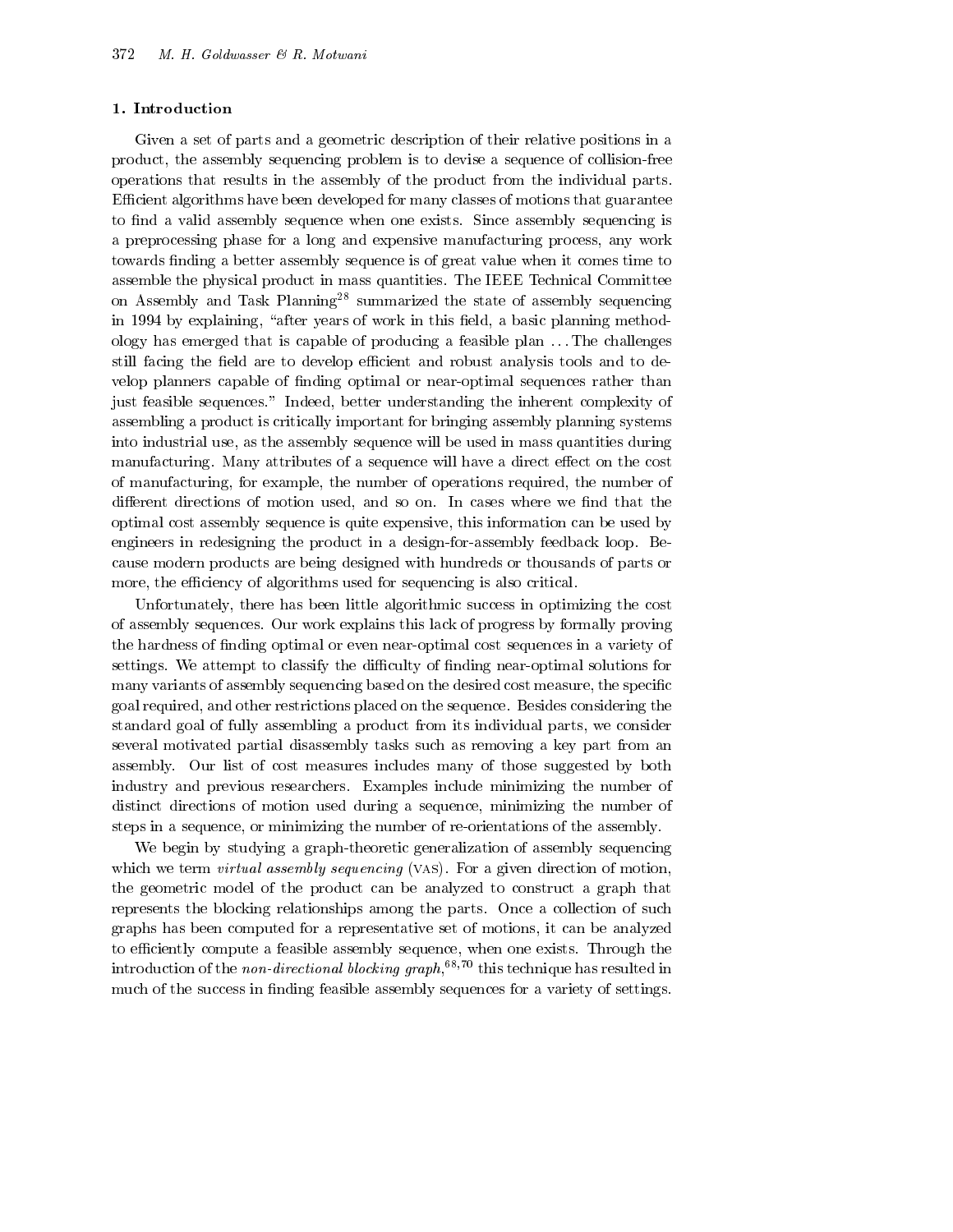Our generalized model considers this set of blocking graphs as the original input to the problem, and we examine whether these graphs can be used to find near-optimal sequences, rather than simply feasible sequences.

We find that the problem of optimizing assembly sequences in our model captures the difficulty of several known covering, scheduling, and supersequencing problems. This allows us to formally prove the hardness, not only for finding the optimal cost solution, but even for finding any near-optimal solutions. Our strongest results show that it is hard to find any sequence, for many of the VAS variants, with a cost which can be bounded to within a  $2^{\log^2 n}$ -factor<sup>a</sup> of the optimal cost sequence for any  $\gamma > 0$ . As a special case, when sequences are restricted to move only one part at a time, this problem can be modeled as an instance of scheduling with  $\text{AND}/\text{OK}$  precedence constraints". We prove similar inapproximability results for this scheduling problem. Since our virtual assembly sequencing model is a generalization, our lower bounds do not necessarily apply to the original problem as we no longer assume that the set of input graphs is the result of any original geometric setting. We continue by showing that many of our lower bounds can indeed be realized geometrically, thereby proving the hardness of the true assembly sequencing problems. As an example, we consider a setting consisting entirely of unit disks in the plane, and we look at the task of removing a given disk from the rest of the assembly using only individual translations to infinity. We prove that achieving a  $2^{\log^2}$  <sup>n</sup>-approximation to minimizing the total number of disks which must be removed to access the given disk is hard for any  $\gamma > 0$ . A more complete summary of our exact results is given later, in Tables  $2-5$ .

The paper proceeds as follows. In Section 2, we discuss previous work in the areas of assembly sequencing, approximation theory, and computational geometry, which relate to our work. In Section 3, we review the definition of the assembly sequencing problem and specically examine the development of the non-directional blocking graph in Section 3.1. We introduce our virtual assembly sequencing problem in Section 4, as we formalize a list of possible tasks, restrictions, and cost measures for assembly sequencing. In Section 5, we define the AND/OR scheduling problem. Next, we approach the issue of how well the choice of sequences can be optimized over such cost measures. Even in cases where finding the exact optimal solution is difficult, it is desirable to find approximate solutions which are near-optimal. In Section  $6$ , we give reductions relating the many different variants of the problems to each other. Then in Sections 7 and 8, we prove that finding even an approximate solution for most variants is quite hard in our generalized framework. Finally, we re-introduce the geometry in Section 9, proving the inapproximability for several cost measures, even in the original geometric settings. Section 10 discusses some particularly interesting complexity issues relating to AND/OR scheduling, and finally Section 11 concludes with a discussion of open directions for continued research.

<sup>&</sup>lt;sup>a</sup>This factor,  $2^{\log^2 n}$ , lies between polynomial and polylogarithmic in that  $2^{\log^2 n}$  =  $o(n^{\epsilon})$ for any  $\epsilon > 0$ , and  $2^{\log^{1-\gamma} n} = \omega(\log^c n)$  for any constant c.

<sup>&</sup>lt;sup>b</sup>Note, this model is in no way related to the AND/OR tree used by Homem de Mello and Sanderson<sup>35,37</sup> for representing all feasible assembly sequences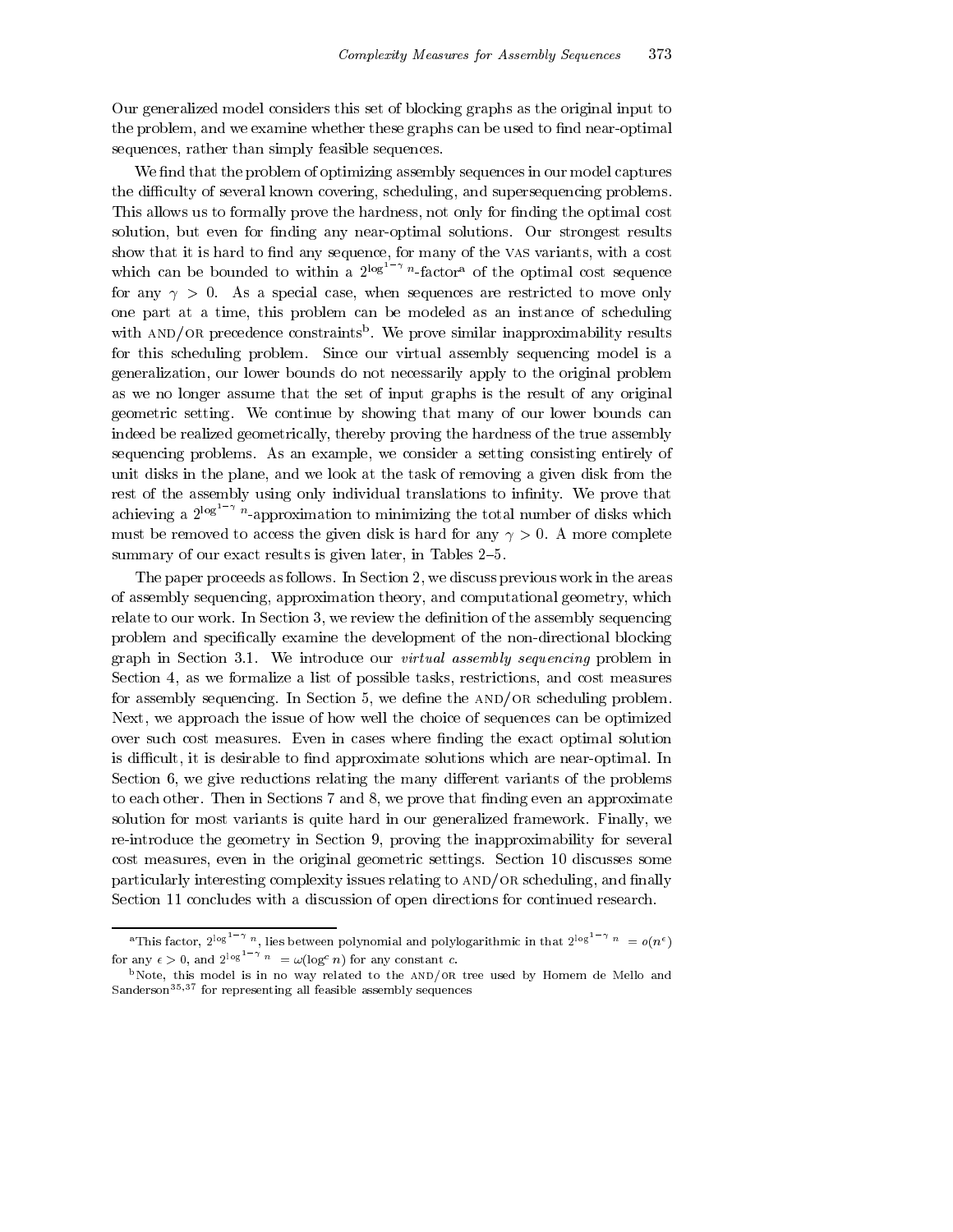## 2. Previous Work

### 2.1. Assembly Sequencing

The use of automation in assembly sequencing has increased rapidly over the years.18;34;36;37;52;68;72 Progressing from days when assembly sequencing was purely a craft of the human designers, computers have become a powerful tool in the sequencing process. Early systems resulted in potentially exponential time generateand-test sequencers, operating by generating candidate operations and testing their feasibility.<sup>37,71</sup> The problem of finding a valid assembly sequence was later shown to be intractable in many general settings.<sup>38,45,46,58,69,72</sup> This led some researchers to consider restricted, but still interesting, versions of the problem, for instance requiring monotone sequences, where each operation generates a final subassembly, and two-handed sequences, where every operation merges exactly two subassemblies. For many classes of motions parameterized by a constant number of degrees of freedom, polynomial algorithms were developed to find an assembly sequence when one exists.<sup>29,32,68,70</sup> A good deal of this success can be achieved within the framework of non-directional blocking graphs.31;68;70 As our work is intricately related to this approach, in Section 3.1 we review the concept of non-directional blocking graphs and the subsequent results. Other techniques allow for the enumeration of all possible assembly sequences,<sup>18</sup> however for most products there will be exponentially many such sequences. There are also several important tasks, such as removing a given part for service, which arise as natural disassembly problems. For this reason, some researchers have focused specifically on models for disassembly.<sup>50,63,66</sup>

With the ability to find feasible sequences efficiently, several researchers have focused on the importance of using automated tools to choose *cost-effective* sequences. There are many possible ways to define the cost of a sequence, depending on how these sequences will be used in a manufacturing system. Based on a great deal of work with industrial applications, Boothroyd *et al.*<sup>9,10</sup> suggest several empirical measures that effect the cost of assembly for a product; more formal complexity measures have been defined by Wolter<sup>72</sup> and by Wilson and Latombe<sup>70</sup>; and a collection of many cost measures for assembly planning has been gathered by Jones and Wilson.41 Once a cost measure has been chosen, the question becomes how to find a low cost assembly sequence efficiently. Several papers have considered methods for logically grouping parts of an assembly,<sup>12,56</sup> thereby reducing the effective number of parts in an assembly and thus reducing the search time required for finding an optimal sequence. Although these techniques are quite practical, they simply delay the eventual need for better automated reasoning to overcome the exponential computation required for increasingly large data sets. Researchers have also considered the use of simulated annealing<sup>55</sup> and petri nets<sup>11</sup> in finding low-cost assembly sequences. Both of these techniques suffer either in requiring possibly exponential time in finding the optimal sequence or else in quickly finding a sequence without any provable guarantee as to its quality. For a restricted class of inputs that have a so-called \total ordering" property, a greedy algorithm is given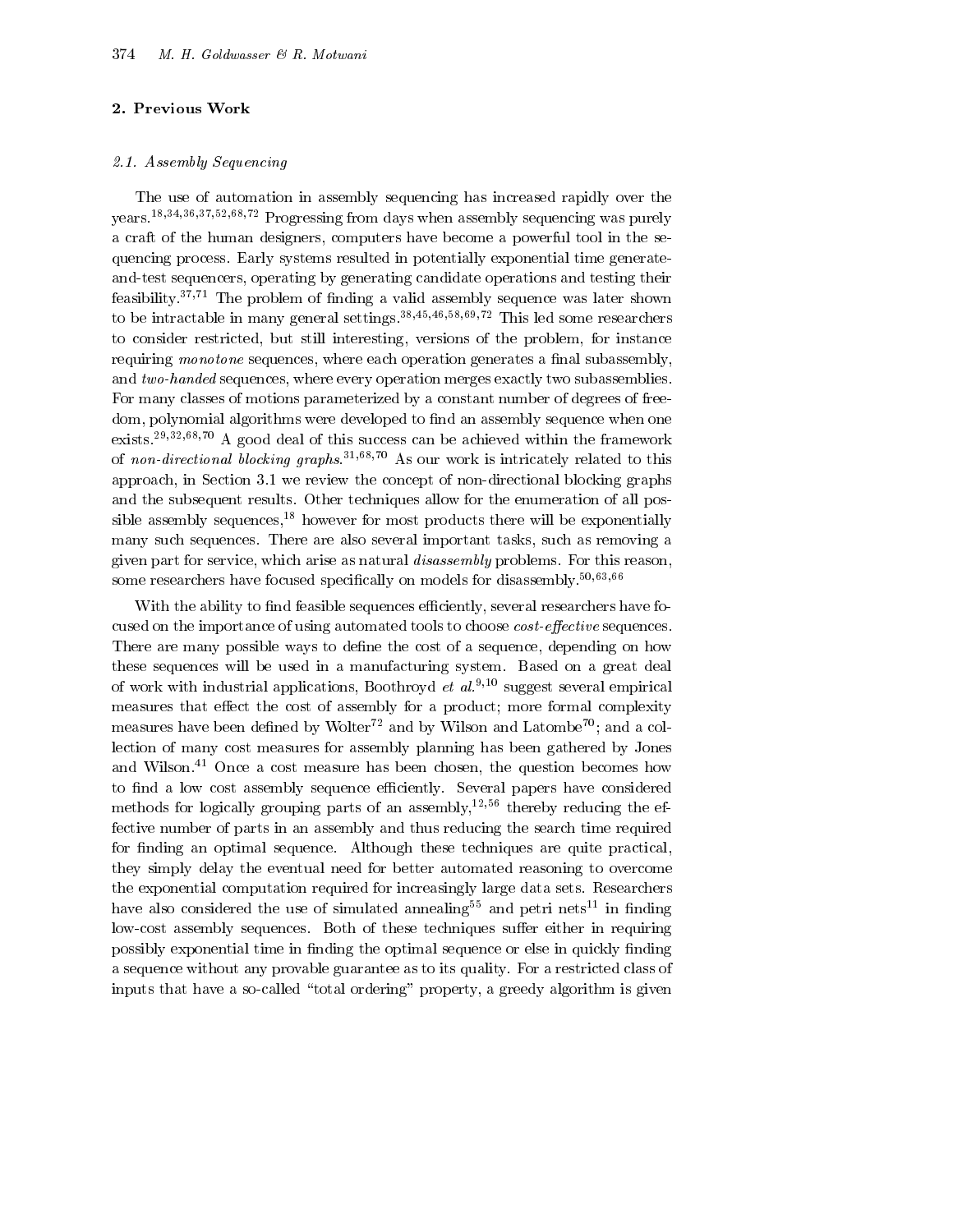that claims to produce the minimal length sequence to remove any give part,  $2^{0,73}$ however the required input property does not have a clear definition. For the general setting, our results in Section 9.3 will prove not only the difficulty of finding an optimal sequence by this cost measure, but even a near-optimal solution. Finally, several software systems offer the user the option of optimizing the sequence over a choice of complexity measures,  $44,62,72$  however these systems must rely on current techniques and thus either require possibly exponential search techniques to find the true optimum, or else polynomial heuristics with no performance guarantees on the cost of the resulting sequence.

### 2.2. Approximation Theory

For most of our variants, finding the optimal cost assembly sequence is NP-hard. As the number of parts and complexity of products keeps increasing, it quickly becomes infeasible to rely on an exponential time search to find the best solution. Unless  $P=NP$ , there is little hope of efficiently finding the true optimal solution, however this does not rule out the possibility of finding approximate solutions efficiently. There is nothing particularly magical about the exact best solution from an industrial point of view; if an efficient algorithm could guarantee that it could find a sequence whose cost was, for example, within  $1\%$  of the optimal sequence, this would probably be well received.

Research in the theory of approximability has consider exactly this issue for other  $NP$ -hard optimization problems.<sup>4,22,40,57</sup> Since we cannot expect to find the optimal solution in polynomial time, the goal is to develop a polynomial-time approximation algorithm that returns a solution whose cost can be bounded by some function of the true optimal cost. A standard measure for the quality of an approximation algorithm is the approximation ratio, comparing the cost of the solution returned by the algorithm versus the cost of the true optimal solution. Although all NPcomplete decision problems can be reduced to one another, the approximability of similar optimization problems can be quite different, ranging from those which can be approximated arbitrarily closely to the optimum, to those for which getting even a very rough approximation is already NP-hard.

Many researches have worked towards classifying the approximability of different NP-hard problems.<sup>4,5,14,59</sup> We will consider four broad classes defined by Arora and Lund<sup>4</sup> and shown in Table 1, which group problems based on the strength of the inapproximability results which have been proven. Class I includes all prob-

| $\Box$ Class | Factor of Approximation that is hard   Representative Problems |                  |
|--------------|----------------------------------------------------------------|------------------|
|              | $1+\epsilon$                                                   | $MAX-3SAT$       |
|              | $O(\log n)$                                                    | <b>SET COVER</b> |
|              | $2\log^{1-\gamma} n$                                           | LABEL COVER      |
|              |                                                                | <b>CLIQUE</b>    |

Table 1. The four classes and their representative problems (Arora and Lund<sup>4</sup> ).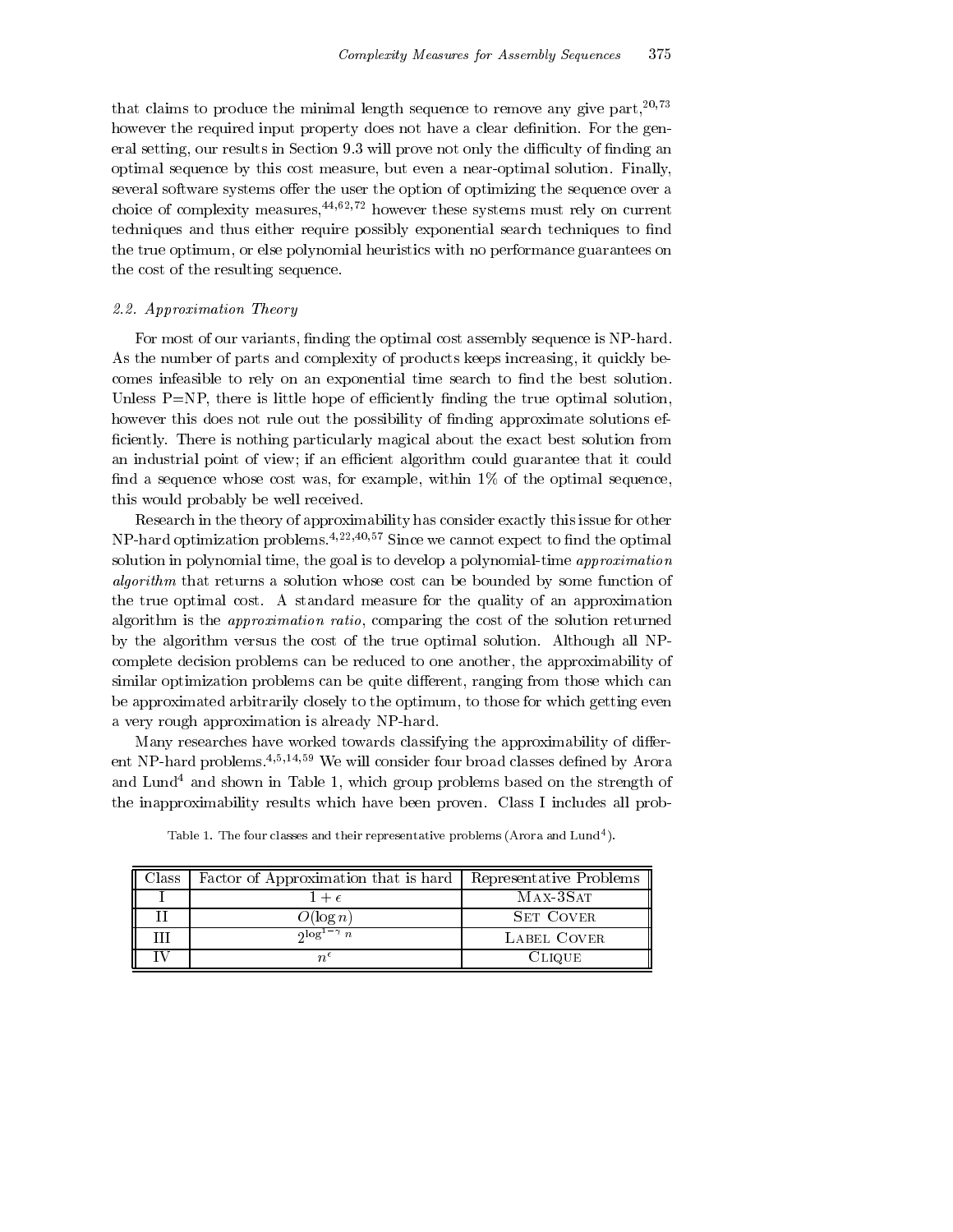lems for which approximating the optimal solution to within a factor of  $(1 + \epsilon)$  is NP-hard for some  $\epsilon > 0$ . The canonical problem for this class is MAX-3SAT, and the class includes all Max-SNP-complete<sup>59</sup> problems, for example VERTEX COVER, Metric tsp,Max Cut, and others. Class II groups those problems for which it is quasi-NP-hard<sup>c</sup> to achieve an approximation ratio of c  $\log n$  for some  $c > 0$ . The typical such problem in this class is SET COVER, for which the threshold of approximability has been placed at  $\ln n(1 + o(1))$ .<sup>21</sup> For problems in Class III, it is quasi-NP-hard to achieve a  $2^{\log^2 n}$  n factor approximation for any  $\gamma > 0$ . LABEL COVER<sup>3</sup> is the canonical problem in this class, although the class contains several other natural problems such as LONGEST PATH<sup>43</sup> and NEAREST LATTICE VECTOR.<sup>3</sup> Finally, Class IV consists of the hardest problems, namely those for which it is NP-hard to achieve an  $n^{\epsilon}$  approximation factor for some  $\epsilon > 0$ . This class includes problems such as  $\rm C_{LIQUE^{33}}$  and  $\rm COLORING.^{53}$ 

Because we will use these problems in several reductions, we give both definitions and notation for the SET COVER and LABEL COVER problems. For the SET COVER problem, we are given a ground set  $U$  of items, and a collection of subsets of these items,  $S_1, S_2, \ldots, S_n$ . The output is a sub-collection of subsets so that every item of  $U$  is contained in at least one of the chosen subsets. The goal is to minimize the number of chosen subsets. The LABEL COVER problem is defined  $3,4$  as follows. The input is a regular, bipartite graph,  $G = (U, V, E)$ , a set of labels  $\{1, 2, \ldots, N\}$ , and for each edge  $e \in E$ , a partial function  $\Pi_e : \{1, 2, \ldots, N\} \longrightarrow \{1, 2, \ldots, N\}$ . A labeling associates a non-empty set of labels with every vertex in  $U \cup V$ , and is said to cover an edge  $e = (u, v)$ , if for every label b assigned to v, there is some label a assigned to u such that  $\Pi_e(a) = b$ . The goal of LABEL COVER<sub>min</sub> is to give a labeling that covers all edges, while minimizing the total number of labels, counting multiplicities, assigned to nodes of U.

Finally, we need to define the notion of *approximation-preserving reductions*.<sup>57,59</sup> Classical reductions, for instance those equating all NP-complete problems, show that finding the optimal solution for one problem can be used to find the optimal solution for another problem. Unfortunately, such reductions do not guarantee anything about the relation between approximate solutions, hence the vast difference between the approximability of various NP-complete problems. Therefore, to compare the approximability of difficult problems, it is necessary to use such approximation-preserving reductions that show not only that finding the optimal solution of one problem can be used to find the optimal solution of the other, but also that an approximate solution of one can be translated to an approximate solution of the other, with a similar performance ratio. Throughout this paper, we will use two types of reductions. For our purposes, we say that *problem A reduces to prob*lem B if a polynomial-time algorithm for B which achieves an  $f(n)$ -approximation can be used to give a polynomial-time algorithm for problem  $A$  which achieves a  $[(1+c) \cdot f(O(n))]$ -approximation for some constant  $c \geq 0$ . Notice that this allows us

<sup>&</sup>lt;sup>c</sup>Whereas a problem is NP-hard if solving it would imply NP  $\subset$  DTIME( $n^{O(1)}$ ), a problem is quasi-NP-hard if solving it would imply that NP  $\subset$  DTIME( $n^{\text{poly}(\log n)}$ ). "A proof of quasi-NPhardness is good evidence that the problem has no polynomial-time algorithm."<sup>4</sup>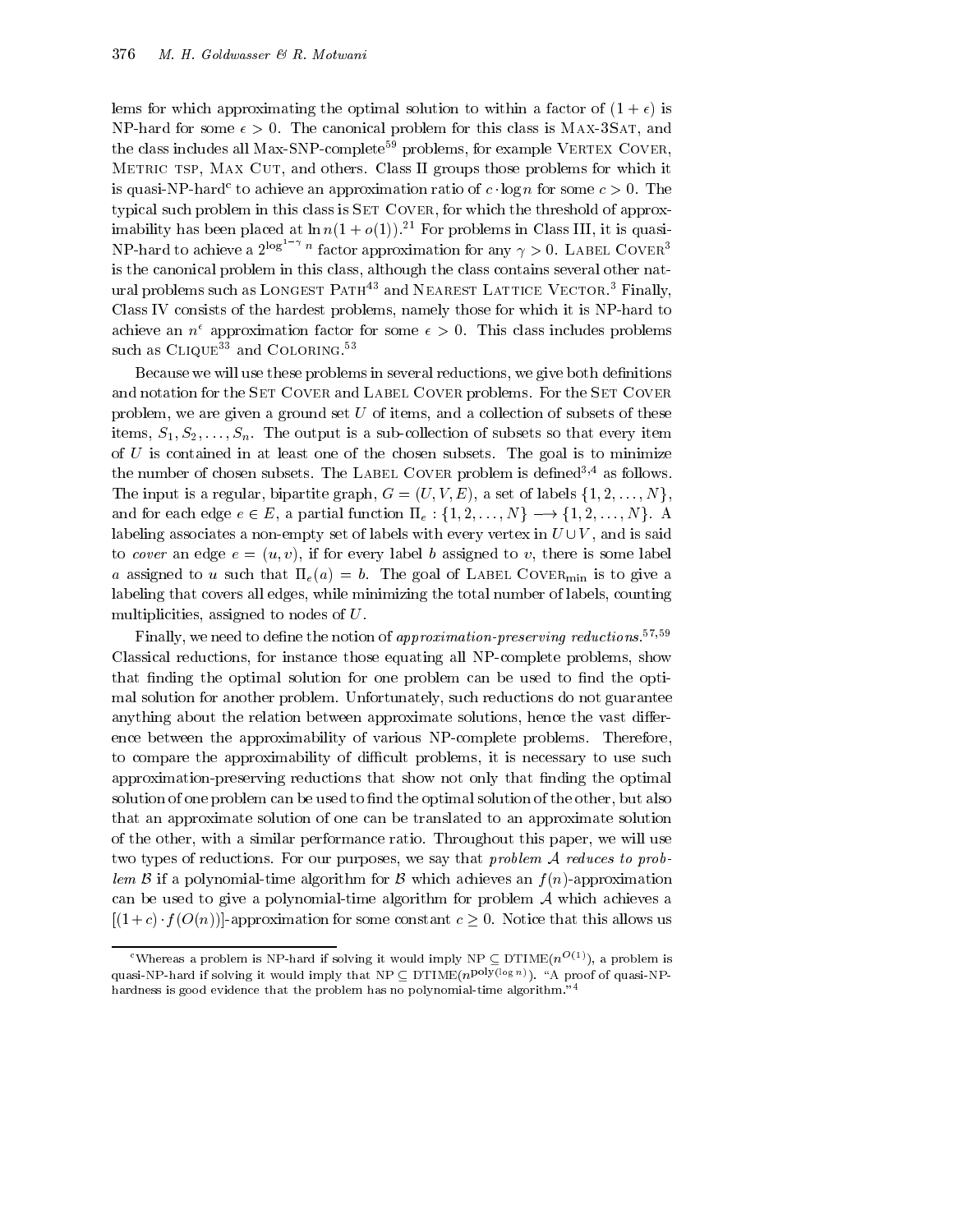to introduce a certain amount of additive error in the approximation. Secondly, we say that problem A reduces to problem B with a polynomial blowup if a polynomialtime algorithm for  $\beta$  which achieves an  $f(n)$ -approximation can be used to give a polynomial-time algorithm for problem A which achieves a  $[(1 + c) \cdot f(\text{poly}(n))]$ approximation for some constant  $c \geq 0$ . Such a reduction generally results from a construction in which the problem size undergoes a polynomial blowup. In this sense, even if the absolute ratio of the approximation remains the same through the construction, the ratio as a function of  $n$  may change as the value of  $n$  has increased. If problem  $A$  is known to lie in one of the four particular approximation classes above and we show that problem  $A$  can be reduced to problem  $B$  by either of the above reductions types, this shows that problem  $\beta$  also lies in that same approximation class". Both the additive error and the polynomial blowup do not effect the class in which a problem lies; they merely effect the exact constants shown in the hardness result. The reason that we differentiate between a reduction with or without a polynomial blowup is because of the effect that it has on trying to use these reductions to prove upper bounds. In a sense, a reduction from  $A$  to B implies that B is "at least as hard" as A, however this intuition may be a bit misleading. If we were able to find a non-trivial approximation algorithm for  $\mathcal{B}$ , we may assume that this also results in a non-trivial approximation for  $A$ , yet this is not necessarily the case with a polynomial blowup. For example, if we exhibit an  $n$ - $^{\prime}$ -approximation for  $\beta$ , our reduction provides us with an  $n$ -approximation for A, however we would have no guarantee that  $a < 1$ , and hence this result may not beat the trivial  $n$ -approximation for our problems.

### 2.3. Computational Geometry

Assembly sequencing is an intriguing combination of a combinatorial and geometric problem. Quite naturally, research from computational geometry relates very closely to assembly sequencing. The separability of objects has been well studied in the geometric community. For example a classic result of Guibas and Yao<sup>30</sup> concerns a collection of convex parts in two dimensions. The result stats that for any given direction there will always exist some part that can be translated to innity in that direction without disturbing the others, and thus the single direction of translation can be used to repeatedly remove parts one at a time. Such a sequence, removing ob jects one at a time using translations in a common direction, is known as a *depth order*. Similar separability issues are studied by Toussaint<sup>67</sup> for more general classes of shapes in two dimensions, such as monotone or star-shaped polygons. For a collection of balls in  $\mathcal{K}$  , Dawson  $^+$  shows that there exists at least  $a+1$ balls, each of which can be translated to infinity in some direction. In contract, Snoeyink and Stolfi<sup>64</sup> demonstrate a set of convex parts in three dimensions which cannot be disassembled using two hands. A study for constructing a sequence for the individual removal of polygons from a collection in two dimensions introduced a structure termed the *movability wheel*,<sup>19</sup> which can be thought of as a precursor to

dTechnically, to place a problem into Class I through this type of reduction, it is also necessary to pay attention to the value of the constant  $c$ .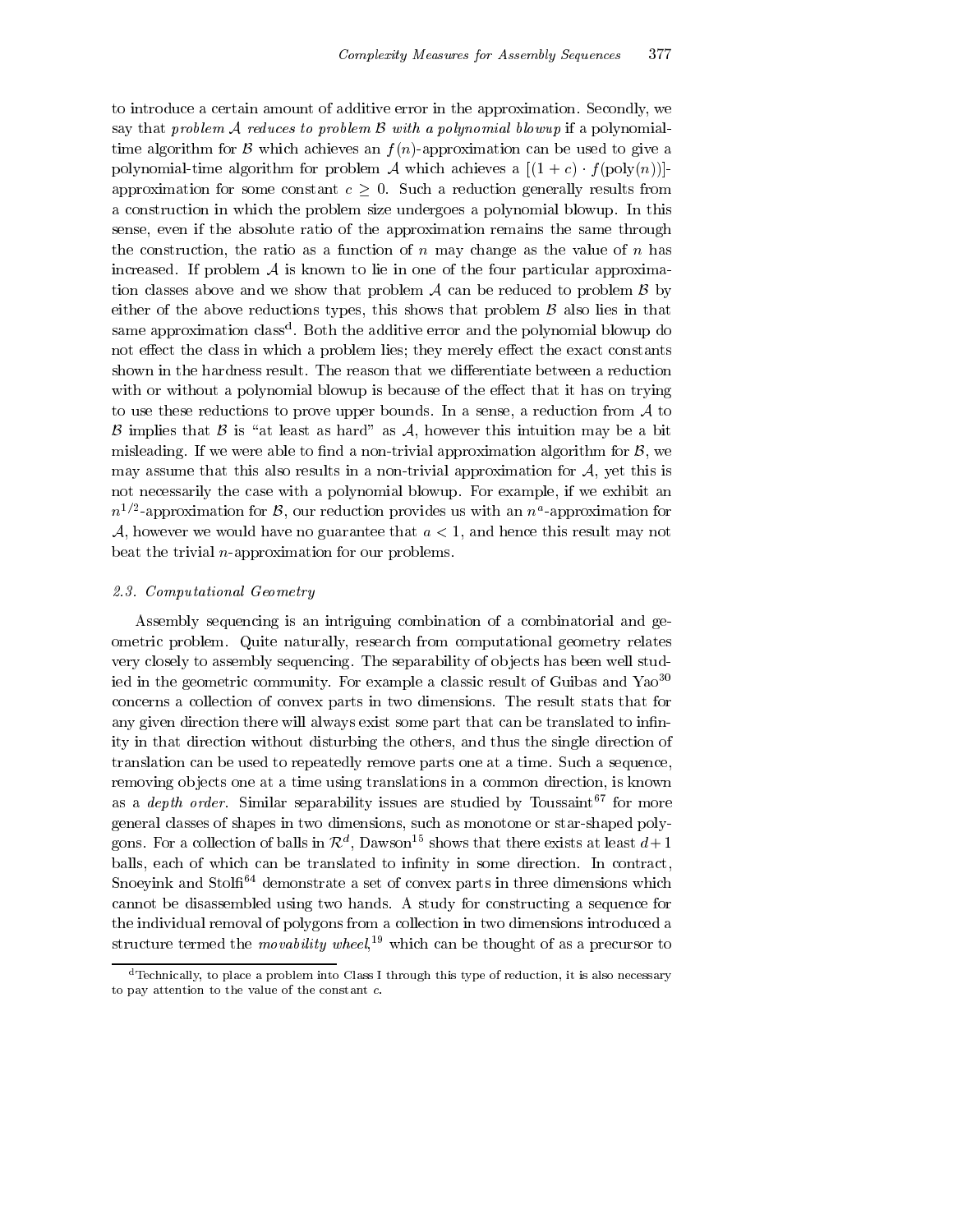the non-directional blocking graph. More recent work has looked at the efficiency of computing and verifying depth orders.13;16;17

A surprising element of our results is that some of our general lower bounds given in Section 8, are realized geometrically in Section 9. More often than not, an optimization problem becomes signicantly easier when its input is restricted to a low-dimensional, geometric setting. For example, there exists some  $c > 0$  for which achieving a  $(1+c)$ -approximation for the METRIC TSP problem is NP-hard,<sup>60</sup> however in the Euclidean plane, TSP can be approximated to within  $(1 + \epsilon)$  for all  $\epsilon > 0$  . Similarly, achieving an  $n$  -approximation for Minimum Independent Set is NP-hard,<sup>33</sup> however for planar graphs, MINIMUM INDEPENDENT SET can be approximated to within  $(1 + \epsilon)$ .<sup>6</sup> Similar results hold for most optimization problem when restricted to planar graphs.<sup>6,47</sup> There exists a  $(1 + o(1)) \ln n$  lower bound for approximating the SET COVER problem,<sup>21</sup> however the RECTANGLE COVER problem, covering a set of axis-aligned rectangles with minimum number of points, has no such inapproximability results.<sup>57</sup> Our lower bounds provide some of the strongest such inapproximability results for a natural, combinatorial, geometric problem. Similar lower bounds have been shown for the Nearest Lattice Vector problem,<sup>3</sup> however this problem is not combinatorial, and although it shares the same lower bound as our problem, we cannot directly relate the hardness of the two problems.

### 3. Definition of Assembly Sequencing

In general terms, the input to an assembly sequencer is a *product*, consisting of a set of parts, and described by a geometric model of the parts and their relative positions, as well as a family of allowable motions. For example, an assembly may consist of a collection of unit disks in the plane, and the family of allowable motions may be translations from infinity. The classic goal is to produce a sequence of operations resulting in the construction of the product from its individual parts. Each operations combines a set of subassemblies, using a motion from the allowable family.

In the assembly sequencing problem, we will concern ourselves only with finding a feasible sequence of collision-free motions. We are not concerned with grasping the ob jects, the forces involved, or the stability of the subassemblies, rather we will think of our parts as free-floating objects. Additionally, we will assume that the product is made of rigid parts, we assume that each operation is two-handed, that is, combines exactly two subassemblies, and we consider only monotone assembly sequences, that is, when an operation has placed a part in a subassembly, that part may no longer be moved relative to the subassembly. Although restrictive, these assumptions are common in assembly sequencing and are often consistent with the technical capabilities of manufacturing systems.

Under these conditions, we may think of devising an assembly sequence by constructing a disassembly sequence and then reversing the entire sequence. If considering non-rigid parts, stability, fixturing, and insertion forces, assembly and disassembly sequences are no longer symmetric.<sup>51</sup> The advantage of the *assembly*-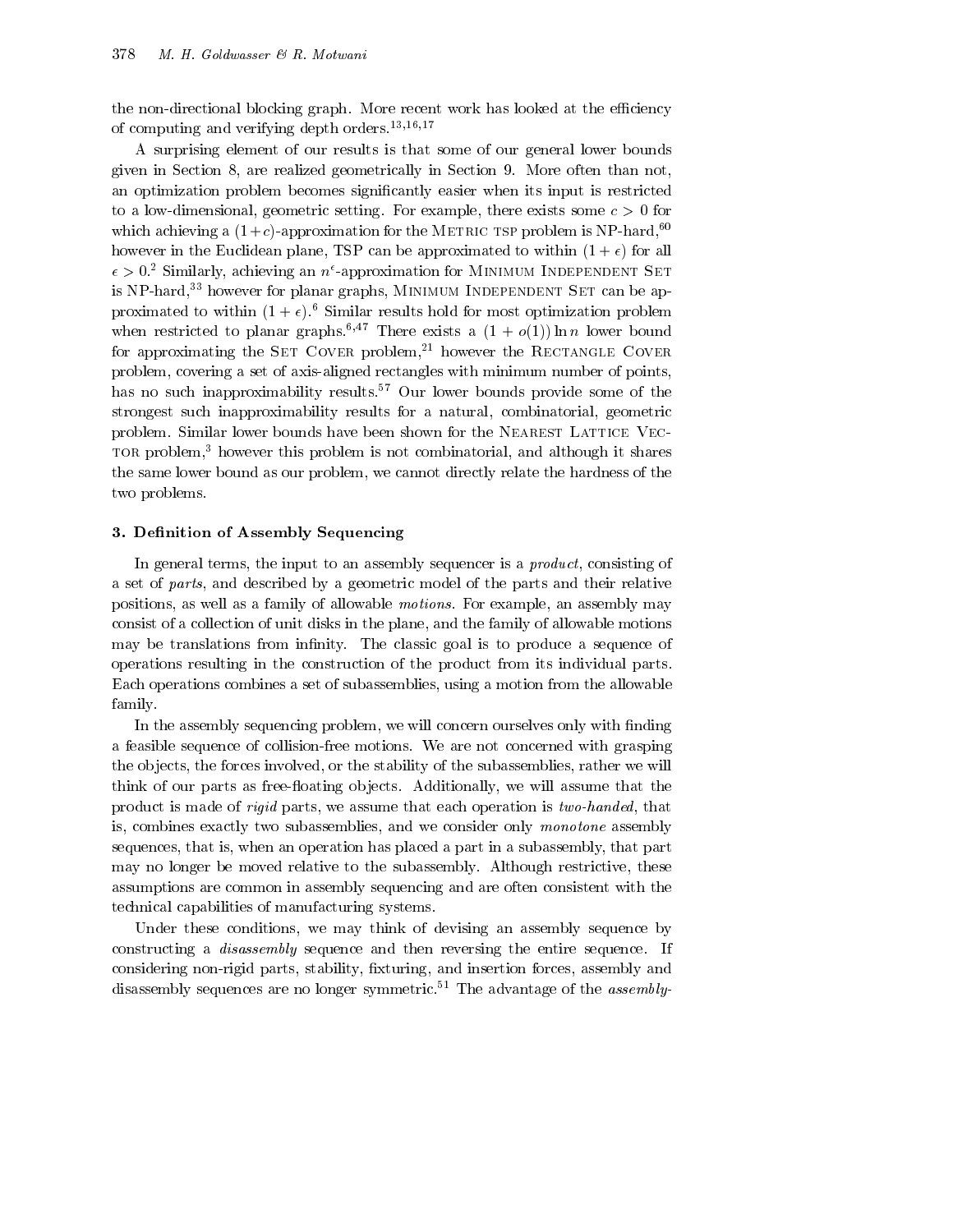$by$ -disassembly approach is that the final assembled product is usually much more constrained than the initial configuration of parts, and so infeasible plans can be eliminated more quickly in this way. Additionally, there are several jobs related to maintenance or recycling of products which require a partial disassembly of a complete product. With this in mind, the goal of a two-handed, monotone assembly sequencer is to start with the fully assembled product, and partition the set of parts into two groups that can be separated by a collision-free motion. Once this is done, each of the resulting subassemblies can be disassembled. The structure of this decomposition can be represented naturally as a binary *assembly tree*. Figure 1, provided by Wilson and Latombe,<sup>70</sup> gives an example of such an assembly tree for a simple two-dimensional product. The root of the tree represents the fully



Fig. 1. Assembly tree for a simple product

assembled product, and the children of an internal node represent two subassemblies that can be combined together to produce the larger subassembly represented by the parent. Note, however, that the assembly tree only represents the structure of the decomposition, not the desired sequence in which the operations are performed.

## 3.1. A Review of Non-directional Blocking Graphs

A key concept in understanding current techniques in assembly sequencing is that of a *directional blocking graph* (DBG). For a specific motion, a DBG can be defined as a directed graph with a node for each part of the assembly, and an edge  $A \rightarrow B$ , if part A collides with part B when that motion is applied to A while B remains stationary. Figure 2 again shows the two-dimensional product of Wilson and Latombe,<sup>70</sup> with two particular DBG's for infinitesimal translation. The blocking graph for a given motion provides a compact representation of all collision-free partitions for that motion, as each directed cut between some subsets S and  $\overline{S}$  in a DBG corresponds to a collision-free action separating S from  $\overline{S}$ . Since a DBG represents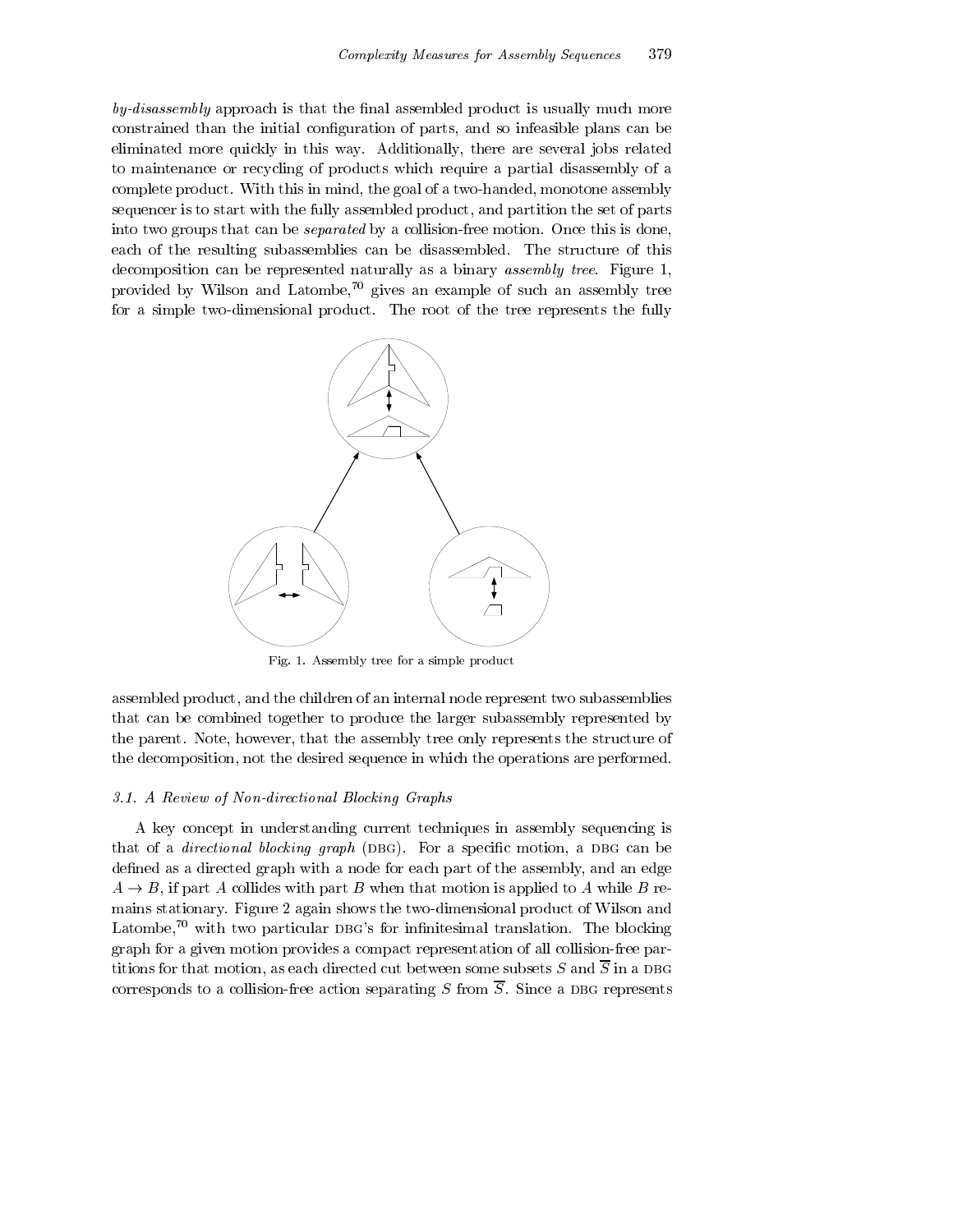

Fig. 2. A simple assembly and two DBG's for infinitesimal translation

all possible operations for a single direction of motion, by constructing a dbg for each possible motion, we can fully represent all possible operations. Unfortunately, there may be infinitely many different motions.

The key insight is that many distinct motions may be represented by the identical DBG, since slight changes in a direction may not effect the blocking relationships between any of the parts. This fact led to the development of the non-directional blocking graph<sup>68,70</sup> (NDBG). During the construction of an NDBG, the space of motions is divided into equivalence classes based on the blocking graphs, and the resulting NDBG consists of a single DBG for each equivalence class. Thus the NDBG completely captures the necessary geometric information for identifying all valid operations for those motions. The only issue remaining is the number of equivalence classes and how to compute them.

In the original work of Ref. [68], it is shown that the number of such equivalence classes is polynomially bounded in the complexity of the input for three-dimensional polyhedra, when the operations involved are either infinitesimal translations, infinitesimal translations with rotations, or translations to infinity. In a series of work since then, geometric algorithms have been developed and improved for building the NDBG when the motion class allowed includes infinitesimal translations,<sup>70</sup> extended translations (i.e., to infinity),<sup>70</sup> multiple step translations in the plane,<sup>32</sup> and infinitesimal generalized motions (i.e., rigid body motions).<sup>29,70</sup> As a general rule, it seems that a family of motions with a constant number of degrees of freedom leads to a polynomial number of distinct equivalence classes. A more recent survey<sup>31</sup> presents a unied framework for understanding the collection of work surrounding the non-directional blocking graphs.

For each of these families of motions, the NDBG framework immediately provides a polynomial-time algorithm for constructing a feasible (dis)assembly sequence, if one exists. After constructing a polynomial set of dbg's, an arbitrary disassembly sequence is found by taking any legal separation using any of the directions, and then recursing on the resulting subassemblies. Since the removal of parts can only reduce the blocking relationships, there will be no false dead ends and this procedure will result in either producing an entire assembly tree, or else will reach a subassembly which cannot be partitioned by any of the motions, thereby proving that no assembly sequence exists. This algorithm runs in polynomial time, is quite simple, and has been implemented in assembly sequencing systems for many of the above motion classes.<sup>29,44,62,68</sup> As we will see, searching for a "good" sequence in this way is not quite so simple.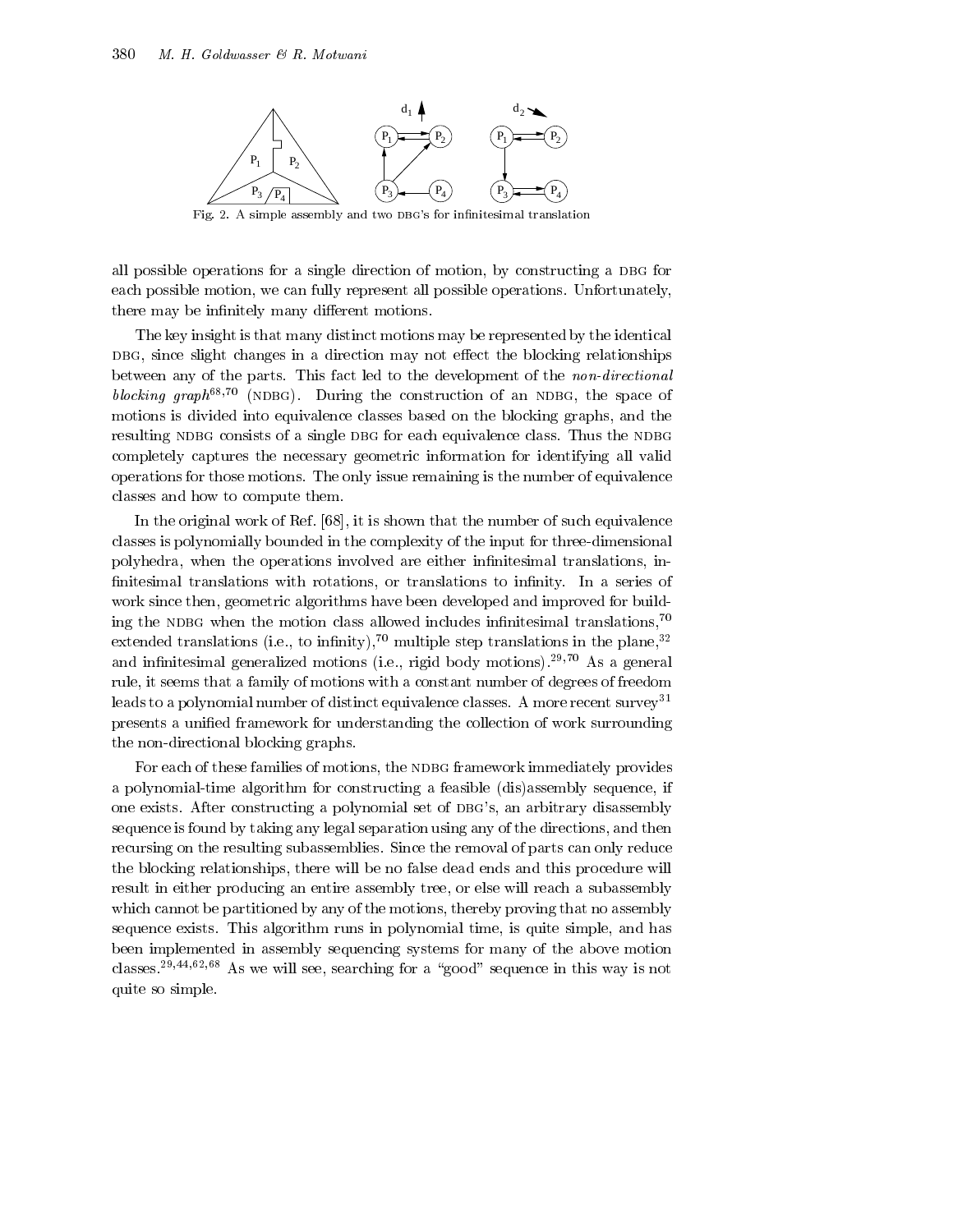## 4. Virtual Assembly Sequencing (vas)

Our model is a generalization based on the previous success of using nondirectional blocking graphs (NDBG's) for constructing valid assembly sequences. We assume that our problem begins as we are handed the complete, representative set of directional blocking graphs, and our goal is to use these graphs to design a two-handed, monotone assembly sequence that optimizes some cost measure. Our reason for considering the graphs as the input to the problem is that this flow of control has been used in all geometric settings for which the NDBG framework has been successfully. The existing algorithms for different settings are specialized only in the use of geometric techniques for constructing the full set of blocking graphs. Once these graphs have been built, the algorithms succeed purely through the analysis of the graphs.

We define the *virtual assembly sequencing problem* (VAS) as this graph-theoretic generalization of the original assembly sequencing problem. We ignore the underlying geometry for this problem, by considering the sole input to be an arbitrary set of directed blocking graphs.

Input:A set  $P$  of *n* items. A set P of n items. The property of n items. The property of n items. The property of n items. The property of A family  $\mathcal F$  of directed graphs on n labeled nodes. Output:A (dis)assembly sequence using only "legal" operations.

We will conventionally call each member of the set  $P$  a "part," and we will call each member of the family  $\mathcal F$  a "direction." We inherit the definition of "legal" operations from the notion of directed blocking graphs. An edge from part A to part  $B$  in a particular graph signifies that if part  $A$  is moved using the associated motion while part  $B$  remains stationary, then part  $A$  will collide with part  $B$ . Given a subassembly consisting of parts  $\mathcal{P}' \subseteq \mathcal{P}$ , it follows that a direction  $d \in \mathcal{F}$  can be used to decompose  $\mathcal{P}'$  into sets S and  $\mathcal{P}'-S$  if the graph d has no edges directed from a part in S to a part in  $\mathcal{P}'-S$ . In graph-theoretic terms, an operation is legal if the partition provides a *directed cut* on the subgraph of d induced by the set  $\mathcal{P}'$ .

It is important to understand that vas is truly more general than the original problem, precisely because we do not make any assumptions about the structure of the individual graphs or their interdependence on each other. For this reason, any positive algorithms for vas will immediately apply to all settings for which the NDBG has been efficiently computed. Negative results for this model, however, do not immediately apply to the geometric settings. In reality, when an NDBG is constructed from a geometric description of a product, the resulting set of blocking graphs may have some additional structure. It is conceivable that this structure could allow for additional success in devising assembly sequences, and therefore vas may indeed be a strictly harder problem than the original assembly sequencing problem. We will consider the original geometric settings in Section 9.

#### 4.1. Possible Goals

In Section 3, we said that the goal of a two-handed, monotone assembly sequencer, viewed in light of assembly-by-disassembly, is to produce a sequence of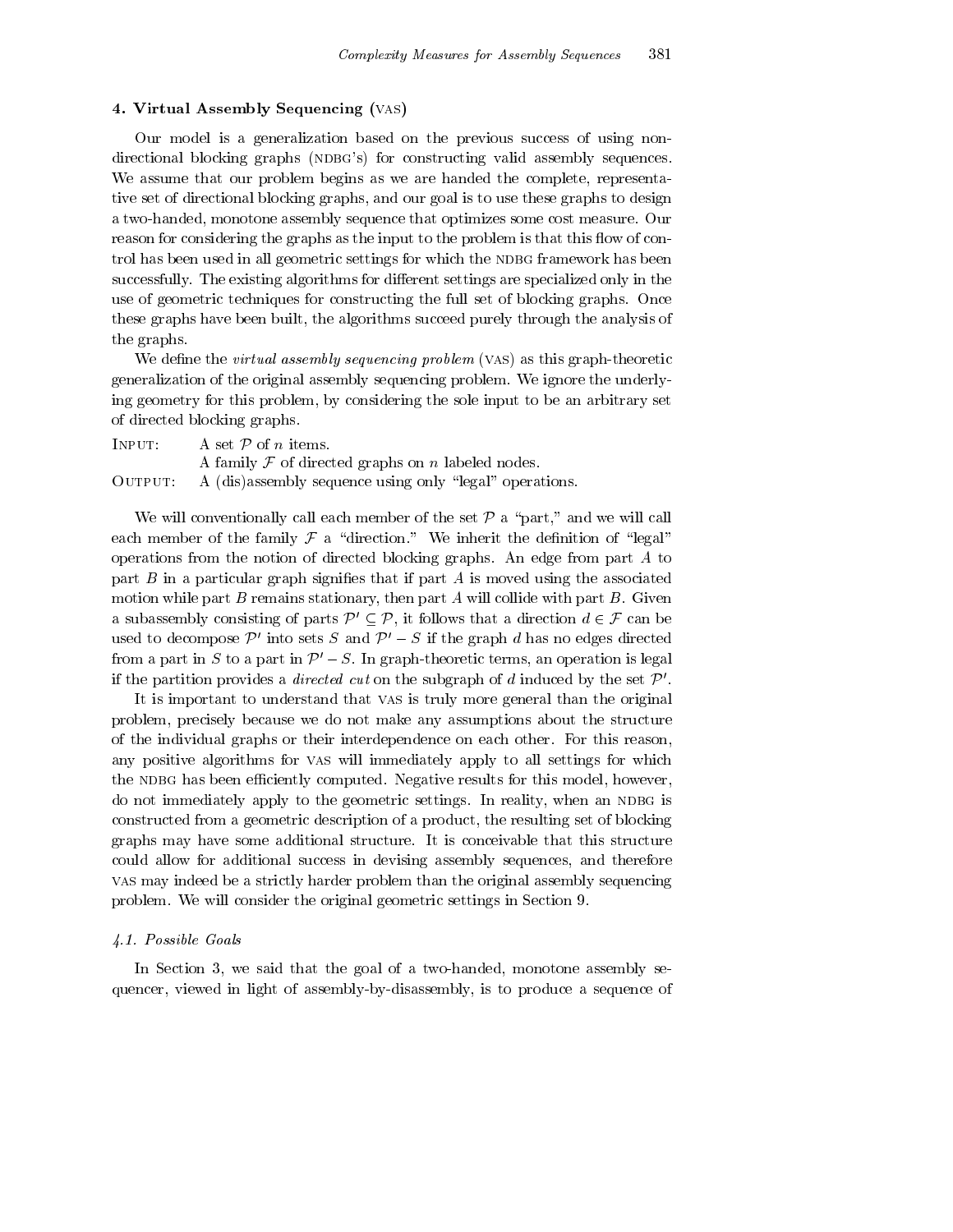actions that completely decomposes the original product into its individual parts. Although this is a common task, there are other variants that are highly motivated by industrial applications. The following contains a list of possible goals, along with their motivations. Each of these goals is dened based on the structure required of the resulting assembly tree, discussed in Section 3.

## G1 Full disassembly.

This is the classical problem. The goal is to find a sequence of operations that begins with the fully assembled product, and results in the complete decomposition into individual parts. Each leaf of the assembly tree must consist of an individual part.

## G<sub>2</sub> Remove a key part.

Instead of disassembling the entire product, it is often desirable to quickly remove a single, key part from an assembly without necessarily disassembling the entire product. The motivation for this stems from issues of maintenance and recycling. The classic maintenance example is to replace a spark plug without taking the entire car apart. A classic recycling example is to strip down old computers for valuable parts while throwing out the rest.

For this variant, we assume that we are given a product as well as the label for one key part that is to be removed. In the resulting assembly tree, the key part must be isolated at a leaf, however other leaves may represent many parts, since there is no need to further decompose subassemblies that do not contain the desired part.

## G3 Remove a given set of parts.

Rather than removing a single part, we may be asked to remove an arbitrary subset of parts. In this variant, each of the requested parts must be isolated at a leaf of the assembly tree. When only one part is requested, this is identical to goal G2, and if the entire set is requested, this is identical to goal G1.

## G4 Separate a given pair.

Given a key pair of parts, the goal in this variant is to decompose the fully assembled product until the two parts lie in different subassemblies. This task is motivated by products for which it is important to identify the first operation that requires both of the key parts to be brought together. This may be important in situations where the two parts are manufactured at different locations, or for sensitive materials that need to be treated specially when they are brought together.

For this variant, the two key parts must be located in different leaves in the resulting assembly tree. Note that the two key parts need not be completely isolated at their leaves, they must simply be separated into components that do not include the other key part.

## G5 Separate a given set.

Rather than a pair of parts, a set of parts is given here and the goal is to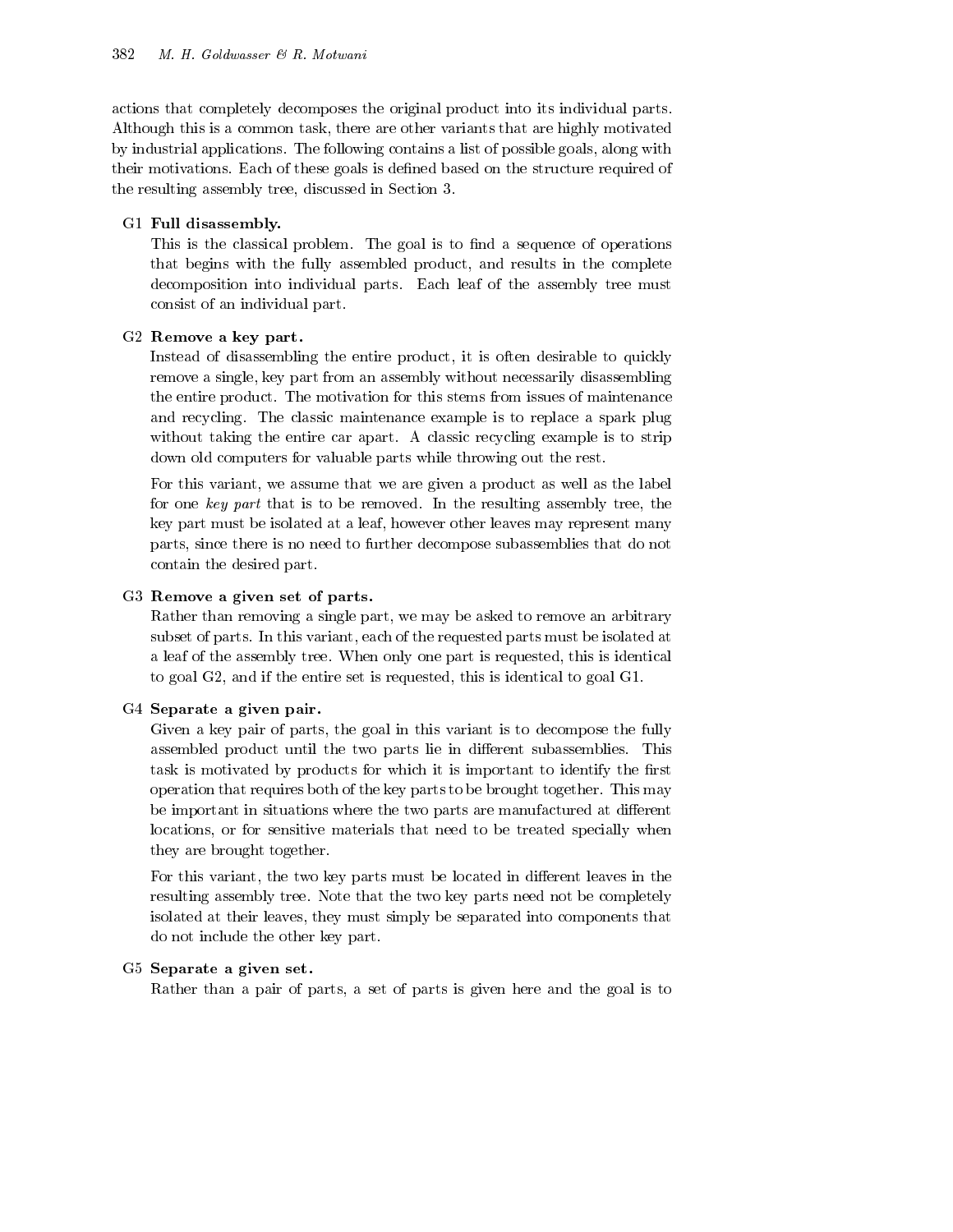decompose the assembly so that no two of the key parts are in the same subassembly. When the key set consists of two parts, this is exactly goal G4, and when the set consists of all parts, this is identical to goal G1.

### 4.2. Possible Restrictions

Manufacturing systems often impose additional constraints on assembly sequences other than simply geometric feasibility. We consider two such restricted versions of the assembly sequencing problem.

## R1 Linear Sequence.62;70

A linear assembly sequence is one in which each operation brings together a single part with an existing subassembly. Such sequences are reminiscent of a classical assembly line, in which each station is responsible for adding one part. Although not all products can be assembled linearly, such sequences are used in manufacturing for several reasons. The organizational level of a linear assembly line is much simpler than for a sequence that requires building many subassemblies in parallel. Also, the fact that one of the subassemblies is a single part greatly reduces the fixturing costs.

Therefore, we consider the additional problem of choosing the best such sequence for a product, when restricted to linear assembly sequences. Note that, even when restricted to linear sequences, there still may be exponentially many valid sequences for a given product.

### R<sub>2</sub> Constant Size Family of Motions.<sup>1</sup>

Manufacturing systems may sometimes be constrained to use only a small set of pre-defined motions, due to the existing robotics systems, or other considerations such as fixturing and stability. For instance, a system may be constrained to using only axis-aligned translations. When constrained to a small number of motions, it may be possible that there exist better sequencing algorithms than for the more general problem.

Therefore we consider the restricted problem for which the number of input graphs in  $\mathcal F$  is bounded by some constant,  $k$ .

### 4.3. Possible Complexity Measures

How do we decide which of two assembly sequences is the better one for a given product? Of course, every person asked might give a different definition of which is better for that application. Furthermore, the truest measure of cost-efficiency may be a combination of many different factors. We begin the study of cost measures for assembly sequencing by introducing a collection of primitive complexity measures, motivated by specic aspects of industrial applications. Our view is that success with these basic measures is a necessary first step before examining specialized combinations of complexity measures.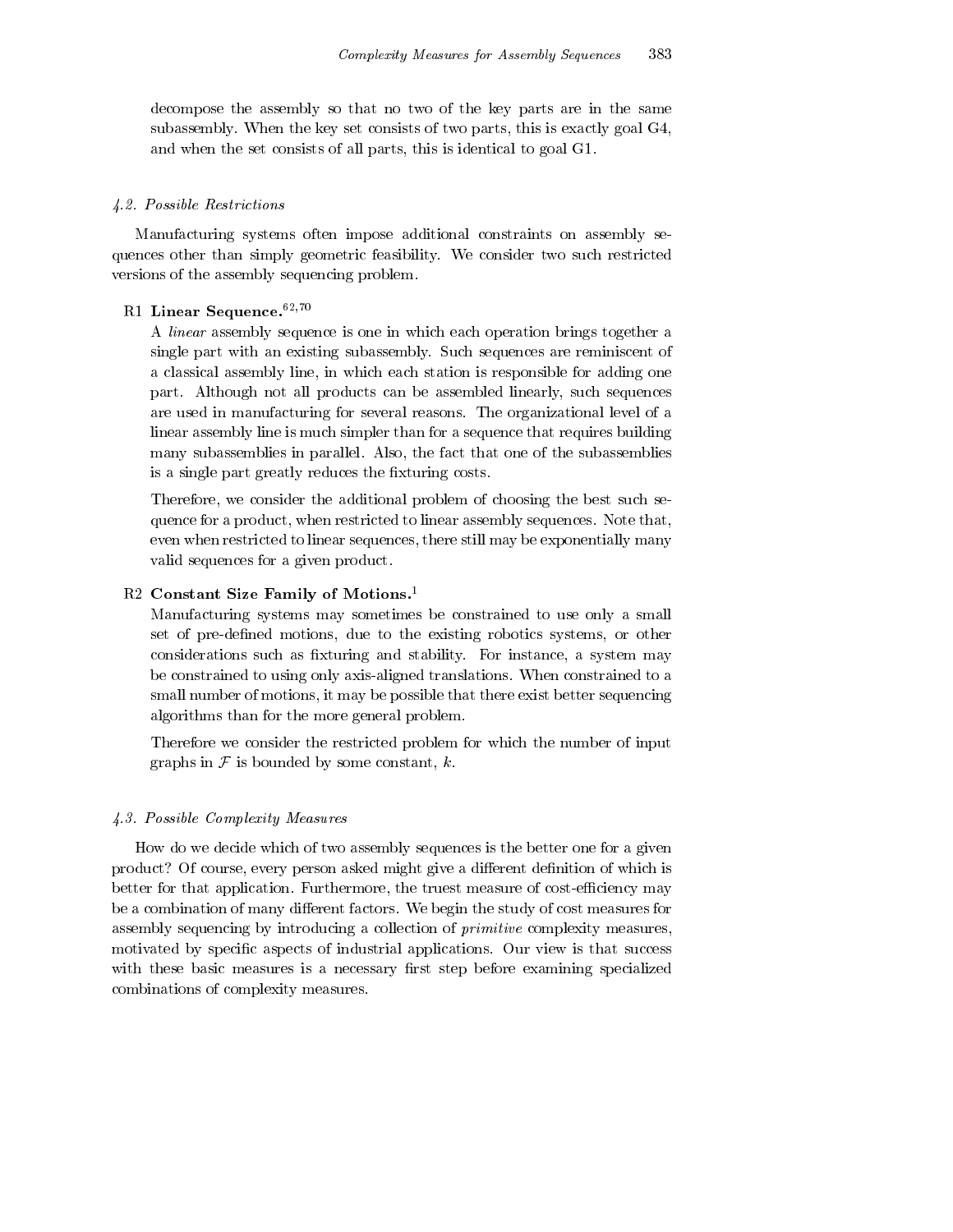## C1 Fewest Number of Directions.  $62,70,72$

The cost of an assembly sequence is equal to the number of directions of  $\mathcal F$  that are used. Once a direction has been used, future uses of the same direction are free of charge. The motivation here is that in manufacturing, each direction requires a different type of movement for a robot, and it is more efficient to have robots that have as few degrees of freedom as possible. Note that this differs from restriction  $R2$ , in that we are not told which directions to use in restricting our search.

# C2 Fewest Re-orientations.<sup>44,51,72</sup>

The cost of an assembly sequence is equal to the number of operations that use a direction that is *different* from the previous operation (we will also charge the very first operation). In many manufacturing situations, the main cost of a robot is in orienting it to perform a type of motion, yet once it is oriented, it is fairly inexpensive to perform several motions of that type. Similarly, in some manufacturing systems all parts must be physically inserted from above and thus an operation in a different direction is performed by re-orienting the subassembly on the assembly line so that the desired direction is aligned vertically. This is typically slow and might require additional expensive fixtures. In both of these cases, using an orientation that was encountered earlier in the process offers no savings unless the product is still in that orientation.

# C3 Fewest Number of Non-Linear Steps.<sup>70</sup>

An operation is linear if one of the two subassemblies is a single part. The cost of an assembly sequence is equal to the number of non-linear operations. The motivations for this measure are similar to those for the R1 restriction, however rather than absolutely requiring that all steps are linear, we simply attempt to minimize the use of non-linear operations.

## C4 Fewest Number of Steps.<sup>73</sup>

The cost of an assembly sequence is equal to the total number of operations used. Notice that for goal G1, full disassembly, every possible two-handed assembly sequence will require exactly  $(n - 1)$  steps. Therefore, this cost measure is only meaningful for the partial disassembly problems.

# C5 Minimum Depth of an Assembly Sequence.<sup>70</sup>

The cost of an assembly sequence is equal to the depth of the corresponding tree. The motivation here is that in many assembly environments, parallelism in production is helpful, and the minimum depth tree has the quickest throughput, in a sense. As a special case, when the goal is to either remove a key part or separate a key pair, then this cost is exactly equal to the number of steps taken, and thus equivalent to C4.

### 4.4. Immediate Observations

At this point, we consider variants of vas which can be solved through fairly immediate observations from the definitions in this section. The first several of these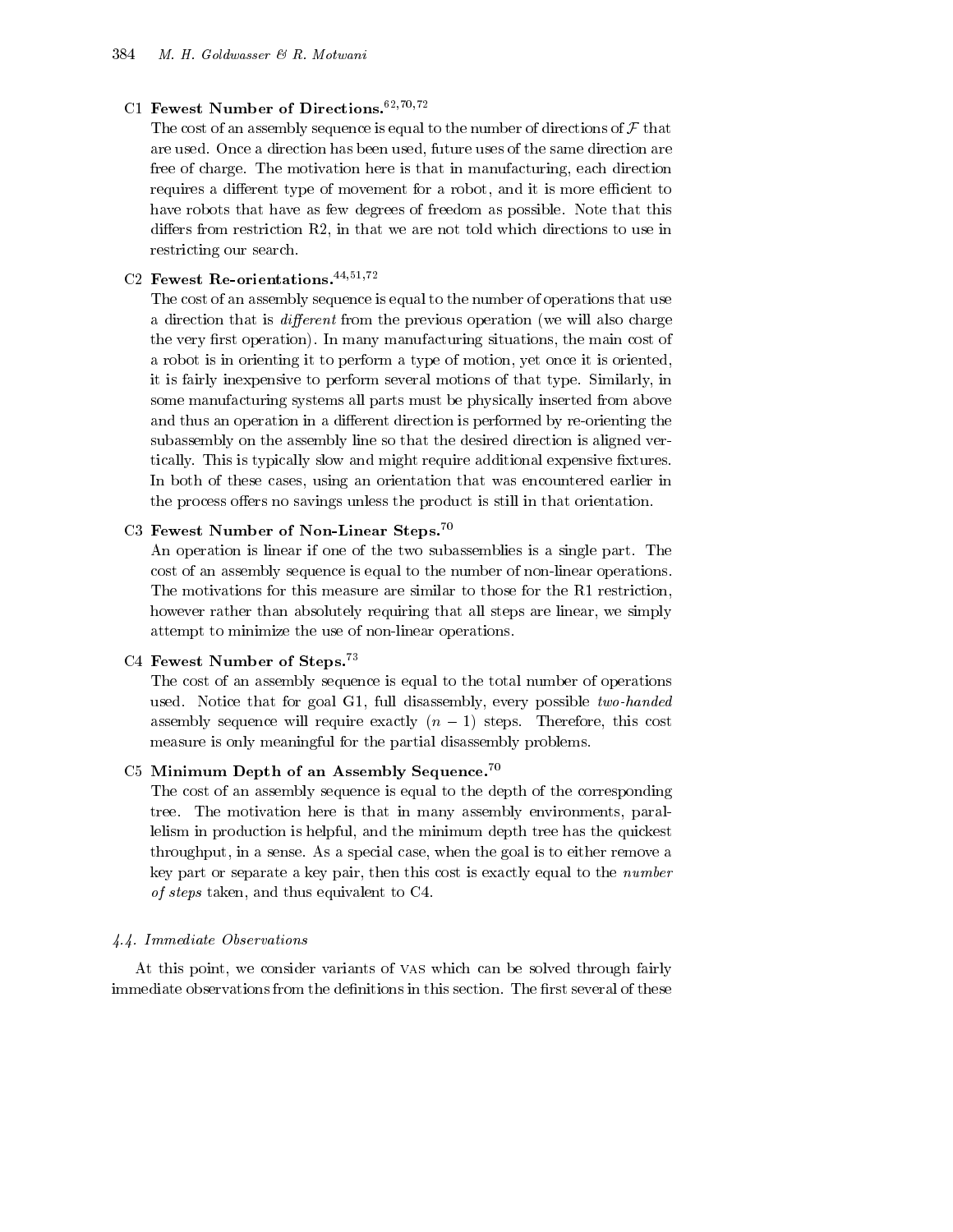observations explain the success of the NDBG framework for solving the *decision* problem of finding feasible assembly sequences. We review these results, however we use the terminology of vas in order to acclimate the reader. The latter observations describe some variants that offer immediate polynomial-time algorithms for exact or approximate minimum cost measures.

Observation 1 A graph admits a legal operation on a subassembly if and only if there exists a directed cut on the node-induced subgraph for the parts in that subassembly. The existence of a directed cut is equivalent to the fact that the subgraph is not *strongly connected*. This condition can be checked for each graph in polynomial time.

Observation 2 The removal of parts can never invalidate an action. That is, if an action using direction  $d$  is legal on the current subassembly, then the corresponding action will still be legal on the induced graph remaining after any number of intermediate actions take place.

The proof of this property is evident from the definition of directed cuts. If there are no edges going from some set S1 to a set S2, then removing nodes will certainly not invalidate the cut.

Observation 3 In polynomial time, we can check whether the set of graphs admits a feasible sequence for any of our goals. We are able to find a legal operation, if one exists, which decomposes our problem into two subassemblies, and then recurse. No operation is a mistake in terms of feasibility due to Observation 2. If we ever reach a subassembly for which there is no legal operation, we are assured that those parts could not have been separated by any sequence.

**Observation 4** A graph admits a valid *linear* operation to remove part  $p$ , if and only if part  $p$  has no outgoing (incoming) edges. This can be checked in polynomial time.

Observation 5 In polynomial time, we may check whether a set of graphs admits a feasible linear sequence (R1) for any of our goals. This is a result of Observations 4 and 2.

Observation 6 For all of our variants, we can approximate the minimum cost solution within a factor of  $(n - 1)$  in polynomial time. For approximating the minimum depth for full disassembly, it is possible to achieve an  $\frac{\overline{\text{log}_{2} n}}{\overline{\text{log}_{2} n}}$  approximation.

This is a trivial result of two facts. The first of which is that we are always able to determine some feasible solution in polynomial time, if it exists. The second fact is that for all of our cost measures, the best possible sequence has cost at least 1, and the worst possible solution has cost at most  $n-1$ . When minimizing the depth for full disassembly, the worst possible cost is still  $n-1$ , however the minimum  $\mathbf r$  for any full tree must be at least depth full tree must be at least  $\mathbf q$ 

Observation 7 A stack assembly is defined as a product that can be completely (dis)assembled using translations along a single direction.<sup>70</sup> A product admits a stack assembly sequence, if and only if one of the blocking graphs is acyclic, and that this can be checked in polynomial time.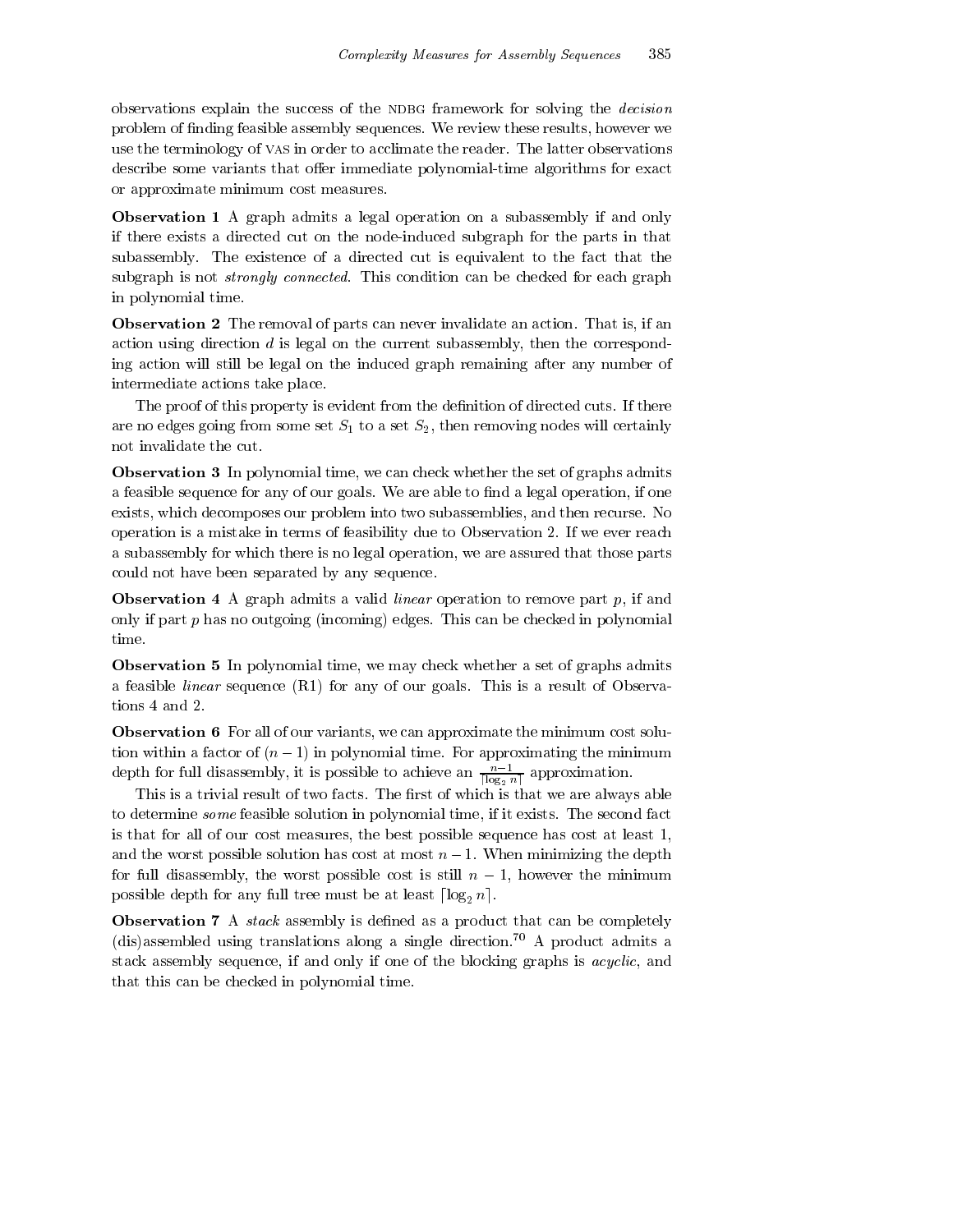**Observation 8** When the family of graphs has constant size, we can find the minimum number of directions required for any of the five goals in polynomial time (R2/C1). This is true with or without the linear restriction.

The proof of this relies on the fact that with a constant number of graphs, there are a constant number of possible subsets of directions. We may simply try each possible subset and check the feasibility of the problem with those graphs. Each such feasibility check can be done in polynomial time due to Observation 3 or Observation 5.

Observation 9 For any of the five goals, when minimizing the number of reorientations when restricted to a constant number of graphs  $(R2/C2)$ , we are able to find the optimal solution in polynomial time when  $|\mathcal{F}| = 2$ , and we are able to find an  $(|\mathcal{F}| - 1)$ -approximation in polynomial time, when  $|\mathcal{F}| \geq 3$ . This is true with or without the restriction to linear operations.

These results can be achieved using a set of universal sequences, similar to the techniques used for approximating the SHORTEST COMMON SUPERSEQUENCE problem.<sup>7</sup> For more discussion on the relation between re-orientations and supersequences, see the proofs of Theorems 14 and 16.

Observation 10 For the goals G2 and G4, there exists a polynomial-time approximation algorithm, which achieves a factor of  $2(|\mathcal{F}| - 1)$  for minimizing the number of steps (cost C4).

This proof relies on the result of Observation 9, combined with a construction which translates between counting re-orientations versus counting steps with a factor of two increase.

### 5. AND/OR Scheduling

As a special case, we consider the goal of removing a key part, when restricted to linear steps, while minimizing the number of steps  $(G2/R1/C4)$ . In this situation, we can view the vas problem in a more simple manner by modeling it as a scheduling problem. We consider the removal of each part as a task which can be scheduled, and the linear disassembly sequence is simply a schedule for the order of removal. The goal of the scheduling problem is to successfully schedule a key task and the cost is equal to the total number of scheduled taskse

Of course, our tasks have certain precedence constraints relating their order of removal. That is, it may be the case that a certain part cannot be removed until after some other parts are removed. What distinguishes this problem from more traditional scheduling is the form of the precedence constraints. Commonly, a task t may have what we term an AND-precedence constraint, in that it has an associated set of tasks all of which must be scheduled before  $t$ ; see Ref. [22]. Unfortunately this is not the case in our assembly sequencing problem. When considering a single direction, if a part is to be removed then indeed there is a clear set of associated parts that block the removal, and thus all of these parts must be removed prior to removing our part in that direction. However, we may choose to remove that

<sup>&</sup>lt;sup>e</sup>We could also consider the problem of removing a set of parts in this way  $(G3/R1/C4)$ .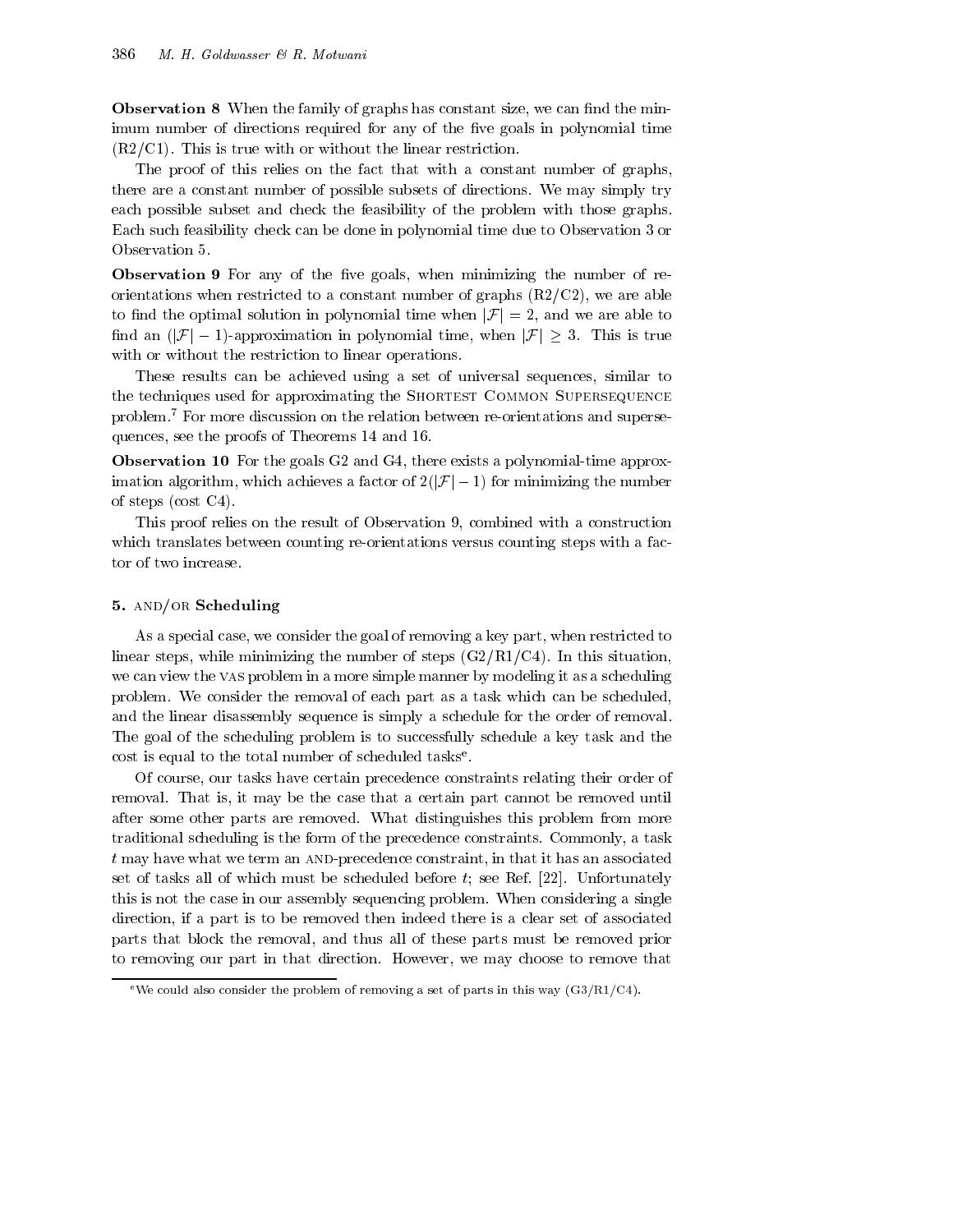same part in some other direction, in which case a different set of parts may block the removal. It is worth noting that with classical AND precedence constraints, this problem of minimizing the number of scheduled tasks can be solved exactly, in polynomial time by computing a depth order.

We consider other models for the structure of the precedence constraints. The blocking relationships for linear disassembly sequences can be modeled directly using what one may choose to call DNF scheduling, where the precedence constraint for the removal of a part consists of a disjunction, with one disjunct for each distinct direction of removal, and where each disjunct is a conjunction of the parts that block the removal in the given direction. For example, it may be that the removal of some part F may have a precedence constraint of the form  $(A \wedge B) \vee (A \wedge C \wedge D)$ .

We will choose, however, to examine a more specific model, namely that of and precedence constraints. In this model, the precedence constraints for a series for a series for a series f given task must either be a disjunction or a conjunction. Notice that  $AND/OR$ scheduling is simply a special case of DNF scheduling. We choose to consider the and  $\rho$  signal reasons, and  $\rho$  is several reasons, most notably because  $\rho$  will use when  $\rho$ this problem as the base of a reduction to prove hardness of a geometric setting in Section 9.3. Theorem 7, in Section 8, will specifically address the issues of modeling vas using and *precedence* construction (as opposed to different construction in the construction of the construction of the construction of the construction of the construction of the construction of the construction of t

We formally define scheduling with  $AND/OR$  precedence constraints, as follows, for an instance with a set of tasks,  $\mathcal{T}$ . Each task,  $t_i \in \mathcal{T}$ , is labeled as either an AND-task or an OR-task. Each task,  $t_i \in \mathcal{T}$ , has an associated set of tasks,  $P_i$ , as direct predecessors; we refer to  $|P_i|$  as the degree of the task. An AND-task,  $t_i$ , can only be scheduled after all tasks in  $P_i$ . An OR-task,  $t_i$ , can only be scheduled after at least one task of  $P_i$ . The max AND-degree of an instance is the maximum size  $|P_i|$  over all AND-tasks  $t_i$ . The max OR-degree of an instance is the maximum size  $|P_j|$  over all OR-tasks  $t_j$ . The constraints can be represented by a *precedence* graph , with a node for each task,  $t_i$ , and a directed edges from  $t_i$  to  $t_j$  whenever  $t_i \in P_i$ , is a direct predecessor of  $t_i$  A leaf-task is one with  $P_i = \emptyset$ , and thus no outgoing edges. Such a task can be scheduled at any time. We say that an instance of AND/OR scheduling has *partial-order* precedence constraints if there are no cycles in the precedence graph. We say an instance of  $AND/OR$  scheduling has *internal-tree* precedence constraints if there are no cycles, and if all non-leaf nodes have at most one incoming edge.

A similar model for scheduling with AND/OR precedence constraints has been studied earlier by Gillies and Liu.<sup>23,24</sup> However, they only consider the case we define as partial-order precedence constraints. With classical and precedence constraints, it is assumed that there is no cycle in the precedence graph, as a cycle would make the problem infeasible. With  $AND/OR$  constraints, this is no longer a necessary condition for the existence of a valid solution, and in fact cycles will often exist as it may be the case that part  $A$  blocks  $B$  in one direction,  $B$  blocks  $C$  in another,

 $f$ Not to be confused with the original blocking graphs.

<sup>&</sup>lt;sup>g</sup>We choose, in this situation, to direct an edge from  $t_i$  to  $t_j$ , to be consistent with the notion of edges in a directed blocking graph. Often the meaning of the directed edge is reversed in scheduling literature.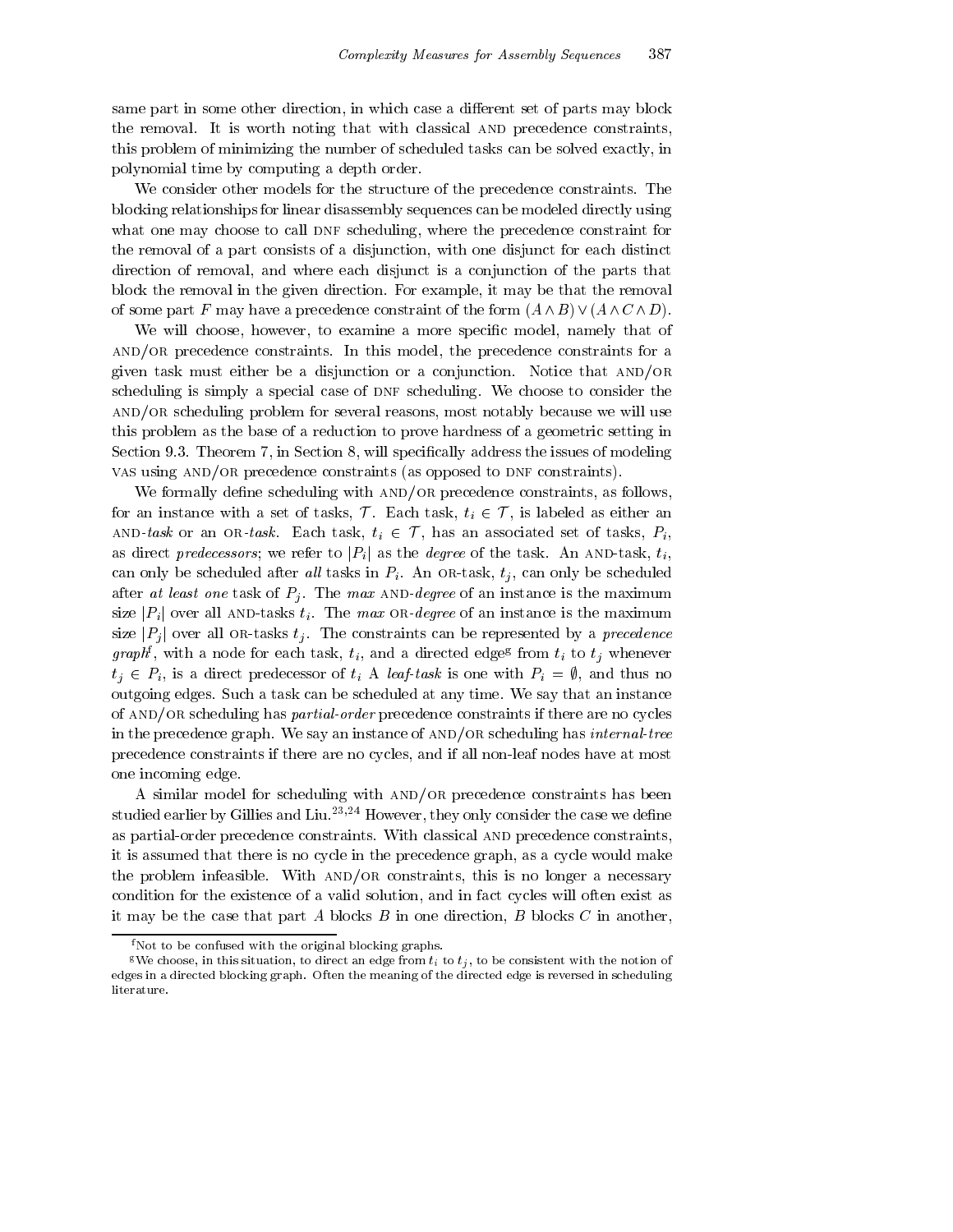and C blocks A in a third. For this reason, we have made no a priori assumptions about the structure of the precedence relations. The work of Refs. [23,24] studies a larger variety of settings, including multiple processors, deadlines, and individual processing times. They prove the NP-hardness of nding feasible schedules in many settings that are polynomially solvable with more traditional AND-precedence constraints, however they do not consider the approximability of the corresponding optimization problems for a single processor. In their terminology, our setting is equivalent to minimizing the completion time of an AND/OR/skipped task system, with one processor, and unit processing times.

## 6. Reductions Between Variants of vas

In this section, we examine the relationships between many of the possible goals, restrictions, and cost measures given in Section 4. We give several approximation preserving reductions which demonstrate that certain variants are at least as hard to approximate as others. A summary of the reductions is given in Figure 3, although without noting the applicable cost measures. The proofs are given later in this section. Because of the sufficiently strong lower bounds we will prove in Sections 7 and 8, we allow our reductions to have an additive error in the approximation factor, and where noted, we will allow a polynomial blowup of the input size. For a review of the reduction definitions, see Section 2.



Fig. 3. Reductions between variants of vas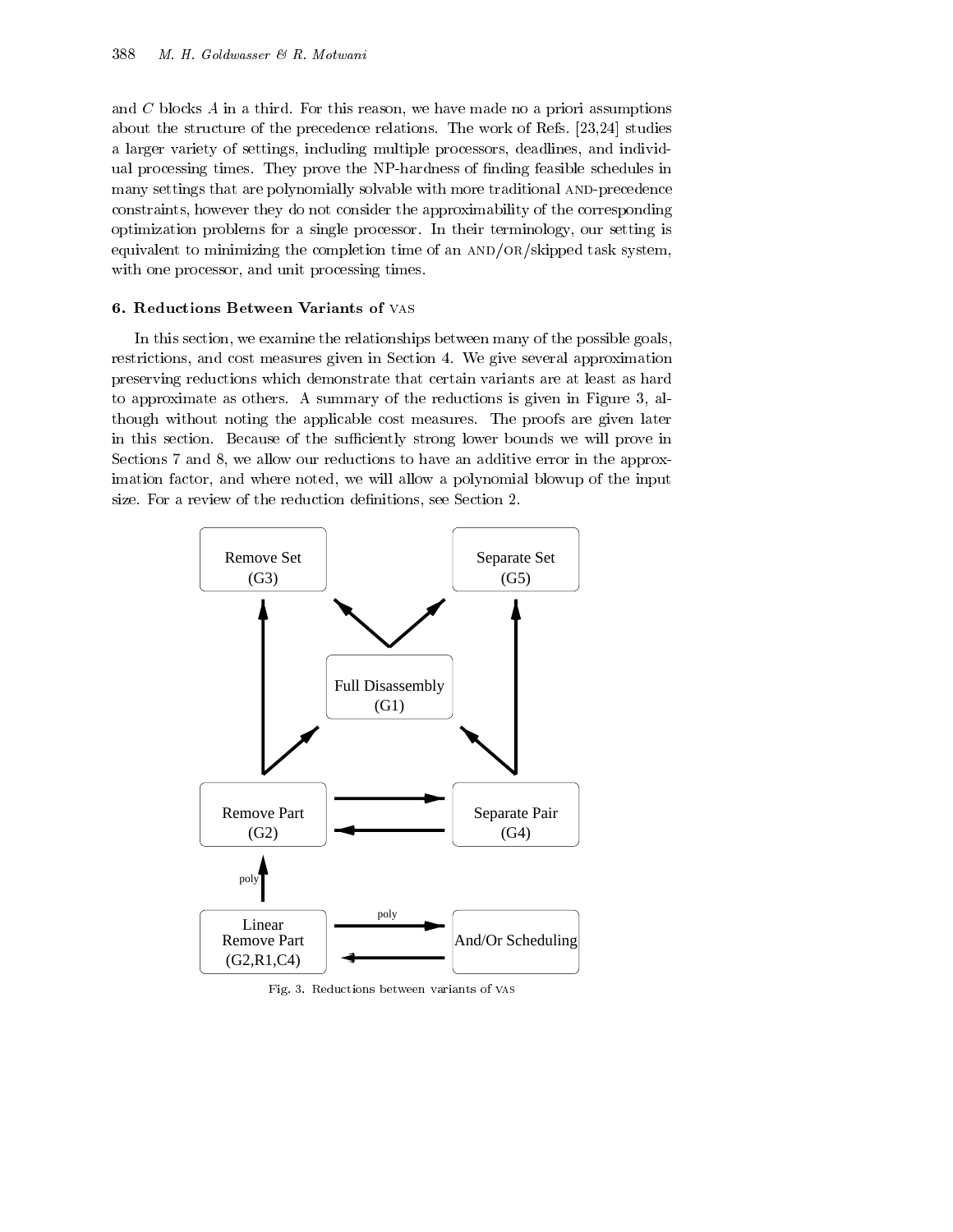**Theorem 1** [G2  $\implies$  G4] (optionally C1, C2, C3, C4, C5, R1, R2, R1R2)

For all five cost measures, the problem of removing a key part from the rest of the assembly can be reduced to the problem of separating a key pair of parts from each other. This reduction also holds when restricted to linear steps, to a constant size family, or to both.

**Theorem 2**  $[G4 \Longrightarrow G2]$  (optionally C1, C2, C3, C4, C5, R1, R2, R1R2)

For all five cost measures, the problem of separating a key pair of parts from each other can be reduced to the problem of removing a key part from the rest of the assembly. This reduction also holds when restricted to linear steps, to a constant size family, or to both.

**Theorem 3** [G2  $\implies$  G1] (optionally C1, C2, C3, R1, R2, R1R2)

For minimizing the number of directions, re-orientations, or non-linear steps, the problem of removing a key part can be reduced to the problem of fully disassembling a product. This reduction also holds when restricted to linear steps, to a constant size family, or to both.

**Theorem 4**  $[G2/R1/C4 \stackrel{\text{poly}}{\Longrightarrow} G2]$  (optionally C1, C2, C4, C5, R1)

Minimizing the number of steps for removing a key part when restricted to linear moves can be reduced, with polynomial blowup, to minimizing either the number of directions, number of re-orientations, depth, or number of steps for the problem of removing a key part, with or without a restriction to linear steps.

# Theorem 5  $[G2/R1/C5 \stackrel{\text{poly}}{\Longrightarrow} G1/C5]$

Minimizing the number of steps for removing a key part when restricted to linear moves can be reduced, with polynomial blowup, to minimizing the depth for full disassembly without the linear restriction.

**Theorem 6** [AND/OR  $\implies$  G2/R1/C4] (optionally R2)

An instance of the  $AND/OR$  scheduling problem can be written directly as a special case of the problem of minimizing the number of steps while removing a key part when restricted to linear moves. The number of graphs is exactly equal to the max or-degree of the scheduling problem.

**Theorem 7**  $[G2/R1/C4 \stackrel{\text{poly}}{\Longrightarrow} AND/OR]$ 

Minimizing the number of steps while removing a key part, when restricted to linear moves, can be reduced with a polynomial blowup to the problem of  $AND/OR$  scheduling. The number of tasks in the scheduling problem is bounded by  $(n + 1)|\mathcal{F}|$ , and the max OR-degree is equal to  $|\mathcal{F}|$ .

**Theorem 8**  $\left[\text{C4} \implies \text{C3}\right]$  (optionally G2, G3, G4, G5, R1, R2, R1R2)

Minimizing the total number of steps can be reduced to minimizing the number of non-linear steps. This is true for all applicable cost measures and all restrictions.

Theorem 9 [G2  $\Longrightarrow$  G3, G1  $\Longrightarrow$  G3]

The problem of removing a single key part reduces to the problem of removing a set of parts. Similarly, the problem of full disassembling a product reduces to the problem of removing a set of parts. This is true for all cost measures and all restrictions.

Theorem 10  $[G4 \implies G5, G1 \implies G5]$ 

The problem of separating a pair of parts reduces to the problem of separating a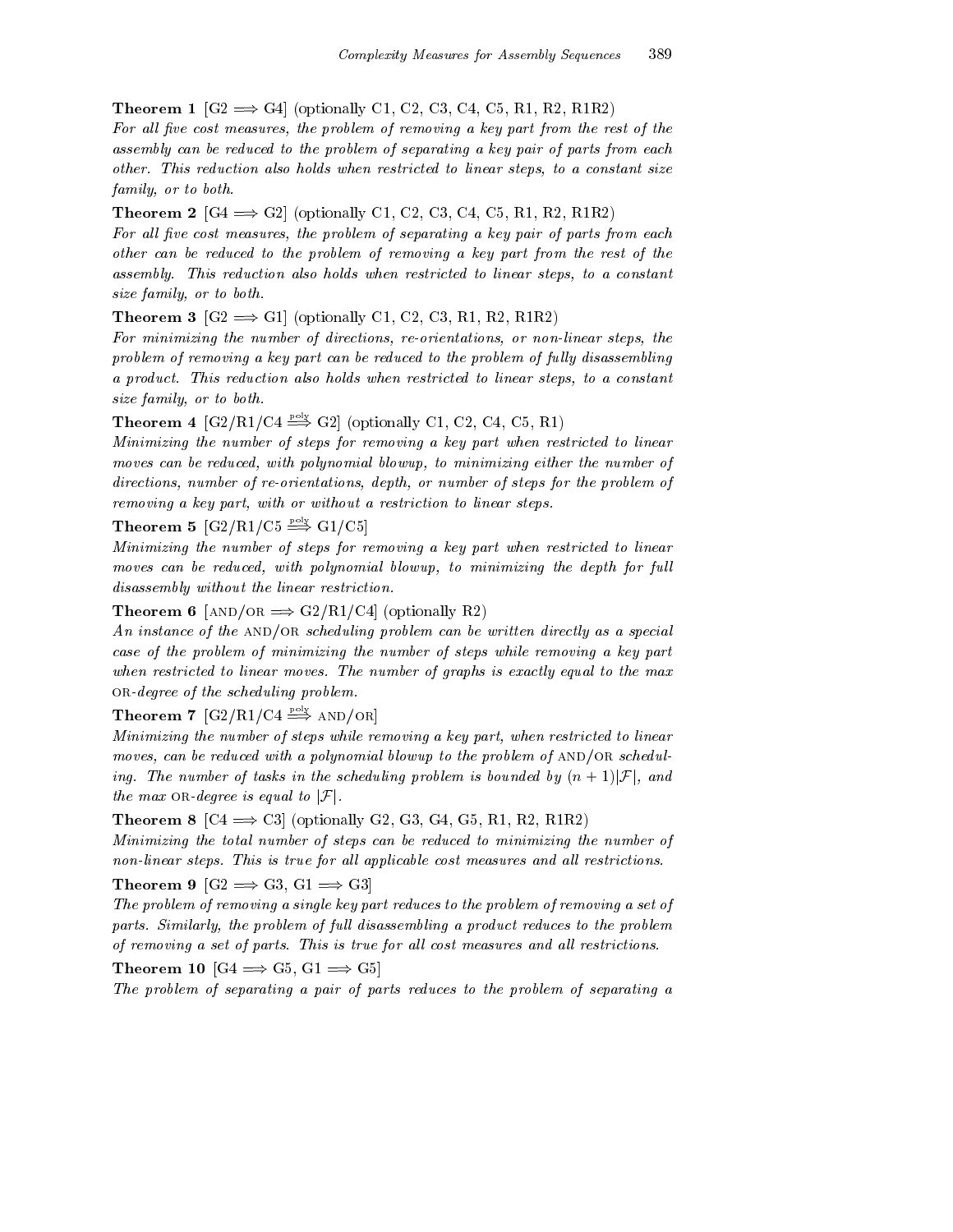set of parts from each other. Similarly, the problem of full disassembling a product reduces to the problem of separating a set of parts from each other. This is true for all cost measures and all restrictions.

**Proof of Theorem 1.** The intuition for this reduction is simple. We take an instance of the problem of removing a key part  $k$ , and construct an instance of the problem of separating two parts by introducing a part  $k'$  which is "glued" to k unless all other parts are separated from  $k$ .

To implement this idea, we modify each graph in  $\mathcal F$  by introducing part  $k'$  and adding edges  $(k, k')$  and  $(k', k)$ . Therefore, no legal operation using one of these graphs can separate k and  $k'$  into different subassemblies. Finally, we add one new graph which is the complete graph with the two edges  $(k, k')$  and  $(k', k)$  removed. If k and  $k'$  are the only parts in a subassembly, then this new graph will allow for their separation, however, it is useless for any other operations.

If we are not restricted to linear moves, we claim that there is a one-to-one correspondence between solutions of the two instances. Any solution for removing part  $k$  in the original problem, can be mimicked in the new problem to separate  $k$ and  $k'$  from the rest of the assembly, and then one final operation using the extra graph can separate k and k'. Similarly, any solution to separate k from  $k'$  must end with such a move, and thus the rest of the sequence can be mimicked for the first problem. The input size for the reduction is increased by one part and one graph, and for all cost measures, the costs of the corresponding solutions differ by at most an additive error of one.

If we are restricted to using linear steps, however, there is a technical difficulty. In the original problem, the very last step in isolating part  $k$  will always be a linear step in which one of the subassemblies is the single part  $k$ . By the construction given above,  $k'$  would be glued to k, and we would replace the removal of k by the removal of the two-part subassembly, k and  $k'$ . Therefore, in this case we alter our reduction as follows. We replace each of the original graphs by two new graphs on  $(n + 1)$ nodes. The first is exactly the same as the original reduction, where we add edges  $(k, k')$  and  $(k', k)$ . In the second new graph, we add all edges  $(a, b)$  for  $a \neq k \neq b$ , thereby creating a clique on the n nodes other than  $k$ , along with the original edges that connected  $k$  to other nodes. We claim that this graph will allow part  $k$  to be removed by a linear step, exactly when part k could have been removed by a linear step in the original graph, and that no other legal steps will exist. The only possible directed cut on this graph would be between  $k$  and the rest of a subassembly, and we claim this happens only if all of the outgoing (incoming) neighbors for part  $k$ are gone. This is exactly the case in which  $k$  could have originally been removed with a linear step, and this results in the separations of  $k$  from  $k'$ .

For this new reduction, the input size has again increased by one part, and the number of graphs has doubled. Again, we claim that for all cost measures and combinations of restrictions, the costs of corresponding solutions for the original and new problems differ by at most an additive error of one. This completes the reduction.  $\Box$ 

**Proof of Theorem 2.** We take an instance of the problem of separating parts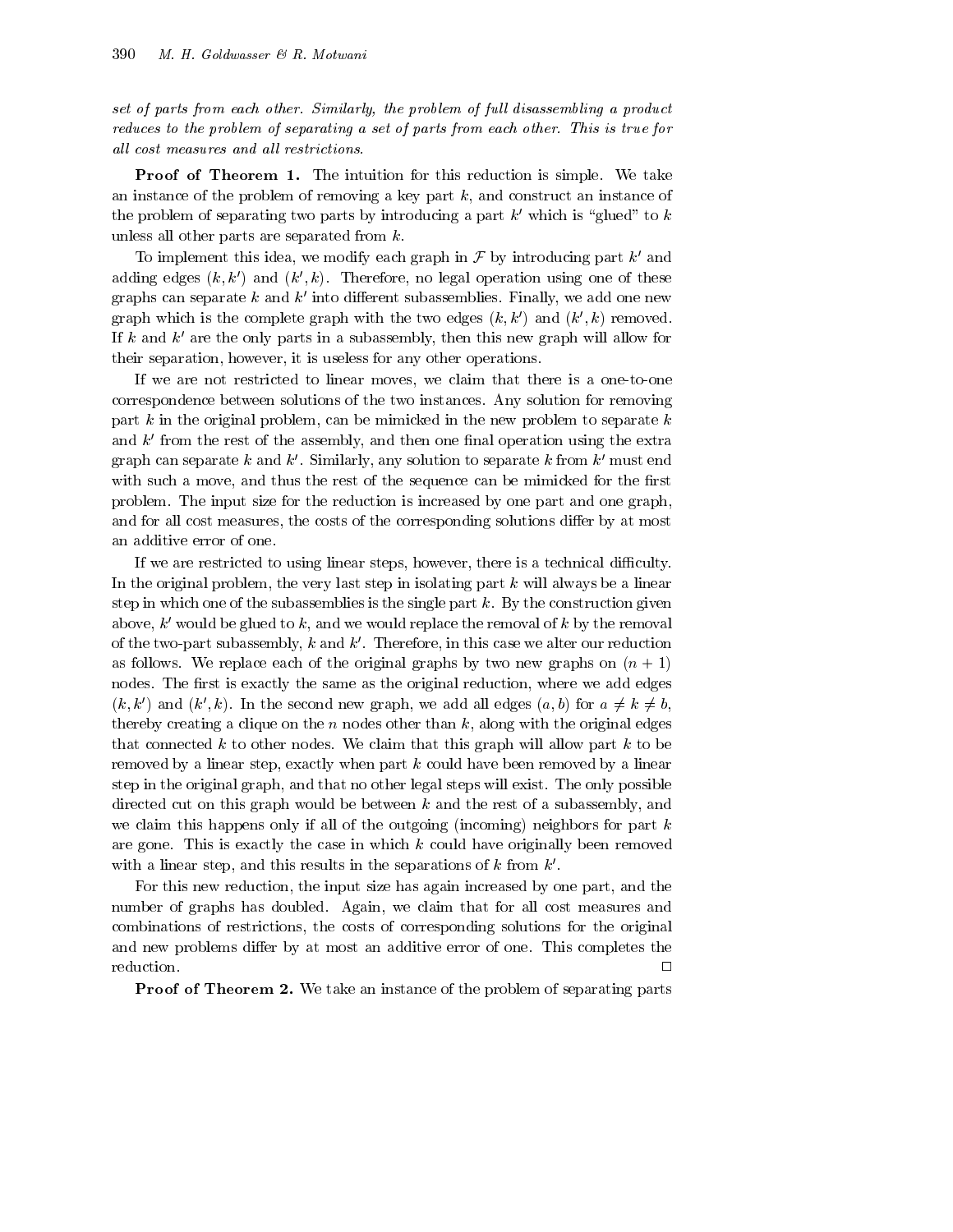ki and k2, and we construct and instance of simply removing part  $\alpha$  in  $\alpha$  . We will construct an instance a new graph which allows k1 to be separated from everything, so long as it had previously been separated from  $k_2$ .

In this reduction, we take each graph in  $\mathcal F$  without modification, and we create one new graph with edges  $(k_1, k_2)$  and  $(k_2, k_1)$  along with edges  $(k_1, a)$  and  $(a, k_2)$ for all other parts a. This graph is shown in Figure 4. It is easy to verify that if



Fig. 4. Separating a pair reduces to removing a part

both and k2 are in a subsemination in a subsemination in a subsemination of  $\alpha$ no legal operations can be done. However, if the done is the previously separated from the second k2, than this graph will allow k1 to be separated from everything else in a single, linear step. Any solution to one of these problems can be translated into a solution to the other with error of at most one for any of the cost measures, and the input has increased by one graph. <sup>2</sup>

**Proof of Theorem 3.** We give a very simple modification to translate an instance of the problem of removing a key part  $k$ , into an instance of fully disassembling a product. For this reduction, we simply create one additional graph which allows the entire product to fall apart if the key part is missing.

Specifically, we take each graph in  $\mathcal F$  without modification, and insert one new graph with edges  $(k, a)$  and  $(a, k)$  for all parts  $a \neq k$ . For all subassemblies not containing  $k$ , this graph will allow complete disassembly with additional cost one, in terms of the number of directions, number of re-orientations or number of nonlinear stepsh . Furthermore, this graph is strongly connected, and hence of no use, for any subassembly which contains  $k$ .

This gives us an approximation-preserving reduction for these cost measures. Clearly, any solution to the new full disassembly instance can be translated to a solution to the original key part problem with at least as low of a cost. Furthermore, the optimal solution for the full disassembly problem has cost at most one more than the optimal solution for removing the key part, namely using the new graph to finish the disassembly with additive cost one.  $\Box$ 

Proof of Theorem 4. Assume we are given an instance of minimizing the number of steps for removing a key part when restricted to linear operations. We construct a new instance of removing a key part, where we no longer explicitly require the restriction to linear operations. We will implicitly enforce the linearity

 $h$  Notice that for Cost C5, there may be a logarithmic increase in the depth. This problem is handled separately in Theorem 5.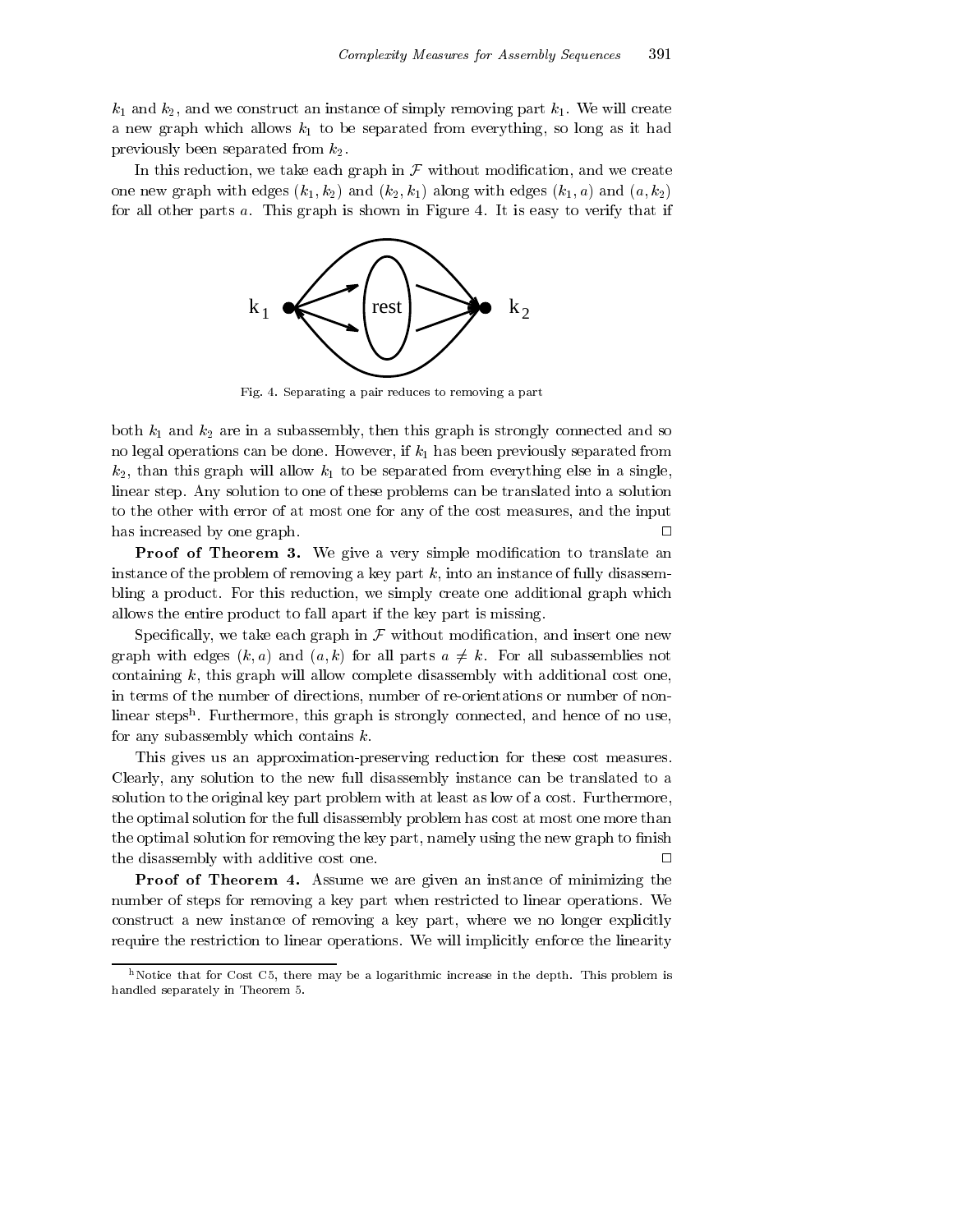by converting each graph into  $n$  graphs, each of which only allows for the removal of a specic part.

We keep the same set of n parts, and we create a new family of  $n|\mathcal{F}|$  graphs. For each pair  $\langle p, d \rangle$ , with part  $p \in \mathcal{P}$  and direction  $d \in \mathcal{F}$ , we create a new graph which is a clique on the  $n-1$  parts  $(\mathcal{P} - \{p\})$ , and which has edges  $(p, a)$  or  $(a, p)$ for each part  $a$  whenever the respective edge exists in  $d$ . This graph is identical to the graph we introduced in the second part of the proof of Theorem 1. We claim that the only possible action allowed by this graph is to remove the single part  $p$ from a subassembly, and that this one action is possible if and only if there is a linear operation which removes part  $p$  from the same subassembly using direction d. That is, the set of outgoing (incoming) edges of d must be broken in order to remove  $p$  in our new graph.

With this claim, we immediately get our result, as there is a one-to-one correspondence between solutions of the original problem and solutions of the new problem with identical costs. Every linear move in the original problem has a unique graph in the new problem that allows the identical part to be removed, and vice versa. Therefore, the number of steps in a solution to the original problem is exactly equal to the number of steps in a solution to the new problem. Furthermore, since each graph is useful for at most one linear move in our new instance, then the number of steps in the original solution is also equal to the number of steps, number of directions, or number of re-orientations used in the new instance.

Since all valid moves in our new instance happen to be linear, it makes no difference in the result whether the new instance is restricted to linear moves or not. Note that because our construction increased the number of graphs by a factor of  $n$ , we cannot make any such claim for problems with restricted to a constant size family of graphs  $(R2)$ .  $\Box$ 

Proof of Theorem 5. The proof of this theorem is a simple combination of the techniques from the proofs of Theorems 3 and 4. In the proof of Theorem 3, we reduced the problem of removing a part to the full disassembly problem, by adding in one additional graph which was a star on the key part. In this way, once the key part is removed, this new graph can be used to complete the rest of the disassembly. The problem when considering the minimum depth cost measure was that the completion may still require an additional logarithmic increase in the depth.

We will remedy this by artificially increasing the cost of the original moves, so as to make this final logarithmic additive cost inconsequential. To do so, we must go back and reconsider the problem of removing a key part while restricted to linear operations, and so we assume we are given such an instance. We construct a new instance of minimizing the depth for full disassembly as follows.

We start by replacing every part a with n new parts  $\{a_1, \ldots a_n\}$ . In each graph, for any original edge  $(a, b)$ , we introduce all possible edges  $(a_i, b_j)$ . Additionally, we introduce all edges  $(a_j, a_i)$  such that  $i < j$ . If we are still restricted to linear moves, this has the effect that a2 cannot possibly be removed until after and so  $\mathbb{I}_1$  and so  $\mathbb{I}_2$ on. However, if it was originally the case for a subassembly that part a would be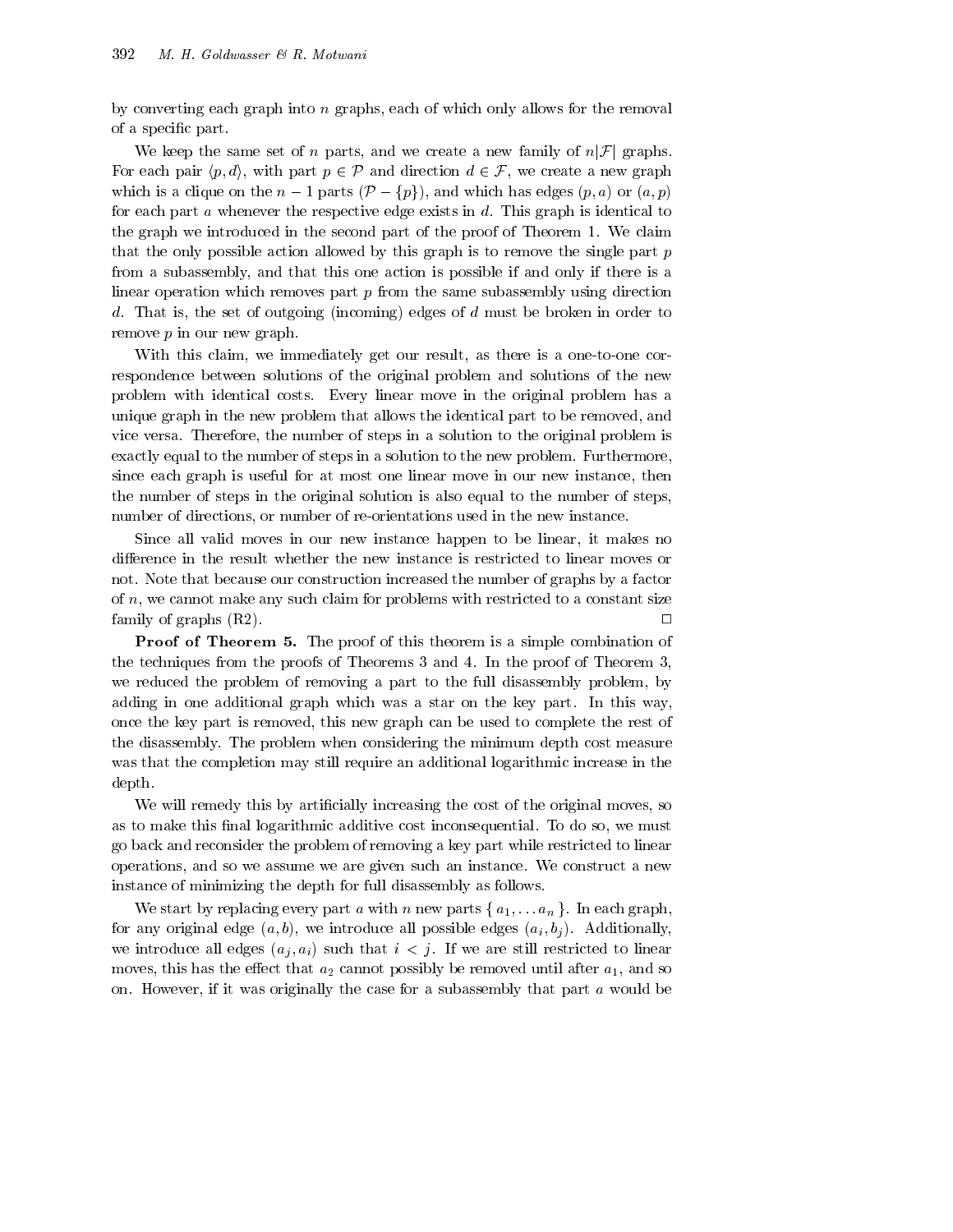immediately removable, in this current instance, it would be the case that a1 could be immediately removed, followed in turn by a2 and similarly the entire sequence of  $a$ 's. Therefore, the overall effect of this replacement is simply to increase the cost of each original linear operation from 1 step to a sequence of depth  $n$ .

At this point, we continue in our construction as we did in Theorem 4, by relaxing the restriction to linear steps while artificially assuring that no non-linear steps will be possible. This results in an instance of the general problem of removing a key part, where the cost of our steps is still artificially replaced by a sequence of depth  $n$ . Now we can again add in one final new graph which is a star graph on part  $k_n$ , where k was the original key part for removing. Therefore, once  $k_n$  has been removed, this new graph allows for the complete disassembly of the remaining parts in depth logarithmic in the total number of parts. Our total number of parts has become  $n^2$ , and so the additive cost on the depth for this mial group of steps is at most  $\log n^2 = 2 \log n$ . However, all of our steps for the original problem have been replaced by a sequence of  $n$  steps, making the effect of this final step insignificant, and thus we have an approximation preserving approximation, with a polynomial blowup in the size of the problem.  $\Box$ 

**Proof of Theorem 6.** Given an instance of AND/OR scheduling, we realize it as an instance of removing a given part, restricted to linear moves, while minimizing the number of steps. We create one part for each task in the scheduling problem. The number of graphs in our family of motions is exactly equal to the max OR-degree of the scheduling problem. By default, each of the graphs is complete, however we will delete the following edges. For an AND-task,  $t_i$ , we will modify the first graph by deleting edges  $(t_i, a)$  for all  $a \notin P_i$ . In this way, part  $t_i$  can be removed using this graph, if and only if all of its corresponding predecessors have been previously removed. For an OR-task,  $t_j$ , with degree  $\Delta$ , we will modify the first  $\Delta$  graphs as follows. For each  $a \in P_j$ , we will modify one of the graphs by deleting edges  $(t_j, b)$ for all  $b \neq a$ . In this way, part  $t_i$  can be removed using this graph so long as part a is priorly removed. Therefore, if any one of the predecessors has been removed, then there will be some graph which allows for the removal of  $t_j$  with a linear move. This vas instance is exactly the original  $AND/OR$  scheduling instance, where the number of (linear) steps required is equal to the number of scheduled tasks.  $\Box$ 

Proof of Theorem 7. Given an instance of removing a key part with linear steps, we create an instance of  $AND/OR$  scheduling as follows. Our intuition is to equate the removal of a part with the scheduling of two tasks, namely one task which says "I am prepared to remove part  $p$  in direction  $d$ " and a second task which says "part  $p$  has been removed." We implement this as follows. For each part  $p$  we create task  $t_p$  which we equate with the statement, "part p has been removed." For each pair  $\varphi, \omega_i$ , with part  $p \in \mathcal{P}$  and direction  $u \in \mathcal{P}$ , we create task  $v_{(p,d)}$ , which we equate with the statement "I am prepared to remove part  $p$  in direction  $d$ ." We make  $t_{(p,d)}$  an and-task with task  $t_a$  in its predecessor set for every outgoingi edge

 $\mathbf{i}$  Actually, this only accounts for the possibility of removing part p away from the rest of the subassembly in this direction. As we can consider the "reverse" operation of removing the rest of the subassembly away from  $p$ , we should really construct two parts for each such pair, where the second checks for all incoming edges.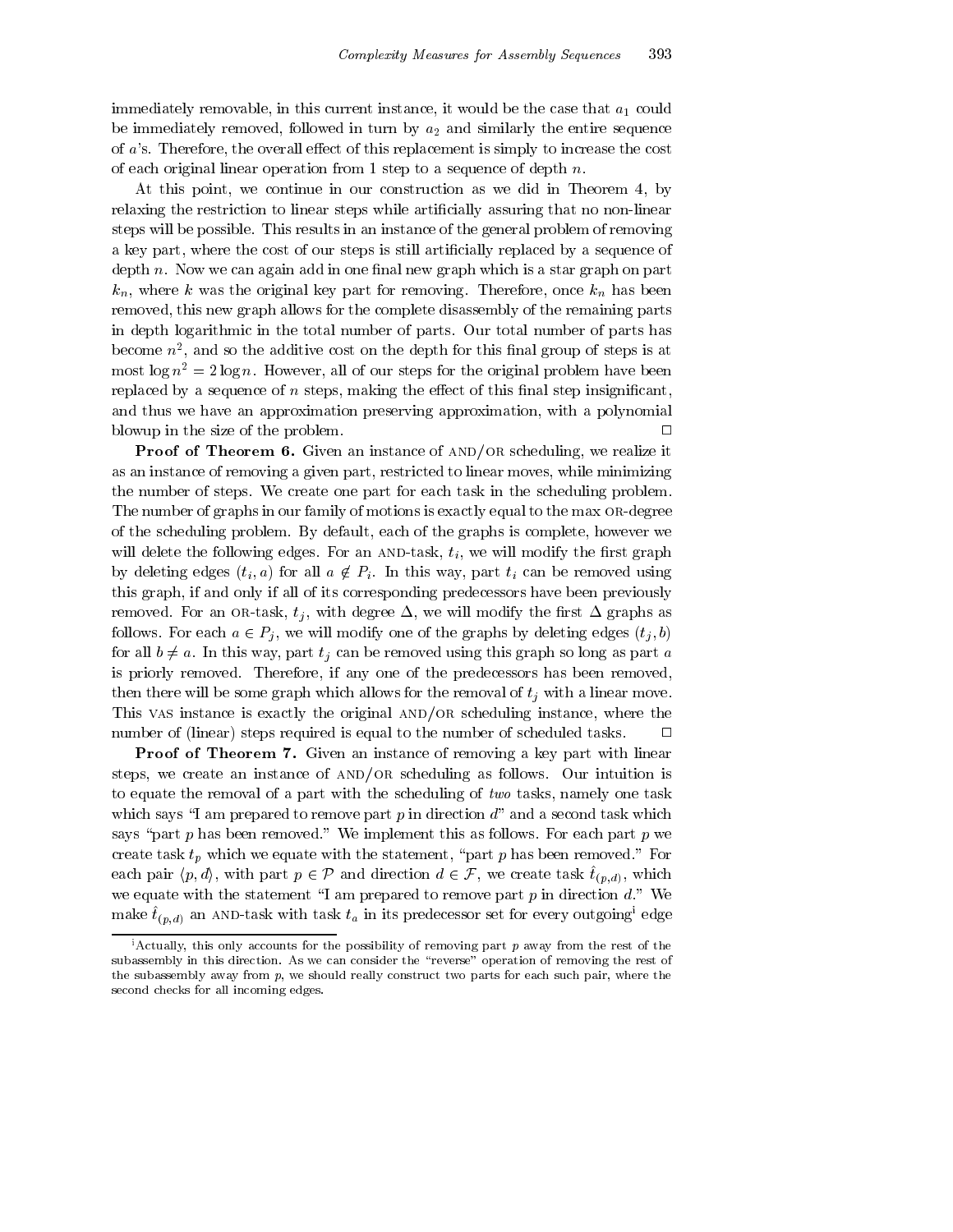$(p, a) \in d$  (we must have already removed all parts blocking p in direction d). We  $\lim_{\alpha \to \infty}$   $\lim_{\alpha \to \infty}$   $\lim_{\alpha \to \infty}$   $\lim_{\alpha \to \infty}$  in its predecessor set for each direction  $\alpha$ (we must have at least one direction which allows for the removal).

For this construction, any solution to the scheduling problem canbe translated to a solution of the vas problem with the number of removed parts at most half of the number of scheduled tasks. Similarly every solution to the vas problem can be translated directly to a solution to the scheduling problem with the number of scheduled tasks exactly twice the number of removed parts. Therefore, our absolute approximation ratio is preserved. However, our construction requires a polynomial blowup in the problem size, therefore what we have shown is that an  $f(n)$ -approximation algorithm for AND/OR scheduling gives us an  $f(poly(n))$ approximation algorithm for this VAS variant.  $\Box$ 

Proof of Theorem 8. Given an instance of VAS where the goal is to minimize the total number of steps, we wish to transform this instance into a new problem where we charge for the number of  $non-linear$  steps. The only difference between these cost measures for a solution is that in one of them, linear steps may be done for free. Our solution for this reduction is quite simple. If we turn every part into two parts which are glued together, then an original linear step is no longer linear, and thus will be charged accordingly. We omit the details of this construction.  $\Box$ 

Proof of Theorem 9. Both of these problems are simply special cases of removing a set of parts, as mentioned in Section 4.1. <sup>2</sup>  $\Box$ 

Proof of Theorem 10. Both of these problems are simply special cases of separating a set of parts from each other, as mentioned in Section 4.1.  $\Box$ 

### 7. Inapproximability of AND/OR Scheduling

In this section, we prove the inapproximability of minimizing the number of tasks schedule for an instance of scheduling with AND/OR precedence constraints, as defined in Section 5. As a precursor, we prove the inapproximability of minimizing the number of leaves scheduled in an instance of AND/OR scheduling with *internal-tree* precedence constraints<sup>j</sup>. We prove this result by showing that the LABEL COVER<sub>min</sub> problem is a special case. We then convert this result to prove a similar bound when we further restrict the AND/OR problem to have degree bounded by two. Following this, we convert our bound on minimizing the number of schedule leaves into a bound on the total number of scheduled nodes for the general AND/OR scheduling problem. An overview of the reductions is given in Figure 5.

**Theorem 11** It is quasi-NP-hard to approximate the number of leaves scheduled in an instance of  $AND/OR$  scheduling with internal-tree precedence constraints, to within a factor of  $2^{\log^2 n}$  in for any  $\gamma > 0$ . This remains true even if both the

jThe internal-tree denes a monotone, boolean function on the leaf nodes, in which setting a leaf's variable to "one" signifies that the leaf will be scheduled. Minimizing the number of scheduled leaves is equivalent to satisfying a monotone boolean formula with the minimum number of ones. Therefore, our results also prove the inapproximability of this problem on monotone boolean formulae. We are unaware of any previous results for this approximation problem. Minimizing the number of ones in satisfying a 3CNF formula is known to be  $n^{--}$  --nard to approximate,  $\cdot$  and related minimization problems are studied in Ref. [48].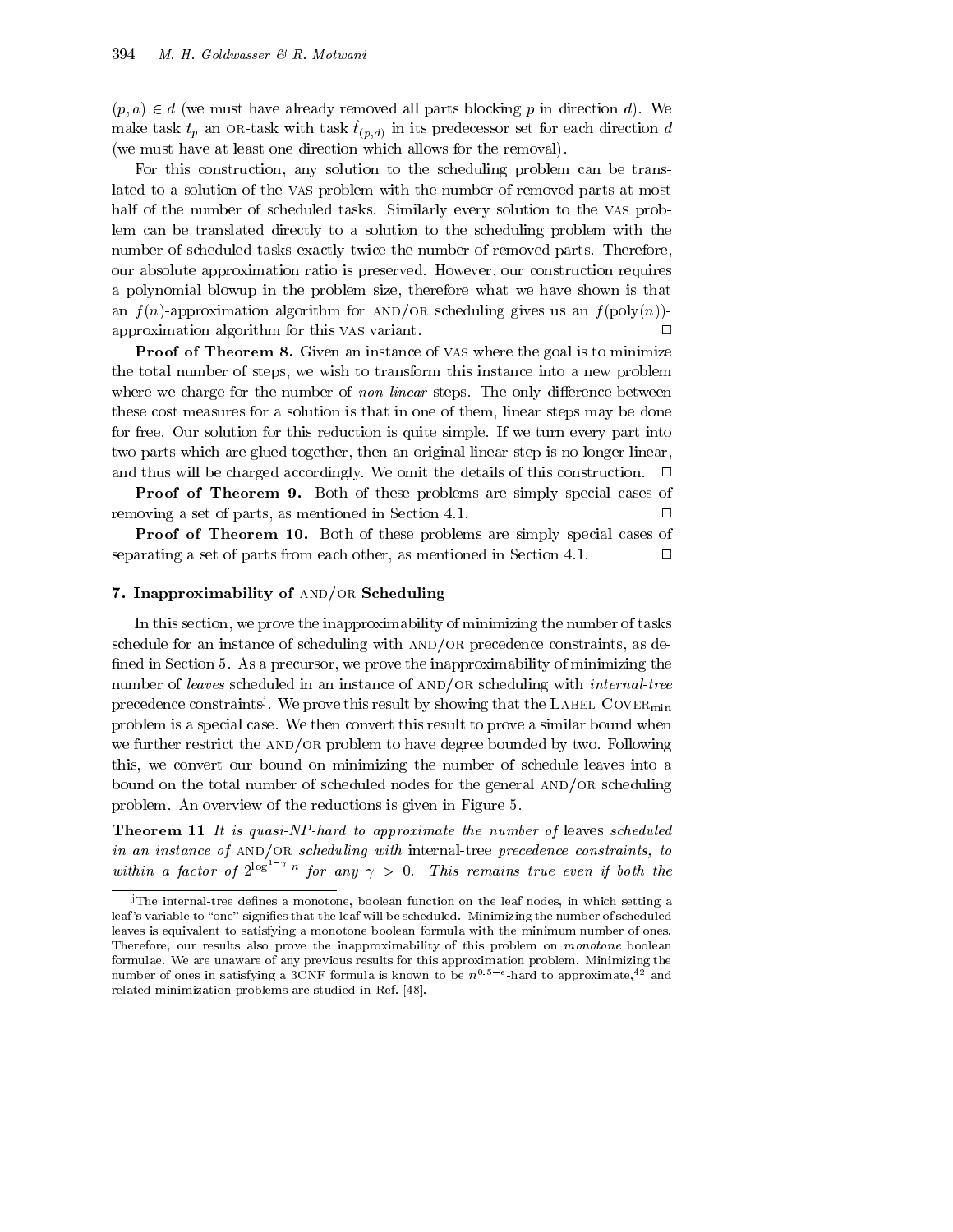

Fig. 5. Reductions between variants of AND/OR scheduling

AND-degree and OR-degree are bounded by two.

Theorem 12 For the problem of minimizing the number of tasks scheduled in a general instance of  $AND/OR$  scheduling, it is quasi-NP-hard to achieve an approximation ratio of  $2^{\log^{1-\epsilon} n}$  for any  $\gamma > 0$ . This lower bound remains valid if both the AND-degree and OR-degree are bounded by two.

**Proof of Theorem 11.** Given an instance of LABEL COVER<sub>min</sub>, as defined in Section 2, we express it as an instance of  $AND/OR$  scheduling with internal-tree precedence constraints, as shown in Figure 6.



The AND/OR instance has five levels, which alternate between AND-nodes and or-nodes. The highest level contains solely the root of the internal-tree, and the lowest level contains exactly the leaves. The tasks at the five levels are as follows: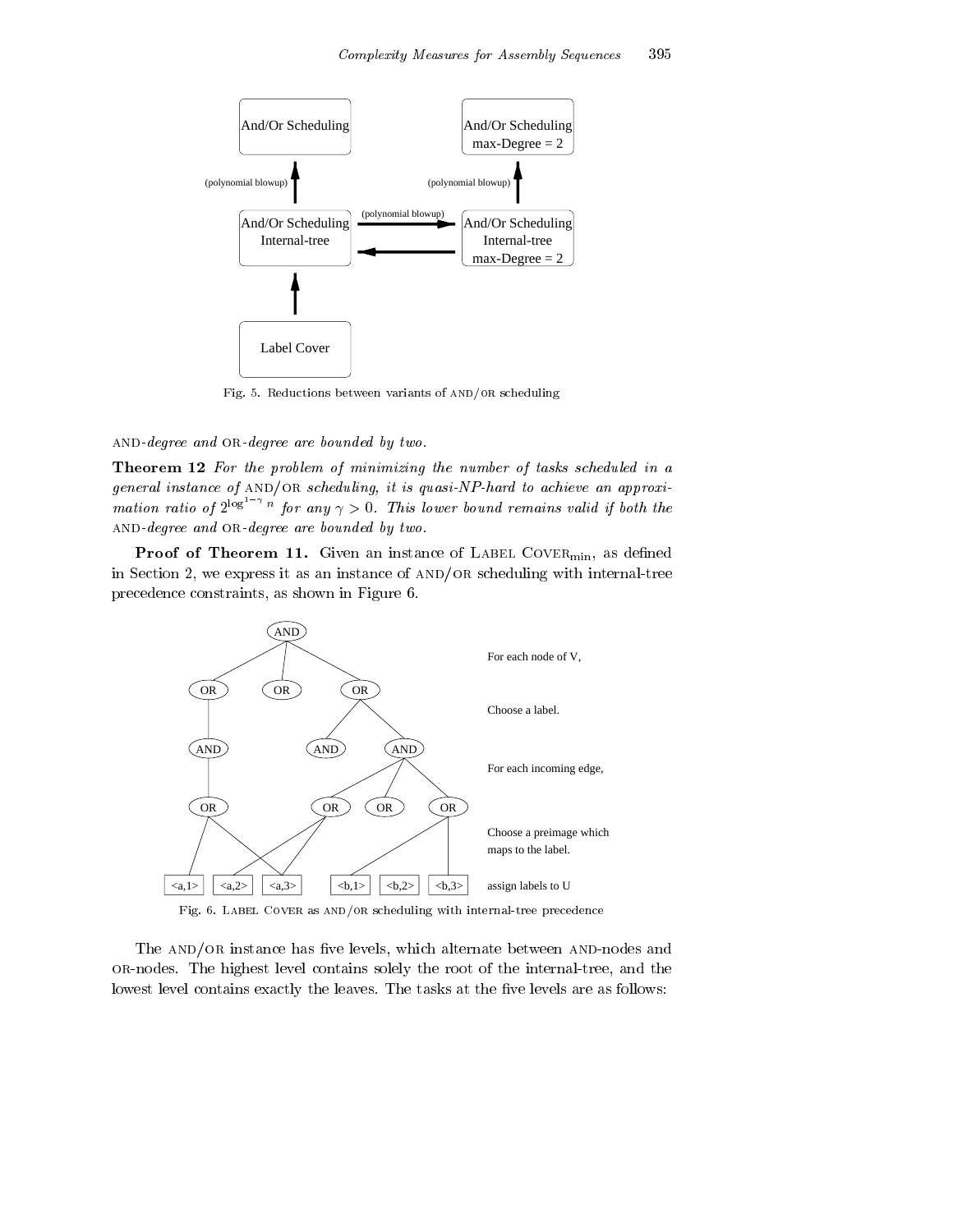- $\bullet$  The first level has a single AND-node, which is the root of the internal-tree. This task enforces that every node in  $V$  must have a non-empty set of labels.
- The second level has an OR-node for each vertex in  $V$ . This nodes requires that for a given node  $v$  to have a non-empty label set, at least one label must be assigned to it.
- The third level has an AND-node for each pair  $\langle v, l \rangle$ , where  $v \in V$ , and  $l \in$  $\{1,\ldots,N\}$ . This node signifies that for label l to be assigned to vertex v, it must be the case that for each edge  $e = (u, v)$  incident to v, the mapping  $\Pi_e$ on that edge, must respect the labeling.
- The fourth level has an OR-node for each pair  $\langle e, l \rangle$ , where  $e = (u, v)$  is an edge, and l is a label. If l is to be assigned to v, then edge e can only be covered if one of the pre-images of l from mapping  $\Pi_e$  is assigned to u.
- The fifth level has a leaf for each pair  $\langle u, l \rangle$ , and corresponds to label l being assigned to vertex u.

For the case of unbounded degree, this completes the construction. It can be seen that there is a one-to-one correspondence between valid labelings in the Label Cover<sub>min</sub> instance and valid solutions to the and/or scheduling instance, where the number of labels used is exactly equal to the number of leaves scheduled. It is easy to verify that the  $AND/OR$  instance has internal-tree precedence constraints. Notice that the number of non-leaf tasks in this construction is poly- $\min$ ally bounded in the size of the LABEL COVER<sub>min</sub> instance (namely, in  $|U|,$  $|V|$  and N), and thus we have given an approximation-preserving reduction with polynomial blowup. Combining this with a previous<sup>.</sup> lower bound for the approximability of LABEL COVER,, we get that it is quasi-NP-hard to achieve an  $2^{\log^{1-\gamma} n}$ approximation for any  $\gamma > 0$ .

To prove the bound with the maximum degree equal to two, we can replace each internal node in the obvious way, with a tree of bounded degree nodes. Assume there were originally  $I$  internal nodes and  $L$  leaves, and that  $I$  is polynomially bounded in L. The maximum degree for any node is at most  $(I + L)$ , and thus that node must be replaced by a tree of at most  $(I + L)$  nodes, each with degree two. Notice that the cost of the solutions has remained unchanged, as we are only charged for the number of leaves that are scheduled. The new instance has  $I(I+L)$ internal nodes, which is still polynomially bounded in L, and thus our reduction runs in polynomial time.

Proof of Theorem 12. The difficulty of attempting to minimize the number of scheduled leaves using an algorithm that minimizes the number of scheduled nodes is that the overhead of the internal nodes may have a signicant cost, changing the quality of the approximation. This can be remedied quite easily, by articially increasing the cost of scheduling a leaf. Assume we have a hard instance of internaltree scheduling from Theorem 11, with  $I$  internal nodes and  $L$  leaves. We convert this to a general instance of  $AND/OR$  scheduling by replacing each leaf with a chain of  $\alpha I$  new nodes, for some constant  $\alpha$ . Notice that both the AND-degree and the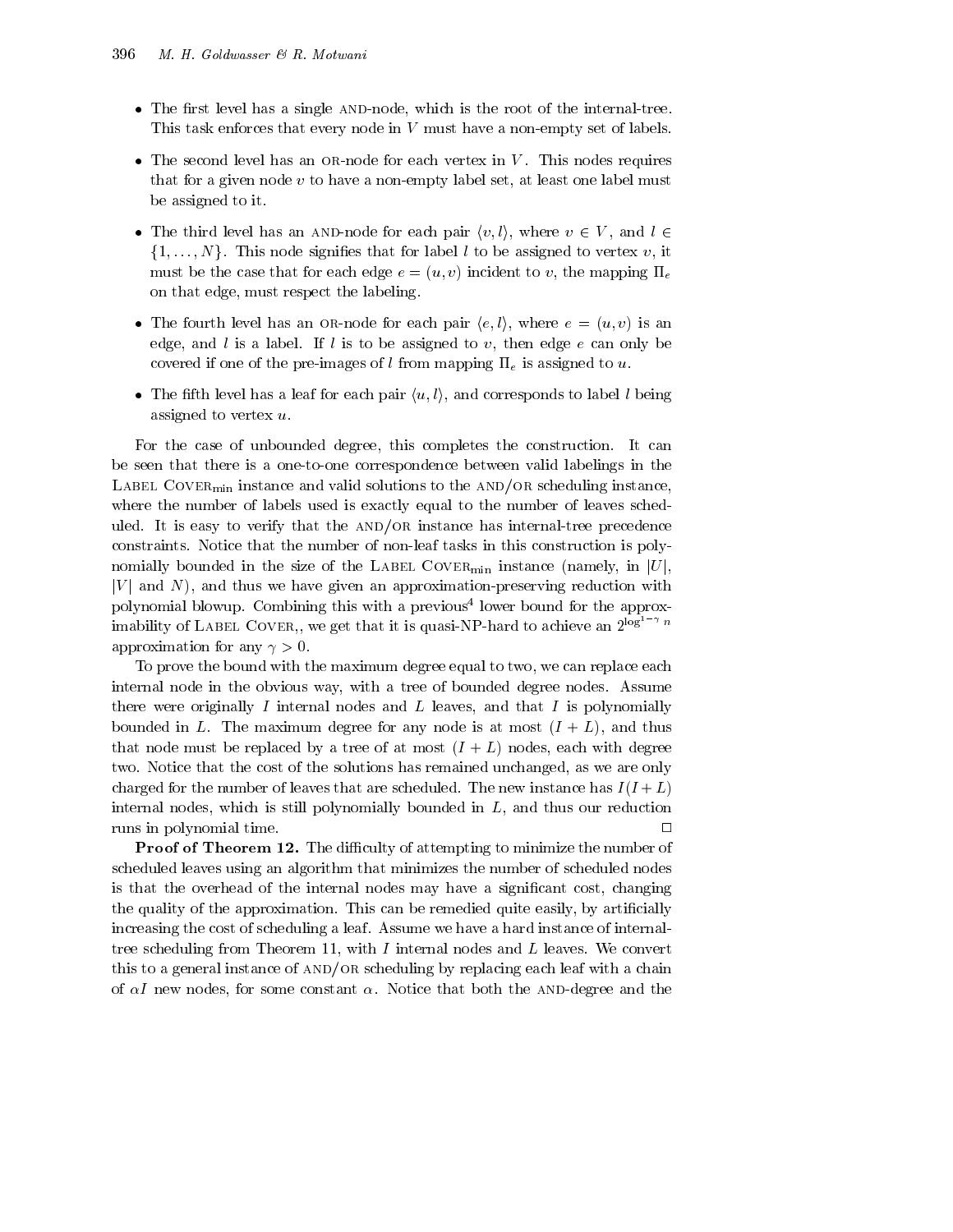or-degree remain unchanged, although this new instance no longer has internal-tree precedence constraints. This new instance has a total of  $I + \alpha IL$  nodes. Relying on the fact that  $I$  is polynomially bounded by  $L$ , we see that the new size is also polynomially bounded by L.

With the appropriate choice of  $\alpha$ , the additive error can be made arbitrarily small, giving us an approximation-preserving reduction with polynomial blowup in  $\Box$ the input size 2000 and 2000 and 2000 and 2000 and 2000 and 2000 and 2000 and 2000 and 2000 and 2000 and 2000

#### 8. Inapproximability of Virtual Assembly Sequencing

We present our core results regarding the vas model in this section. We gave reductions, in Section 6, which related various versions of vas to each other, in terms of the level of their approximability. Now we will rely on the hardness of some other problems to prove the difficulty of finding optimal or even near-optimal solutions for most variants of VAS. Our first set of results will be a direct consequence of the hardness of AND/OR scheduling shown in Section 7. Our second set of results will show weaker inapproximability results for a case not covered by our other reductions, namely when the family of motions is restricted to be of constant size. These results come from a natural reduction from the Loading Time Scheduling Problem. As there are numerous combinations of goals, restrictions, and cost measures, we present our complete list of results for vas in Tables 2{4.

**Theorem 13** It is quasi-NP-hard to achieve a  $2^{\log^2 n}$  -approximation for any  $\gamma >$ 0, for the problem of minimizing the number of steps while removing a key part when restricted to linear operations (G2/R1/C4). This result applies even when  $|\mathcal{F}| = 2$  $(G2/R1R2/C4)$ .

**Proof.** This is a direct result of Theorem 12, combined with Theorem 6.  $\Box$ 

**Corollary** 1 It is quasi-NP-hard to achieve a  $2^{\log^2 n}$  -approximation for any  $\gamma >$ 0, for minimizing the cost of many other variants of  $\vee$ AS. A summary of the results are given in Tables  $2-4$ .

**Proof.** These results are a combination of Theorem 13, together with the many reductions given in Section 6. See Tables  $2-4$  for the full results. Each table entry additionally refers to the relevant problem that is used to establish the lower bound as well as the theorem containing that reduction.  $\Box$ 

Theorem 14 We consider minimizing the number of re-orientations, when the family of motions is restricted to be of constant size,  $(R2/C2)$ . For any of the five goals, we prove the following two results, (i) for  $|\mathcal{F}| = 3$ , this problem is NPcomplete; (ii) for  $|f| > 4$ , there exists an  $\alpha > 0$ , such that achieving an  $|f|$  approximation is NP-hard. Both of these facts hold with or without the linear restriction, R1. Furthermore these same lower bounds can be shown for minimizing the number of steps  $(R2/C4)$  for all applicable goals.

**Proof.** We begin by proving this result for the goal of removing a key part from the assembly. Our result is based on a reduction to a related problem, introduced as the Loading Time Scheduling Problem<sup>3</sup> (LTSP). In this scheduling model, certain tasks must be completed on certain machines, however the dominant cost is not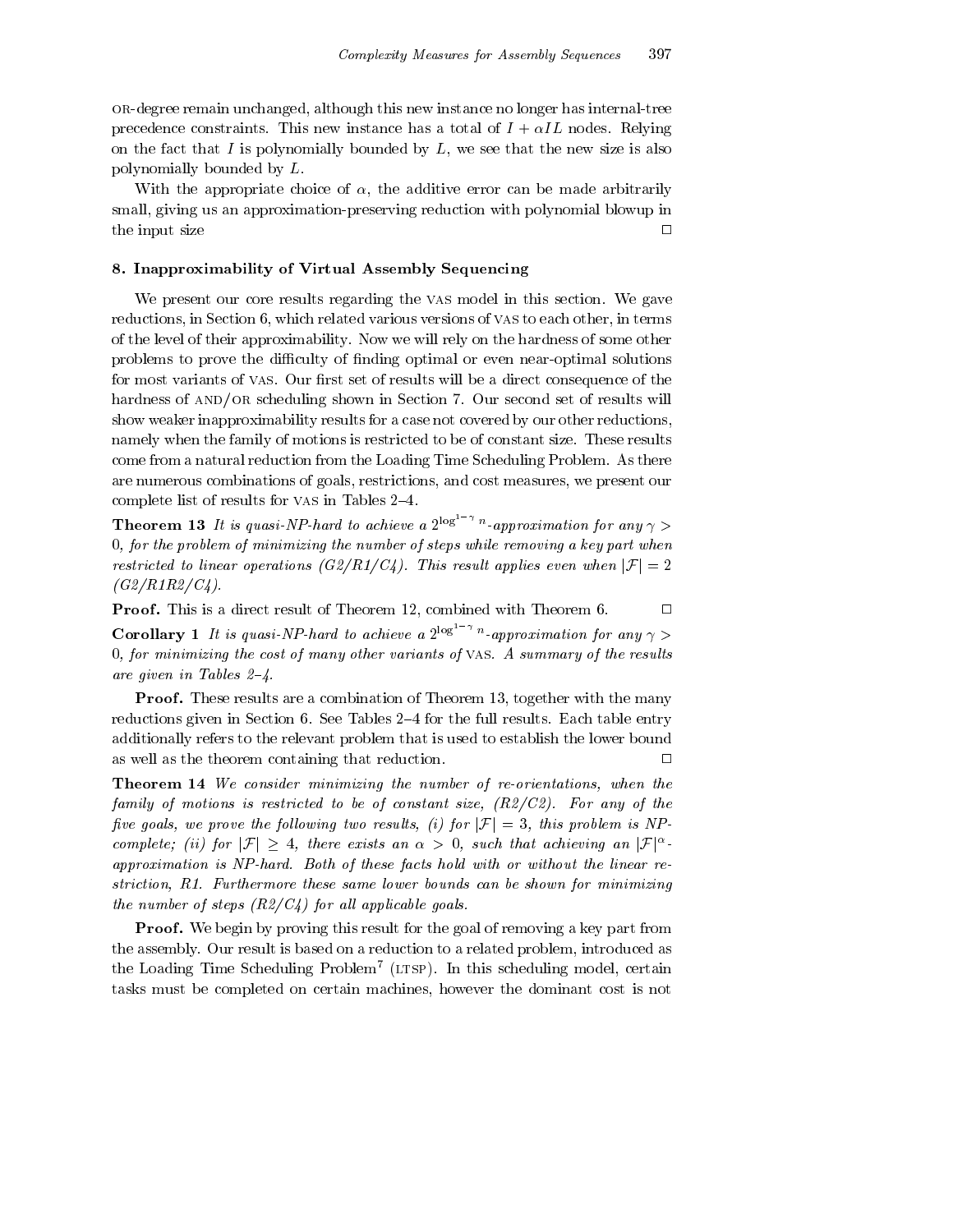| G2/RIR2        | Constant Family<br>$\&$ Linear | solvable                      | Observation 8                | $( \mathcal{F} -1)$ -approximable<br>$ \mathcal{F} =2:$ solvable<br>Observation 9    | $ \mathcal{F} =3:$ NP-complete<br>$ \mathcal{F}  \geq 4 \colon  \mathcal{F} ^\alpha\text{-hard}$<br>Theorem 14<br>from LTSP                                           | n.a.                                                                                                                                              |                              | $ \mathcal{F}  \geq 2 \colon 2^{\log^{1-\gamma} n}\text{-hard}$ | from $\mbox{\sc And} / \mbox{\sc ord}$ with<br>Theorem 13<br>$maxdeg = 2$                                                      |  |
|----------------|--------------------------------|-------------------------------|------------------------------|--------------------------------------------------------------------------------------|-----------------------------------------------------------------------------------------------------------------------------------------------------------------------|---------------------------------------------------------------------------------------------------------------------------------------------------|------------------------------|-----------------------------------------------------------------|--------------------------------------------------------------------------------------------------------------------------------|--|
| G2/R2          | Constant Family                | solvable                      | Observation 8                | $( \mathcal{F} -1)$ -approximable<br>$ \mathcal{F}  = 2$ : solvable<br>Observation 9 | $\begin{array}{ll}  \mathcal{F}  = 3;&\text{NP-complete}\\  \mathcal{F}  \geq 4;&\text{ }\! \mathcal{F} ^{\alpha}\text{-hard} \end{array}$<br>Theorem 14<br>from LTSP | $\begin{array}{l}  \mathcal{F}  = 3\colon \operatorname{NP-complete}\\  \mathcal{F}  \geq 4\colon  \mathcal{F} ^{\alpha}\text{-hard} \end{array}$ | from $G2/R2/C4$<br>Theorem 8 | $2( \mathcal{F} -1)$ -approx<br>Observation 10                  | $ \mathcal{F}  = 3$ : NP-complete $ \mathcal{F}  \geq 4$ : $ \mathcal{F} ^{\alpha}\text{-}\text{hard}$ Theorem 14<br>from LTSP |  |
| G2/R1          | Linear                         | $2^{\log^{1-\gamma}{n}}$ hard | from $G2/R1/C4$<br>Theorem 4 | $2^{\log^{1-\gamma} n}$ -hard                                                        | from $G2/R1/C4$<br>Theorem <sub>4</sub>                                                                                                                               | n.a.                                                                                                                                              |                              | $2^{\log^{1-\gamma} n}$ -hard                                   | from $AND/OR$<br>Theorem 13                                                                                                    |  |
| G <sup>2</sup> | No restrictions                | $2^{\log^{1-\gamma}{n}}$ hard | from $G2/R1/C4$<br>Theorem 4 | $2^{\log^{1-\gamma} n}$ -hard                                                        | from $G2/R1/C4$<br>Theorem <sub>4</sub>                                                                                                                               | $2^{\log^{1-\gamma}{n}}$ hard                                                                                                                     | from $G2/C4$<br>Theorem 8    | $2^{\log^{1-\gamma}{n}}$ hard                                   | from $G2/R1/C4$<br>Theorem 4                                                                                                   |  |
|                |                                | Directions                    | $\overline{C}$               | Re-orientations                                                                      | $\mathcal{O}$                                                                                                                                                         | Non-Linear Steps                                                                                                                                  | ී                            | Steps                                                           | C4 or C5                                                                                                                       |  |

## Table 2. Inapproximability of removing a key part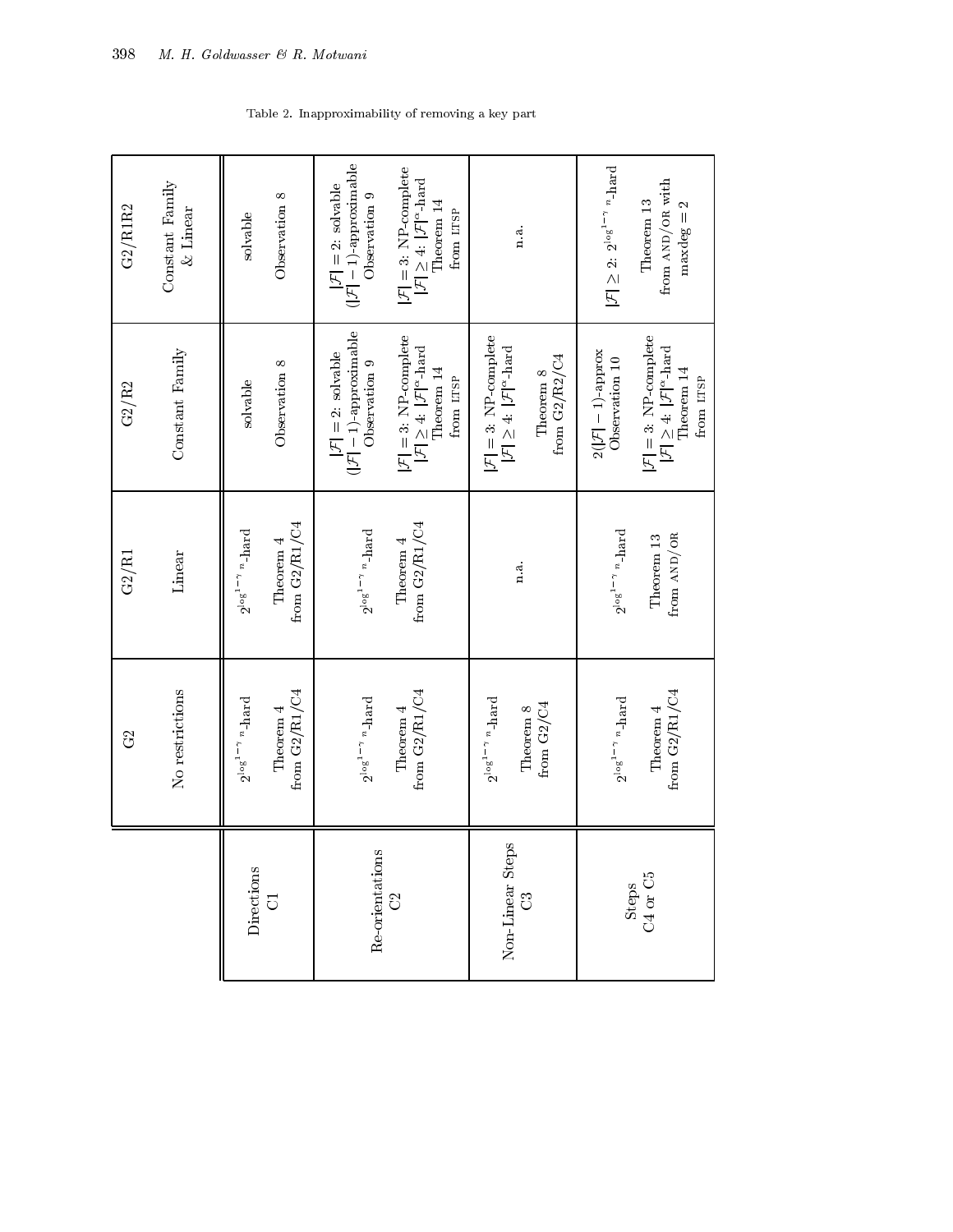| G4/RIR2        | Constant Family<br>$\&$ Linear | Observation 8<br>solvable                                       | $( \mathcal{F} -1)$ -approximable<br>$\begin{array}{l}  \mathcal{F}  = 3{:}~\mathrm{NP}\text{-complete} \\   \mathcal{F}  \geq 4{:}~  \mathcal{F} ^{\alpha}\text{-hard} \end{array}$<br>$ \mathcal{F} =2:$ solvable<br>Observation 9<br>Theorem 14<br>from LTSP        | n.a.                                                                                                                                                                              | $ \mathcal{F}  \geq 4\colon 2^{\log^{1-\gamma} n}\text{-hard}$<br>from $G2/R1R2/C4$<br>Theorem 1                                                                                                                        |  |
|----------------|--------------------------------|-----------------------------------------------------------------|------------------------------------------------------------------------------------------------------------------------------------------------------------------------------------------------------------------------------------------------------------------------|-----------------------------------------------------------------------------------------------------------------------------------------------------------------------------------|-------------------------------------------------------------------------------------------------------------------------------------------------------------------------------------------------------------------------|--|
| G4/R2          | Constant Family                | Observation 8<br>solvable                                       | $( \mathcal{F} -1)$ -approximable<br>$\begin{array}{c}  \mathcal{F}  = 3\colon \operatorname{NP-complete}\\  \mathcal{F}  \geq 4\colon  \mathcal{F} ^{\alpha}\text{-hard} \end{array}$<br>$ \mathcal{F}  = 2$ : solvable<br>Observation 9<br>Theorem 14<br>from $LTSP$ | $\begin{array}{l}  \mathcal{F}  = 3\colon \operatorname{NP-complete}\\  \mathcal{F}  \geq 4\colon  \mathcal{F} ^{\alpha}\text{-hard} \end{array}$<br>from $G4/R2/C4$<br>Theorem 8 | $\begin{array}{c}  \mathcal{F}  = 3\colon \text{NP-complete} \\  \mathcal{F}  \geq 4\colon  \mathcal{F} ^{\alpha}\text{-hard} \end{array}$<br>$2( \mathcal{F} -1)$ -approx<br>Observation 10<br>Theorem 14<br>from LTSP |  |
| G4/R1          | Linear                         | from $G2/R1/C1$<br>$2^{\log^{1-\gamma} n}$ -hard<br>Theorem $1$ | from $G2/R1/C2$<br>$2^{\log^{1-\gamma}{n}}$ -hard<br>Theorem <sub>1</sub>                                                                                                                                                                                              | n.a.                                                                                                                                                                              | from $G2/R1/C4$<br>$2^{\log^{1-\gamma}{n}}$ -hard<br>Theorem 1                                                                                                                                                          |  |
| G <sub>4</sub> | No restrictions                | $2^{\log^{1-\gamma} n}$ hard<br>from $G2/C1$<br>Theorem 1       | $2^{\log^{1-\gamma} n}$ -hard<br>from $G2/C2$<br>Theorem <sub>1</sub>                                                                                                                                                                                                  | $2^{\log^{1-\gamma} n}$ -hard<br>from $G4/C4$<br>Theorem 8                                                                                                                        | $2^{\log^{1-\gamma}{n}}$ hard<br>from $G2/C4$<br>Theorem <sub>1</sub>                                                                                                                                                   |  |
|                |                                | Directions<br>$\overline{C}$                                    | Re-orientations<br>$\mathcal{C}^2$                                                                                                                                                                                                                                     | Non-Linear Steps<br>ී                                                                                                                                                             | $C4$ or $C5$<br>Steps                                                                                                                                                                                                   |  |

Table 3. Inapproximability of separating two parts from each other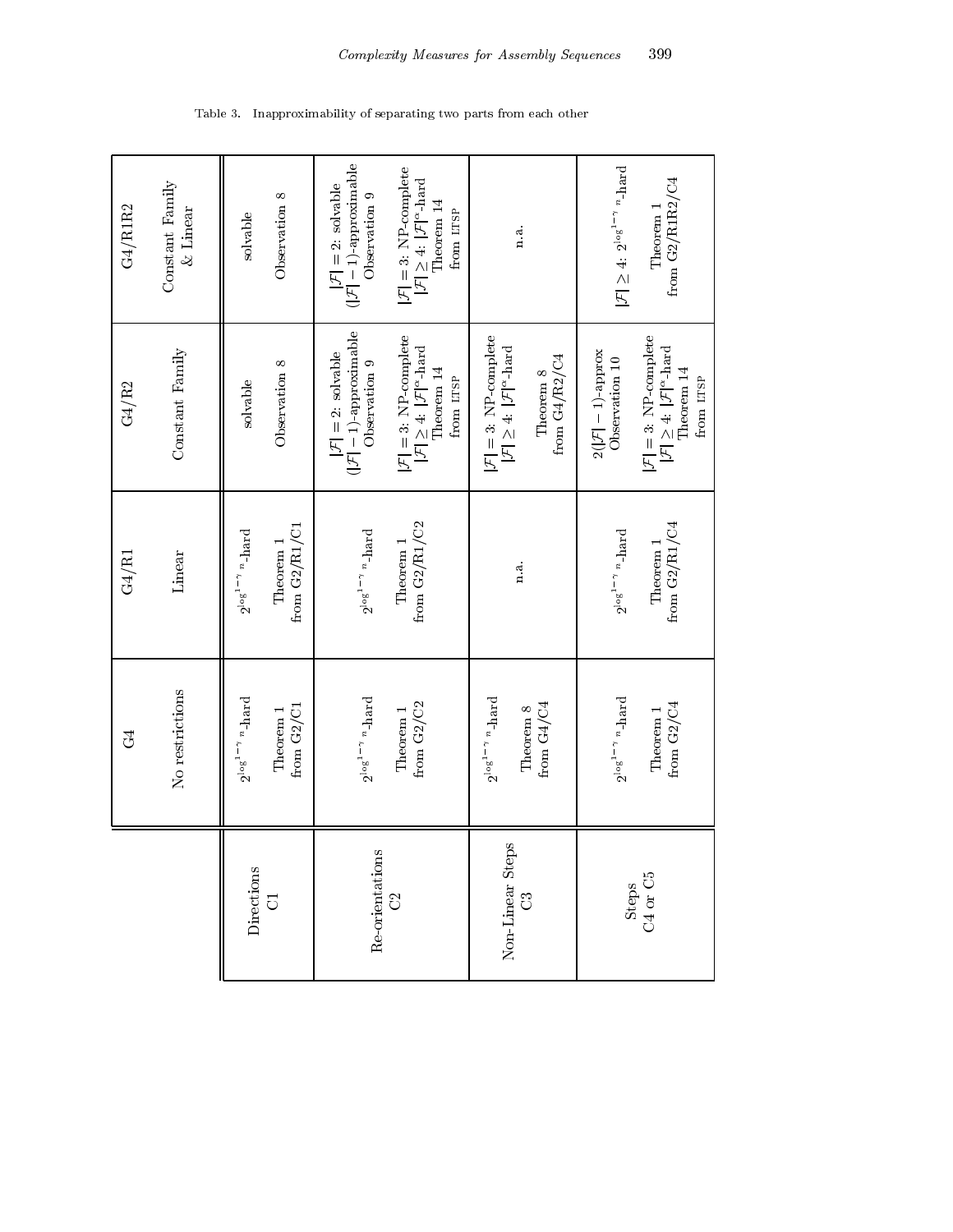| G1/RIR2<br>G1/R2 | Constant Family<br>$\&$ Linear<br>Constant Family | solvable<br>solvable          | Observation 8<br>Observation 8 | $( \mathcal{F} -1)$ -approximable<br>$ \mathcal{F} =2:$ solvable<br>Observation 9<br>$( \mathcal{F} -1)$ -approximable<br>$ \mathcal{F} =2$ solvable<br>Observation 9 | $\begin{array}{c}  \mathcal{F}  = 3{:}~\text{NP-complete}\\  \mathcal{F}  \geq 4{:}~ \mathcal{F} ^{\alpha}\text{-hard} \end{array}$<br>Theorem 14<br>from LTSP<br>$\begin{array}{c} \left  \mathcal{F}\right  =3{:}\text{ NP-complete} \\ \left  \mathcal{F}\right \geq 4{:}\right. \left  \mathcal{F}\right ^\alpha\text{-hard} \end{array}$<br>Theorem 14<br>from LTSP | n.a.<br>$ \mathcal{F}  = 3$ : NP-complete<br>$ \mathcal{F}  \geq 4$ : $ \mathcal{F} ^{\alpha}$ -hard | from $G2/R2/C3$<br>Theorem 3 |                                                                                              | n.a.<br>$\frac{n}{\lceil \log_2 n \rceil}$ -approximable<br>Observation 6 |  |
|------------------|---------------------------------------------------|-------------------------------|--------------------------------|-----------------------------------------------------------------------------------------------------------------------------------------------------------------------|--------------------------------------------------------------------------------------------------------------------------------------------------------------------------------------------------------------------------------------------------------------------------------------------------------------------------------------------------------------------------|------------------------------------------------------------------------------------------------------|------------------------------|----------------------------------------------------------------------------------------------|---------------------------------------------------------------------------|--|
| G1/R1            | Linear                                            | $2^{\log^{1-\gamma} n}$ -hard | from $G2/R1/C1$<br>Theorem 3   | $2^{\log^{1-\gamma}{n}}$ hard                                                                                                                                         | from $G2/R1/C2$<br>Theorem $3\,$                                                                                                                                                                                                                                                                                                                                         | n.a.                                                                                                 |                              |                                                                                              | n.a.                                                                      |  |
| $\overline{G}$   | No restrictions                                   | $2^{\log^{1-\gamma} n}$ hard  | from $G2/G1$<br>Theorem 3      | $2^{\log^{1-\gamma}{n}}$ hard                                                                                                                                         | from $G2/C2$<br>Theorem 3                                                                                                                                                                                                                                                                                                                                                | $2^{\log^{1-\gamma}{n}}$ hard                                                                        | from $G2/C3$<br>Theorem 3    | $\frac{n}{\lceil \log_2 n \rceil}$ -approximable<br>$\frac{0}{\lceil \log \arctan \rceil}$ 6 | from $G2/R1/C5$<br>$2^{\log^{1-\gamma}{n}}$ -hard<br>Theorem 5            |  |
|                  |                                                   | Directions                    | $\overline{\circ}$             | Re-orientations<br>$\mathcal{C}^2$                                                                                                                                    |                                                                                                                                                                                                                                                                                                                                                                          | Non-Linear Steps                                                                                     | ී                            |                                                                                              | Depth $\mathrm{C5}$                                                       |  |

Table 4. Inapproximability of complete disassembly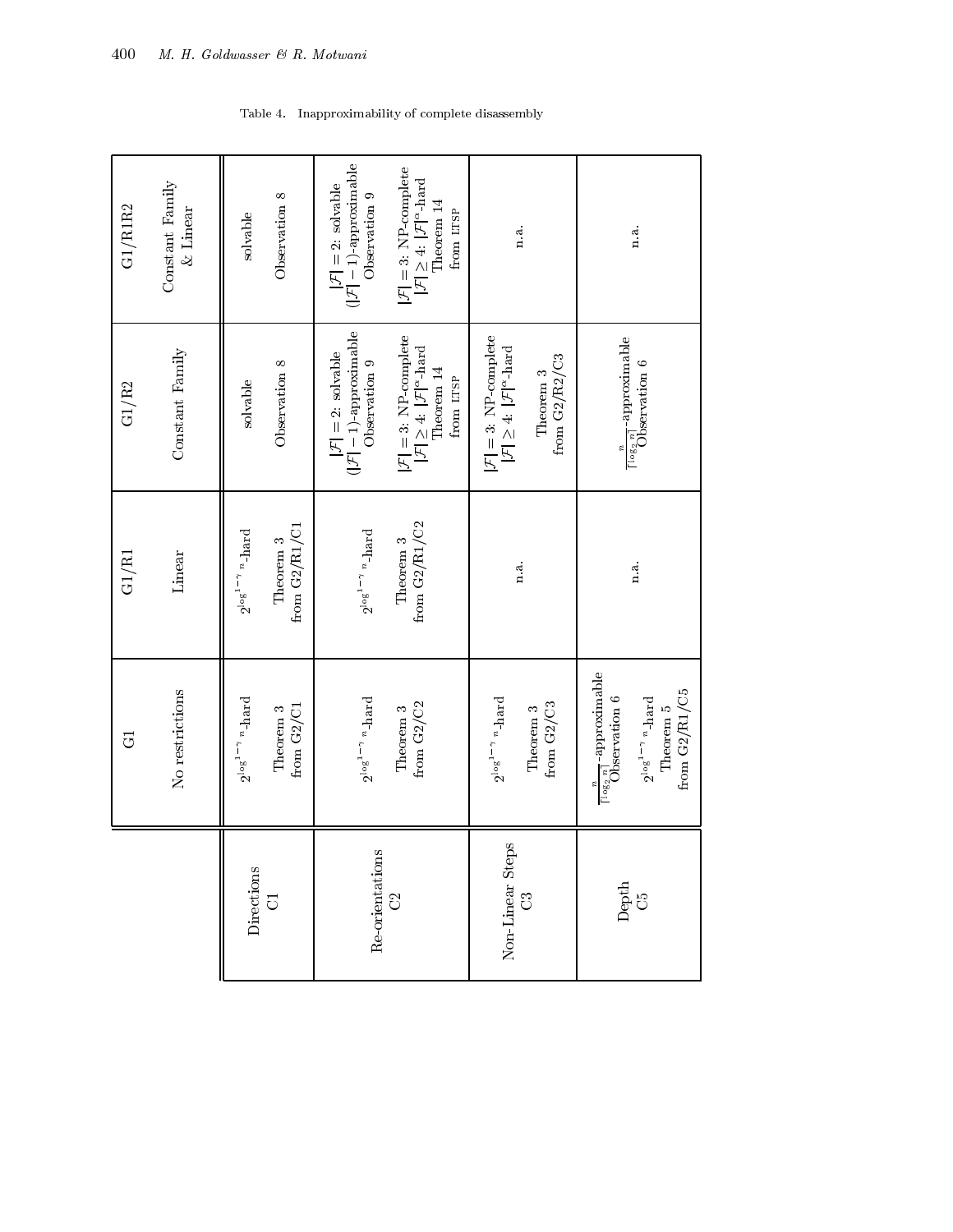actually the time required to run the tasks, rather the expensive context switches in going from using one machine to another. This model relates quite naturally to our original motivation for considering the re-orientation cost measure, namely that orienting a robot to perform insertions in a given directions is quite expensive, but once it is oriented, inserting several more parts in negligible.

The exact definition for LTSP is given as follows. There is a set of n jobs, and  $\rho$ machines, and each job,  $j$ , can only be performed by some subset of the machines,  $M(j)$ . The jobs have (standard) precedence constraints, represented by a directed acyclic graph G. Each machine  $m_i$  has a loading time  $l(m_i)$  which must be paid in order to prepare a machine, however once that machine is loaded, it may perform any available operations at no additional cost. The overall cost for a schedule is the sum of the machine loading times.

We give a reduction from the LTSP problem when all loading times are equal to  $1$ , to the vas problem of removing a key part (with or without the linear restriction), while minimizing the number of re-orientations. Given an instance of LTSP we create an instance of VAS with a part for each job in the LTSP instance, and one additional part,  $key$ , whose removal will be our goal. For each machine  $m$ , we create a graph  $G_m \in \mathcal{F}$ . The graph will be a superset of the precedence graph, G, given in the LTSP instance", augmented with the edge (key,  $i$ ) for all jobs  $i$ , as well as the interest of  $\alpha$ edge  $(j, key)$  for any job, j, such that  $m \notin M(j)$ . An example of such a graph is given in Figure 7.



Fig. 7. Reduction from Loading Time Scheduling Problem

We begin by considering the problem when restricted to linear moves, and we associated the removal of a part with the scheduling of a job in the LTSP instance. We claim that our graph  $G_m$  allows for the immediate removal of part j by a linear

<sup>&</sup>lt;sup>k</sup> actually, we reversal all edges of G, as Ref. [7] defines an edge from x to y as signifying that  $y$  cannot be run until after  $x$ .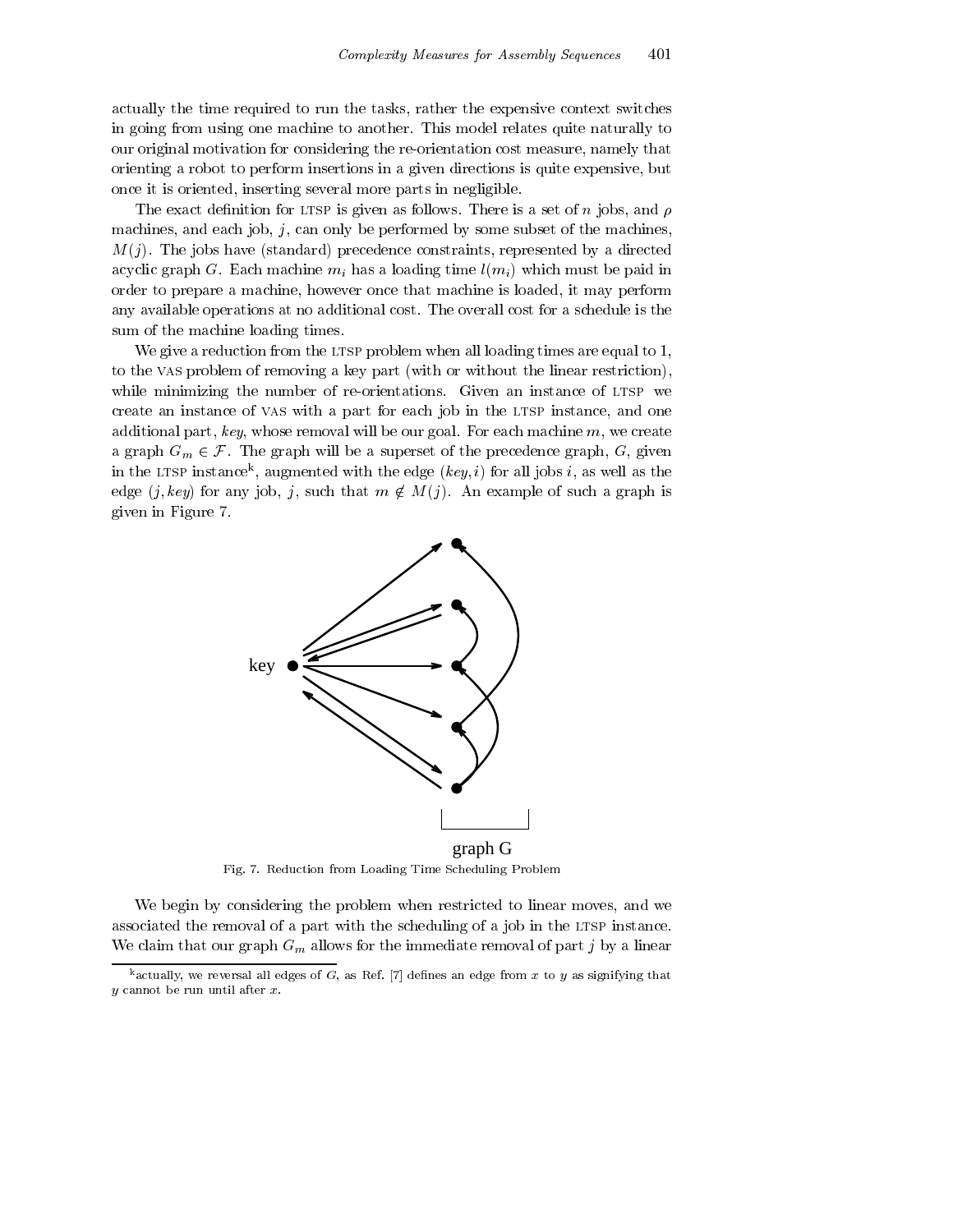step, if and only if job j can be immediately scheduled on machine  $m$ . Assume that job j can currently be scheduled on machine  $m$ . In this case it must be that  $m \in M(j)$  and that all predecessors of j have already been scheduled. But in this case we claim that vertex j has no outgoing edges in graph  $G_m$ , and thus can legally be removed using that graph. Since  $m \in M(j)$ , then vertex j does not have an edge to key, and since all of the predecessors of job  $j$  have been previously scheduled, then vertex  $j$  does not have any outgoing edges remaining from the original graph G. Similarly, if job j cannot be immediately scheduled, then it must be either because  $m \notin M(j)$  or else one of the predecessors of j has not yet been scheduled. If  $m \notin M(j)$ , then both edges (key, j) and (j, key) exist and hence j and key cannot be separated. Instead, if one of the predecessors of j, call it b, has not yet been scheduled, then the edges  $(key, j)$ , and  $(j, b)$  will exists, and thus node j has both an incoming and outgoing edge, and thus cannot be removed with a linear operation. For this reason, we claim that any solution to the LTSP instance can be translated to a solution with equal cost for removing the key part, and vice versa, and thus we have an approximation preserving reduction. At this point, we rely on results shown in Ref. [7] combined with a result of Ref. [54], to prove our claims, where the number of machines for LTSP corresponds to  $|\mathcal{F}|$ .

Notice that this exact construction, proves the result for the full disassembly problem, as our product will be fully disassembled exactly when all parts have been removed from the key. For the problem of separating a pair, we can use a trick similar to Theorem 1. This concludes the proof for all the cases when restricted to linear moves. If we allow non-linear moves, this construction still holds for the number of re-orientations. The fundamental observation is that if a single graph in our construction allows for a set of parts to be removed through a sequence of linear operations, then that graph also allows for the removal of all of those parts at once in a single operation. When considering the number of steps, we note that all of the progress of each re-orientation can be made using a single step. In this way, we get similar lower bounds for variant  $R2/C4$ , when applied to all goals except full disassembly.  $\square$ 

### 9. Geometric Lower Bounds

While the inapproximability results of Section 8 give strong evidence that minimizing the cost of assembly sequences is quite difficult, it does not prove so conclusively. The reductions which we gave in our general vas model do not automatically apply to the original geometric assembly sequencing problems. This includes the inapproximability proofs and similarly all of the reductions relating the hardness of different variants of our problem to each other. The reason these results do not apply is that a hard instance of the general problem may not be realizable using geometric input. It is possible that, by generalizing the original problem, we may have made it much more difficult.

For these reasons, we consider the difficulty of these same assembly sequencing problems, in this chapter, when restricted to various geometric settings. We prove lower bounds against the approximability of three different complexity measures,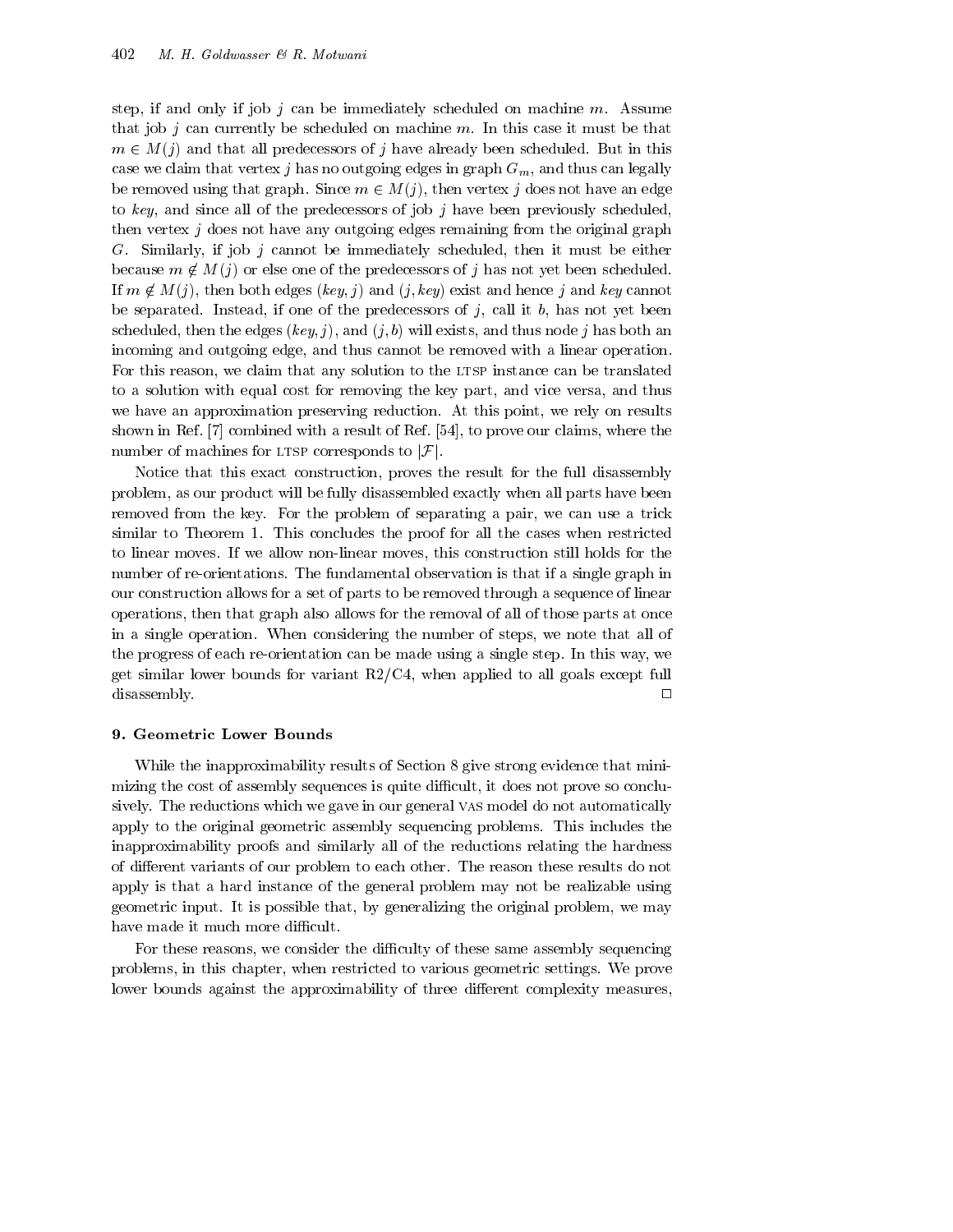using three different geometric settings. We begin by studying the minimum number of directions needed for any of the five goals, in a setting of three-dimensional polyhedral assemblies, when the allowable motions are either infinitesimal or infinite translations. Secondly, we consider minimizing the number of re-orientations for any of the five problem goals, when restricted to linear moves. We give a lower bound construction using a two-dimensional polygonal assembly, showing the inapproximability when restricted to removing one part at a time. Finally, for minimizing the number of steps needed in removing a key part or separating a key pair, we give our strongest inapproximability results. We prove a  $2^{\log^2 n}$  lower bound for the approximability, using an assembly consisting entirely of unit disks in the plane, where disks are removed using translations to infinity. This result, surprisingly, matches our strongest known lower bounds for the identical problem variants in the general vas framework.

We present the following three theorems, with the proofs to follow. The results for all goals in a geometric setting are summarized in Table 5.

**Theorem 15** We consider minimizing the number of directions used  $(C1)$ , for a  $polyhedral$  assembly in three-dimensions, restricted to either infinitesimal or infinite translations. In this setting, it is NP-hard to minimize the number of distinct  $directions$  for any of the five goals. This is valid with or without the linear restriction, R1.

Theorem 16 We consider minimizing the number of re-orientations used when restricted to linear steps  $(R1/C2)$ , for a polygonal assembly in two-dimensions, using either infinitesimal or infinite translations. For all five goals, we prove,  $(i)$ when  $|\mathcal{F}| = 3$ , minimizing the number of re-orientations is NP-complete; (ii) when  $|\mathcal{F}| = 4$ , achieving a  $(1 + c)$ -approximation is NP-hard for some  $c > 0$ ; (iii) in general, achieving a  $\log^{\delta} n$ -approximation is quasi-NP-hard, for some  $\delta > 0$ .

Theorem 17 We consider an assembly consisting solely of disks of unit radius, whose centers lie on a polynomial-sized grid in the plane. Our goal is to remove a key disk, and we allow disks to be removed individual by translations to infinity. For this setting, it is quasi-NP-hard to approximate the minimum number of steps within a factor of  $2^{\log^2 n}$  in for any  $\gamma > 0$ . This bound also applies if we consider only translations along the positive  $X$ -axis and  $Y$ -axis. Additionally, this construction generalizes to axis-aligned unit squares, and to higher dimensions.

### 9.1. A Special Case of SET COVER

Consider the following scenario in three-dimensions. Imagine a large, flat rectangle as the base of an assembly, with the remainder of the parts as polygonal pegs which are embedded into the base. Each peg will naturally have some specific region of directions, by which it can be translated away from the base. An example of a single such peg is shown in Figure 8, modied from Ref. [62]. Now we consider the minimum number of directions which must be used to remove all the pegs from the base. As pointed out in Ref. [72], this instance looks very much like a Set Cover problem, in that we must choose a minimum number of directions,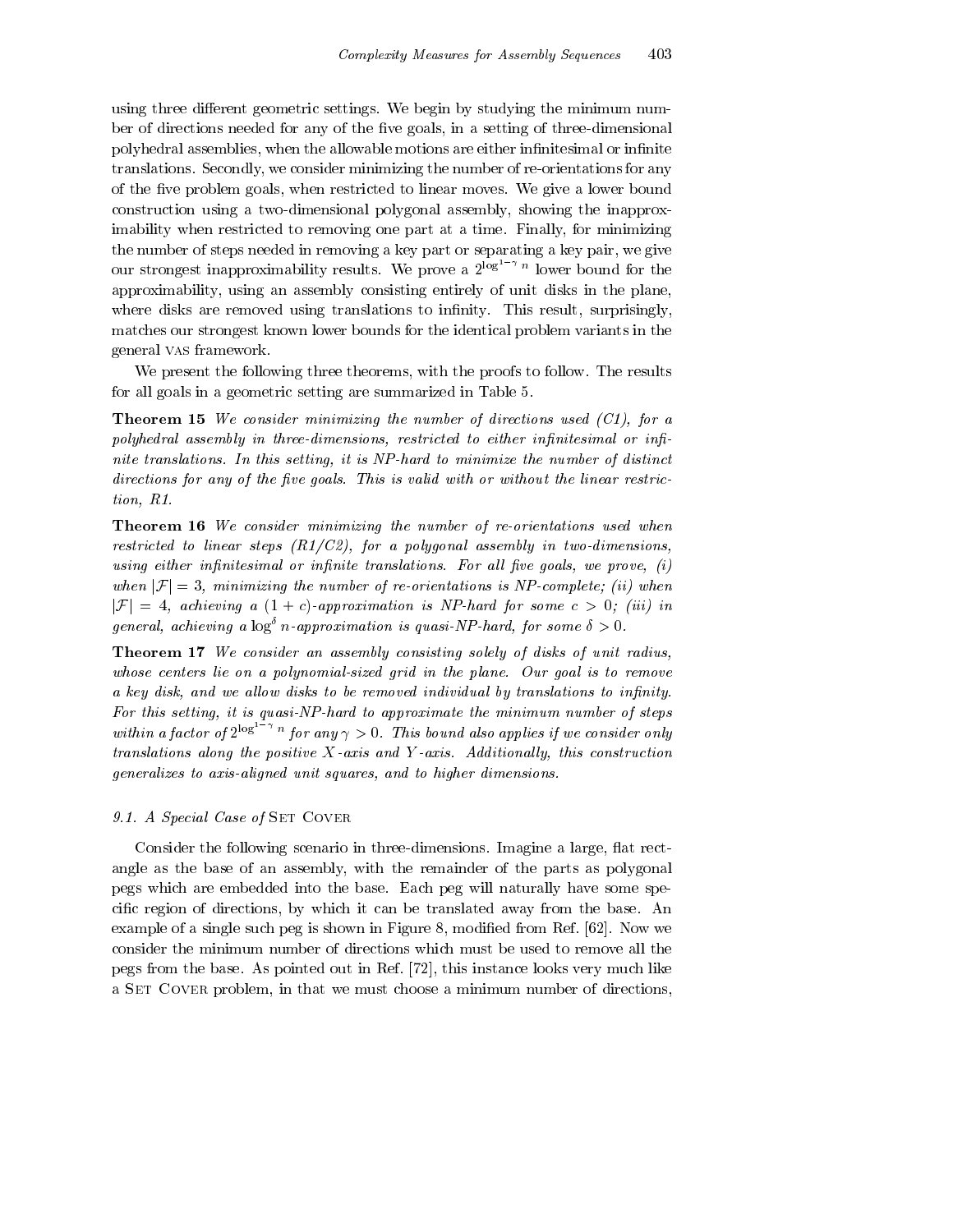| Constant Family<br>$\&$ Linear<br>R1R2 | by computing DBG's<br>solvable                                                 | $( \mathcal{F} -1)$ -approximable<br>$\begin{array}{l}  \mathcal{F}  = 3{:}~\text{NP-complete}\\  \mathcal{F}  \geq 4{:}~(1+c)\text{-hard} \end{array}$<br>$\rm 2D\mbox{-}polygons$ ${\rm (G1,\,G2,\,G3,\,G4,\,G5)}$<br>$ \mathcal{F} =2:$ solvable<br>Observation 9<br>Theorem $16\,$ | $ \mathcal{F}  \geq 2 \colon 2^{\log^{1-\gamma} n}\text{-hard}$<br>(G2, G3, G4, G5)<br>DISKS setting<br>Theorem 17 |
|----------------------------------------|--------------------------------------------------------------------------------|----------------------------------------------------------------------------------------------------------------------------------------------------------------------------------------------------------------------------------------------------------------------------------------|--------------------------------------------------------------------------------------------------------------------|
| Constant Family<br>R2                  | by computing DBG's<br>solvable                                                 | $( \mathcal{F} -1)$ -approximable<br>$ \mathcal{F} =2$ solvable<br>Observation 9                                                                                                                                                                                                       | $2( \mathcal{F} -1)$ -approx<br>Observation 10                                                                     |
| $L$ inear<br>$_{\rm R1}$               | (G1, G2, G3, G4, G5)<br>$3D$ -polygons<br>Theorem 15<br>${\rm NP\text{-}hard}$ | $\rm 2D\text{-}polygons$ $\rm (G1,\,G2,\,G3,\,G4,\,G5)$<br>Theorem 16<br>$\log^\delta n\text{-hard}$                                                                                                                                                                                   | DISKS setting<br>$(G2, G3, G4, G5)$<br>$2^{\log^{1-\gamma}{n}}$ -hard<br>Theorem 17                                |
| No restrictions                        | 3D-polygons<br>(G1, G2, G3, G4, G5)<br>Theorem 15<br>$NP$ -hard                |                                                                                                                                                                                                                                                                                        |                                                                                                                    |
|                                        | $\begin{array}{c} \rm{Directions} \\ \rm{C1} \end{array}$                      | Re-orientations<br>$\mathcal{O}$                                                                                                                                                                                                                                                       | $\frac{\text{Steps}}{\text{C4}}$                                                                                   |

Table 5. Inapproximability in geometric settings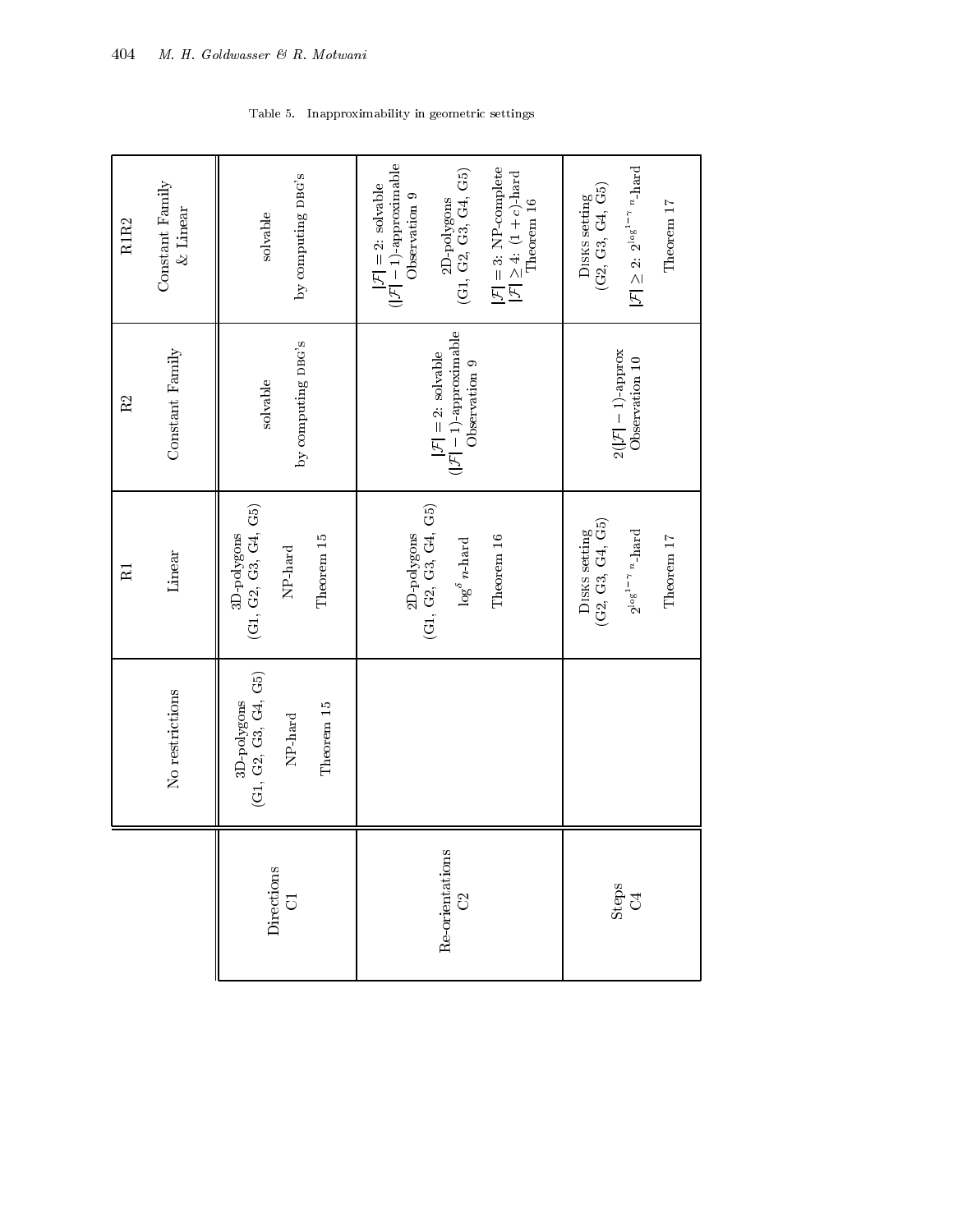

Fig. 8. A peg in a base

where each direction allows for the removal of some set of pegs. Unfortunately, it does not seem possible to realize an arbitrary instance of SET COVER in this way, so the lower bounds for Set Cover do not apply. Instead, we examine a special case of SET COVER which we call CONVEX POLYGON COVER, which we are able to realize geometrically. We define the CONVEX POLYGON COVER problem as follows,

Input:A collection,  $R$ , of (possibly degenerate) convex polygons in the plane. Output:A set of points  $P$ , such that every polygon of  $R$  contains at least one point of P.

Co<sub>st</sub>:  $|\mathcal{P}|$ , the number of points.

A similar, even more restricted problem, RECTANGLE COVER is defined in Ref. [57], where all polygons are axis-aligned rectangles. It is not known whether Rectangle Cover is the second of  $\sim$ 

### Lemma 1 The CONVEX POLYGON COVER problem is NP-hard.

Proof. We will base this result on a reduction from the problem of PLAnar Vertex Cover, which isknown to be NP-complete.22 Given an instance of Planar Vertex Cover, we can simply let each edge of the graph be represented by a degenerate polygon, and we consider this input to the Convex Polygon Cover problem. Without loss of generality, there is no need to problem to provide the top of the complete point that is not at a vertex of the graph, in covering the polygons. Therefore, there is a one-to-one correspondence between such solutions to the Convex Polygon Cover instance and solution to the Planar Vertex Cover instance. This completes the reduction, and thereby proves that Convex Polygon Cover is NP-hard.  $\Box$ 

Lemma 2 We are able to realize any instance of CONVEX POLYGON COVER using a three-dimensional, polygonal assembly, where the goal is to remove a key part using as few directions of translation as possible.

Proof. Given a set of polygons in the plane, we will consider the corresponding homogeneous coordinates<sup>65</sup> to project them onto the upper hemisphere. Given a single such projection, we can design a peg which can be removed from the base using exactly those directions represented by the polygon. We simply create a peg which is embedded into the base, with the shape of the polyhedral cone defining the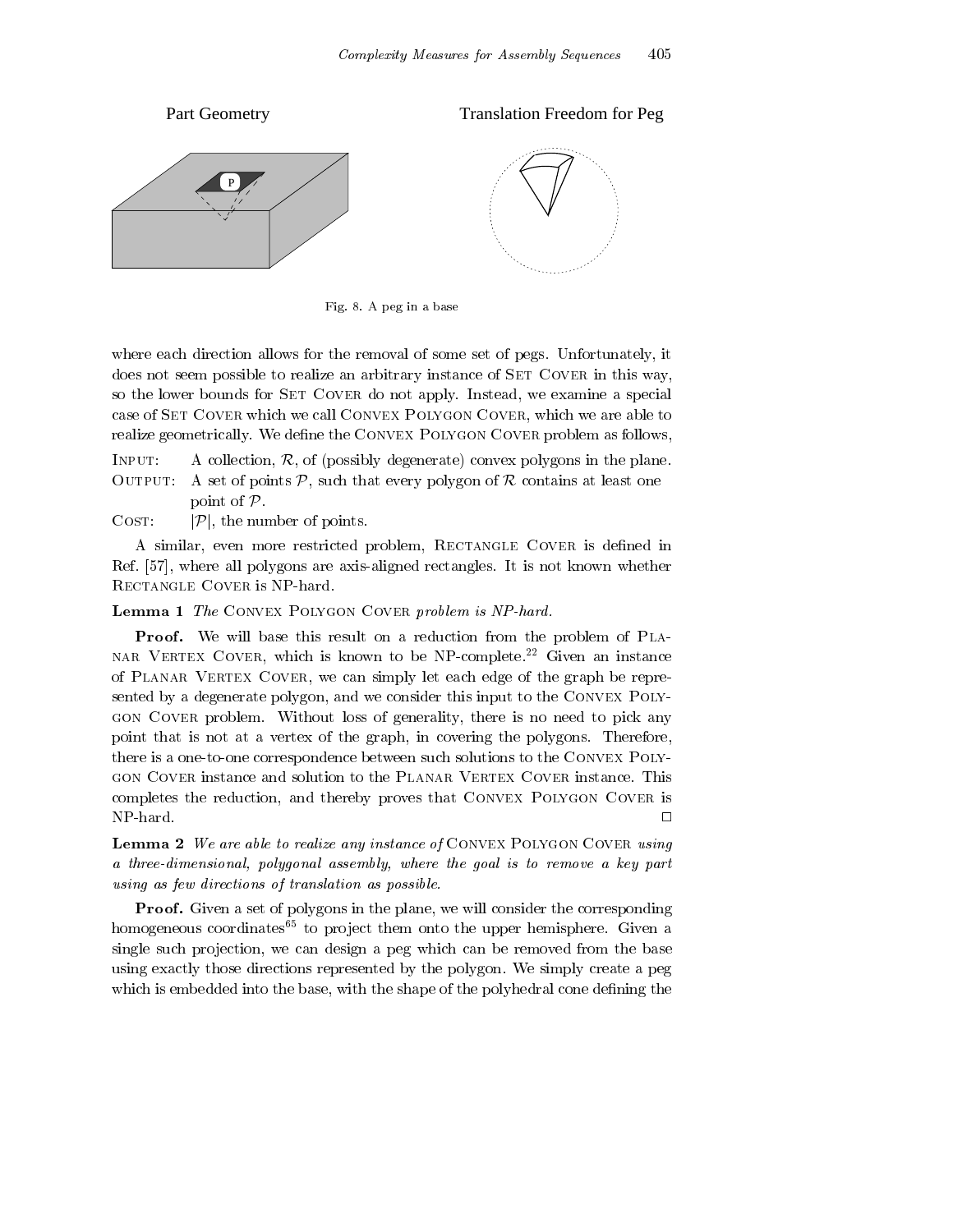pro jected polygon (for example, if the polygon were a square centered around the origin, our corresponding peg would be a four-sided pyramid embedded upside down with its tip in the base). For degenerate polygons, we may use parallel planes with an arbitrarily small separation to define our pegs. Each peg can be made arbitrarily small, and so we may lay out many such pegs in the base, far enough apart so that they will not interfere with each other's removal. This completes the construction. To remove any given peg, we must at some point use a direction of translation which lies in the corresponding polygonal region. Therefore, any assembly sequence which removes all the pegs will provide a solution to the CONVEX POLYGON COVER problem, where the number of directions used is equal to the cost of the solution.  $\Box$ 

Proof of Theorem 15. For the goal of removing a key part, this theorem is a result of Lemmas 1 and 2. Using this exact construction, the product is fully disassembled exactly when all pegs have been removed from the base, and so this proves the hardness for goal G1. For the goal of separating two parts, we can split the base into two pieces, cutting it parallel to its top surface, so that all the pegs completely penetrate the first piece, and are embedded into the second. The two parts of the base will be stuck to each other until all of the remaining pegs share a common direction for removal, and hence separating the two key parts will require the same number of directions as the original problem, proving the result for goal G4. The goals G3 and G5, are generalization of the others, and thus the hardness results also apply.

### 9.2. Finding a Common Supersequence

Proof of Theorem 16. When constrained to using linear moves, we give a construction which reduces the problem of finding a common supersequence, to the problem of fully disassembling an assembly consisting of polygons in twodimensions. A string  $T$  is a supersequence of a string  $S$ , if  $S$  can be obtained by erasing zero or more symbols of T. Given a finite set of strings over alphabet  $\Sigma$ , a common supersequence is a string T which is a supersequence for each string in the set. Given a set of s strings, with combined length  $n$ , over an alphabet of size  $|\Sigma| = k$ , we build the following instance of full disassembly. The base is a long, flat rectangle, and each sequence will be represented as a tower of blocks stacked on the base, with the towers spaced sufficiently far away from each other. Each block will represent a symbol in a string, and will be attached to the piece below it with a small \peg" inserted so as to restrict the separation to a single direction of motion. Each alphabet symbol will be assigned a unique angle of separation for the associated pegs. All of the directions will be chosen to lie in a sufficiently small cone so as to prevent the individual towers from interfering with each other. An example is given in Figure 9, with two additional pieces added to the base, for reasons described later.

If we assume that none of the input sequences contain consecutive occurrences of the same character, then we claim that any solution for fully disassembling the product provides us with a supersequence whose length is equal to the number of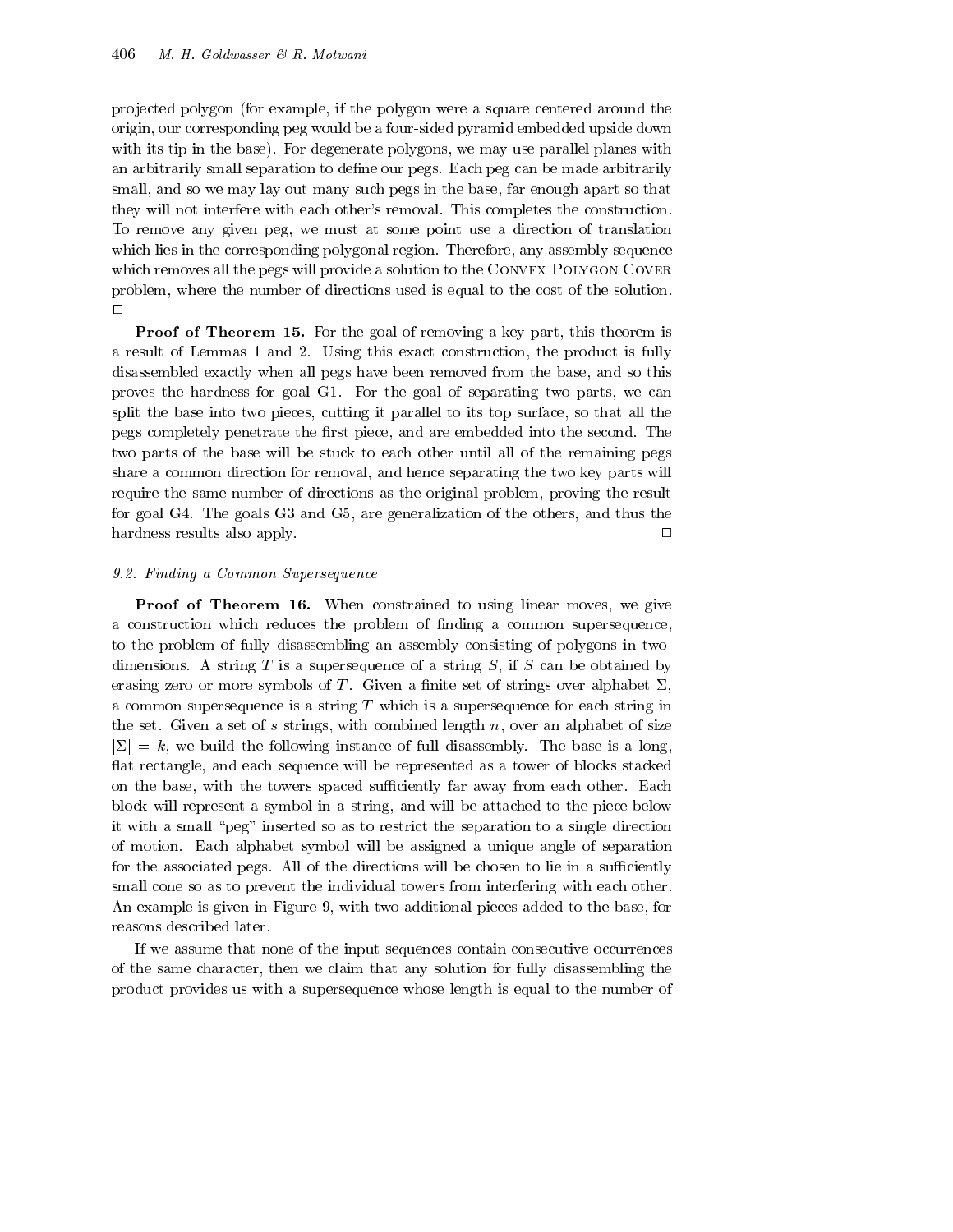

Fig. 9. Example construction for SCS reduction

re-orientations, and vice versa. If the supersequence input does have consecutive occurrences of the same character, we can remedy this by doubling the size of the alphabet, replacing each occurrence of character a by the sequence  $a_1a_2$ .

The problem of finding the shortest common supersequence is known to be NPhard,<sup>22</sup> and more recently it was shown to be Max-SNP-hard, even over a binary alphabet.8 Therefore, by doubling the alphabet as above, we get that our disassembly problem is Max-SNP-hard when  $|\mathcal{F}| \geq 4$ . When  $|\mathcal{F}|$  is not restricted to be constant, there exists a constant  $\delta > 0$ , such that approximating the shortest common supersequence to within a factor of  $\log^\delta n$  is quasi-NP-hard.<sup>39</sup> Finally, even if strings have consecutive occurrences of the same symbol, finding a common supersequence with the minimum number of runs is NP-complete for an alphabet size  $|\Sigma| = 3^{54}$  A run is defined as a group of consecutive occurrences of the same symbol, and hence the number of runs is exactly equal to the number of re-orientation in our problem. For this reason, minimizing the number of re-orientations is NP-complete when  $|\mathcal{F}| = 3$ . This proves our theorem for the full disassembly goal.

We can extend this construction to the case of removing a key part or separating a key pair as follows. We introduce two extra parts, as shown in Figure 9, which are interlocked, and which are attached to the bottom of the base with pegs which span the range of angles used by the alphabet symbols. Because we are restricted to using linear operations, if we now request for the base to be removed as the key part, this will require exactly the same number of re-orientations as the original construction. Furthermore, if we request the separation of the base from one of the two new parts, this too requires the same number of re-orientations. In this way, our reduction remains valid for all five of the possible goals.  $\Box$ 

### 9.3. The Disks Problem

Proof of Theorem 17. Our proof is based on a reduction, with polynomial blowup, from and/or scheduling with internal-tree precedence constraints, and with OR-degree bounded by two. (We do not require such a bound on the ANDdegree.) Given a hard instance from Theorem 11, we construct an instance of the Disks problem. We assume, without loss of generality, that or-nodes rely only on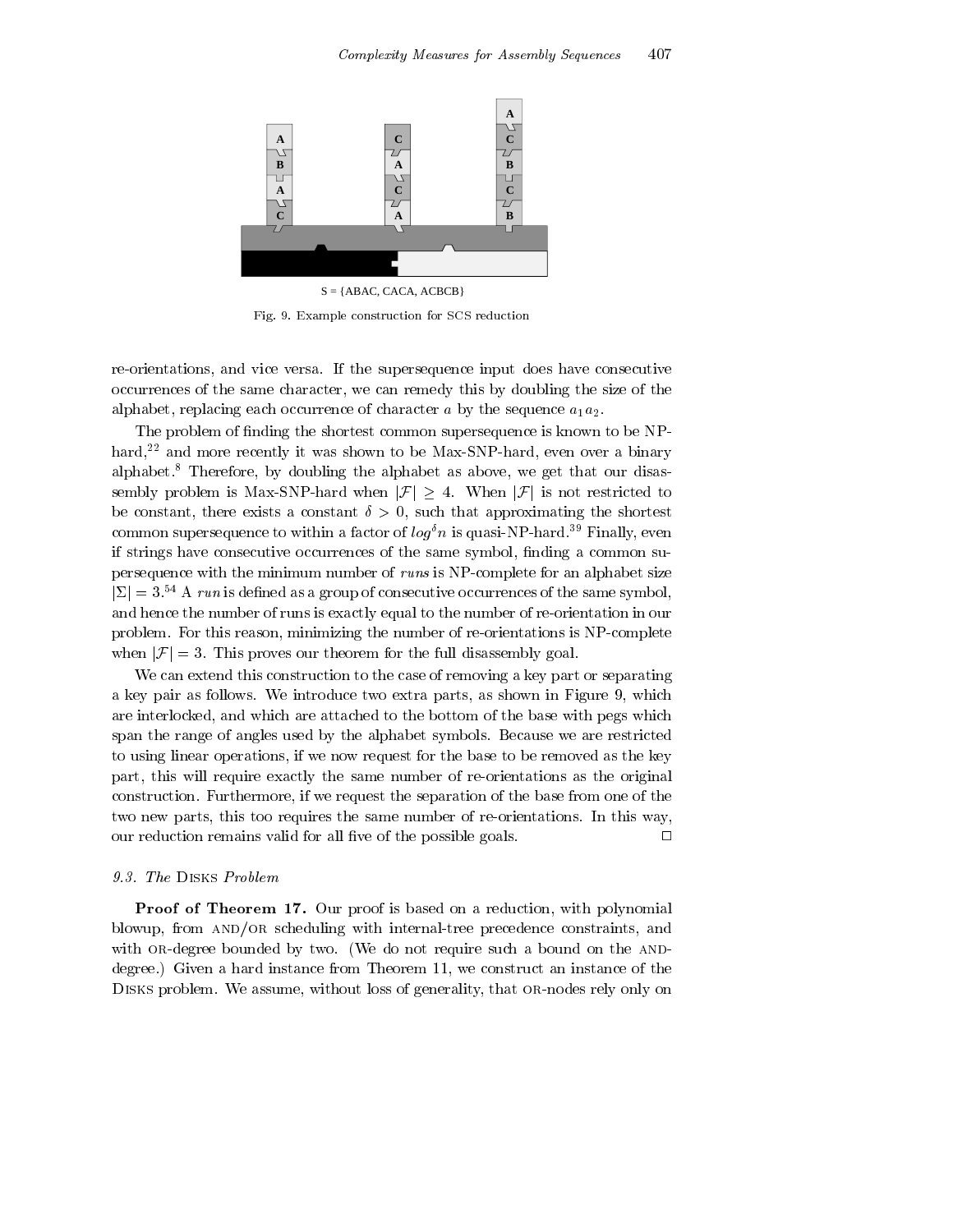internal nodes.

in the company of the company of the company of the company of the company of the company of the company of the

Our scene consists entirely of disks with radius one, whose centers lie on a polynomially-sized, integer grid. We prove this result directly for the case where only two directions of translations are allowed, namely North and East. We place a wall of width 2W around the perimeter of our working area which we consider immovable. We will place some holes in the wall, described later, which allow a clear path out for some disks. We consider our main working area as two sections, one for the mechanisms involving the interior nodes, and the second section for the leaf node mechanisms. The overview of the construction is given in Figure 10.



Fig. 10. Overview of Disks construction

First we describe the mechanism involving the internal nodes. Since the internaltree defines a partial order on these nodes, we can number the internal nodes,  $T_1,\ldots,T_I$  so that if an internal node depends on another internal node, it will have a higher index. For each internal node,  $T_i$ , we create a disk,  $D_i$ , centered at  $(6i, 6i)$ . We define the wall to the North by placing a column of  $W$  disks with x-coordinates centered at  $6i + 2$  for each disk  $D_i$ , assuring us that the disk itself has an "escape route" to the North. For the East wall, we place a row of disks centered at ycoordinate  $6i + 2$  in the case that disk  $D_i$  is an OR-disk, or else at  $6i + 1$  in the case that disk  $D_i$  is an AND-disk. In this way, we assure an additional escape passage to the East for an OR-disk, but not for an AND-disk.

Next, we add in additional disks to enforce the precedence constraints. For ANDhode,  $I_i$ , blocked by hode  $I_k \in F_i$  (and thus  $i \leq \kappa$ ), we add a disk  $A_i$  centered at  $(6i + 1, 6k - 1)$ , which will be forced to the East by our previous placement of the walls. For an OR-node,  $T_i$ , which depends on 2 nodes,  $T_k$  and  $T_l$ , we create two new disks,  $O_i^*$  located at  $(0i+1,0\kappa-1)$ , which will be forced East by our walls, and  $\mathcal{O}^\circ_i$  located at (6l  $-$  1, 6l  $+$  1), which will be forced North. The entire internal node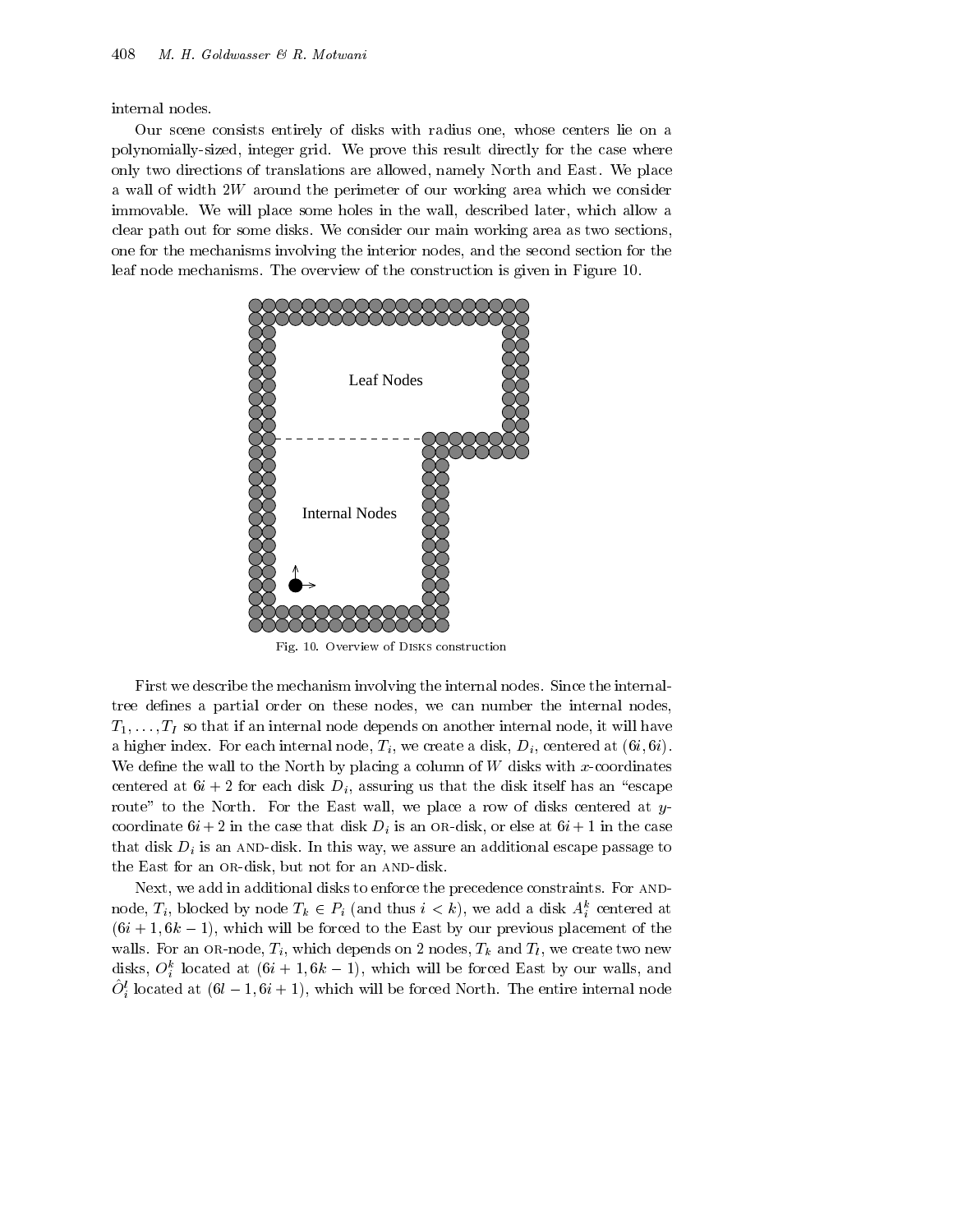mechanisms are contained in a (6I + 1) - (6I + 1) square. See Figure 11.



Fig. 11. Internal node mechanisms

The section for the leaf mechanisms begins at height  $6(I+1)$  so as to be higher than the internal mechanisms. We can number the leaf nodes in any order, and we create a separate mechanism for each leaf in a strip of height 2I. For a given leaf,  $L_a$ , we create what we term a blockade, to the right of this strip. The blockade consists first of a diagonal chain to the Northeast of height  $2I$ , followed by a horizontal chain of  $B$  disks to the East of the end of the first chain (where  $B$  is determined later). The disk beginning the blockade is centered at  $(6(I + 1), 6(I + 1) + 2Ia)$ . The wall to the East of the blockade is removed, allowing the disks of the blockade an escape. For any disk located in the horizontal strip associated with  $L_a$ , escaping to the East will require an additional cost of at least  $B$  to break through the blockade. However this cost is only charged once per blockade, after which any disks in the horizontal strip may escape. Now, for every internal node  $T_i$  which depends on leaf  $L_a$ , we create a disk  $L_a^i$ , located at  $(6i+1, 6(I+1)+2I_a+2i)$ , which is forced East by the walls. Figure 12 shows an example of a leaf mechanism.



Fig. 12. Leaf node mechanism: Internal nodes 1; 2; 3 depend on Leaf a.

To complete the construction, we set the blockade value,  $B = 4I(L + I)$ , to be greater than the total number of disks in the remainder of the internal and leaf mechanisms combined. In this way, the number of blockades removed dominates any additive costs in the rest of the construction. Finally, we assign  $W = B(L+1)$ , so that the cost of removing all non-wall disks is less than the cost of digging a single new hole through any part of the wall. For this reason, we may assume without loss of generality that any solution to this Disks instance has cost at most W. Finally, we note that the wall has perimeter which is  $O(BL)$ , and hence the total number of disks in our construction is polynomially bounded. An example of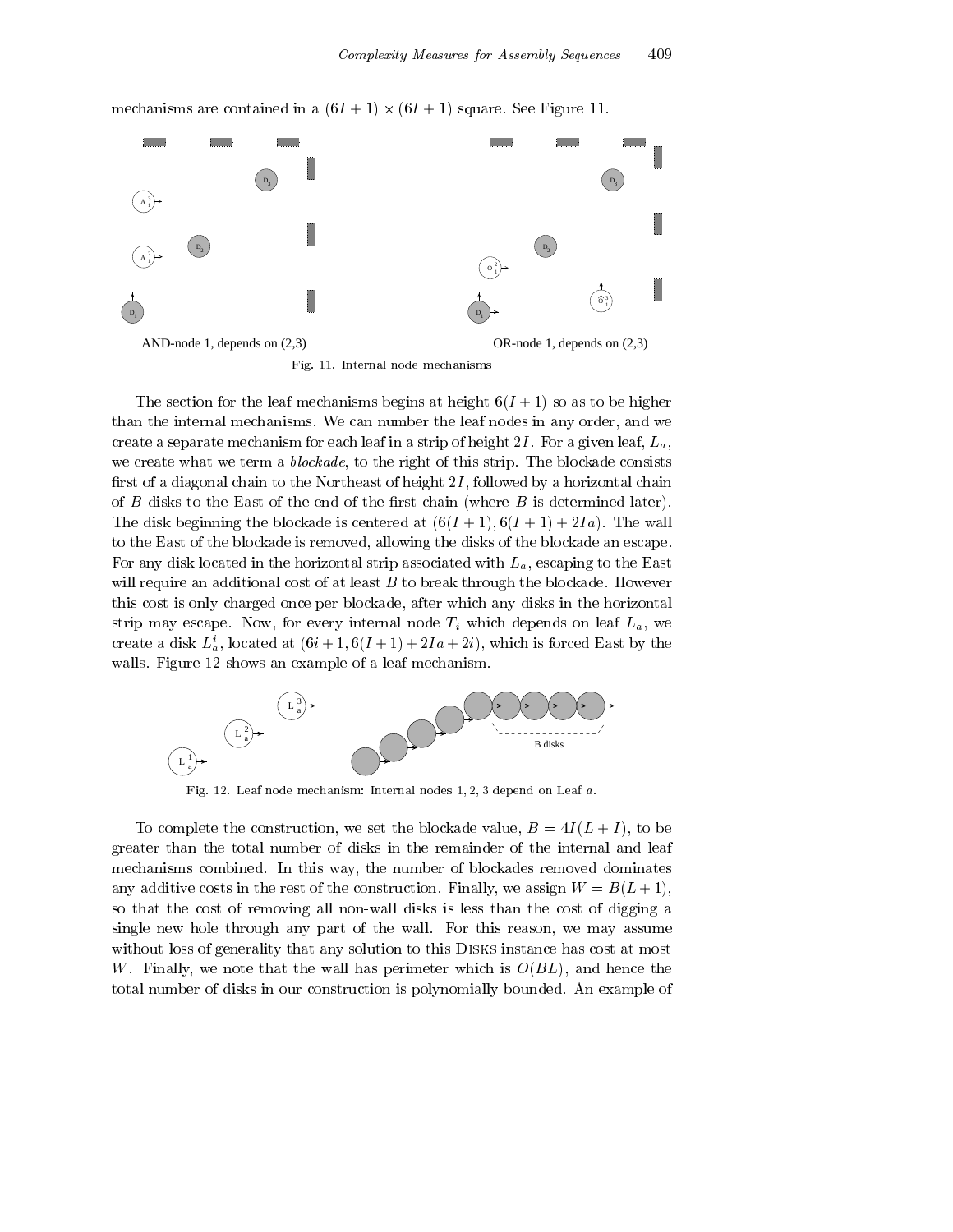the final construction is given in Figure 13.



Fig. 13. A complete Disks construction

It is not hard to verify that for this Disks instance, a solution for removing the root disk with cost at most  $kB$  can be translated to an AND/OR solution of cost at most k. Similarly, an AND/OR solution of cost k can be translated to a DISKS solution with cost less than  $(k+1)B$ . Therefore, approximating the DISKS problem to within a factor of  $2^{\log^2 n}$  for any  $\gamma > 0$  is quasi-NP-hard, as the additive error and the polynomial increase of the input size disappear by adjusting  $\gamma$ .

Our proof shows the hardness of the Disks problem when translations are limited to the North and East. If we allow translations in arbitrary directions, the theorem holds using this same construction. Furthermore, even if we are not restricted to linear moves, we could prove the same lower bound for minimizing the number of disks removed.

It is also easy to see that the disks can be replaced by axis-aligned, 2-2 squares and the construction still holds. For higher dimensions, the walls can be extended to block any useful motions in other dimensions, while still using polynomially many

## 10. On the Hardness of  $AND/OR$  Scheduling

We feel that the problem of scheduling with AND/OR precedence constraints raises several important complexity issues, of considerable interest in their own right. This form of precedence constraints is a fairly natural extension to the standard scheduling problem, yet the effect of this change on the difficulty of the problem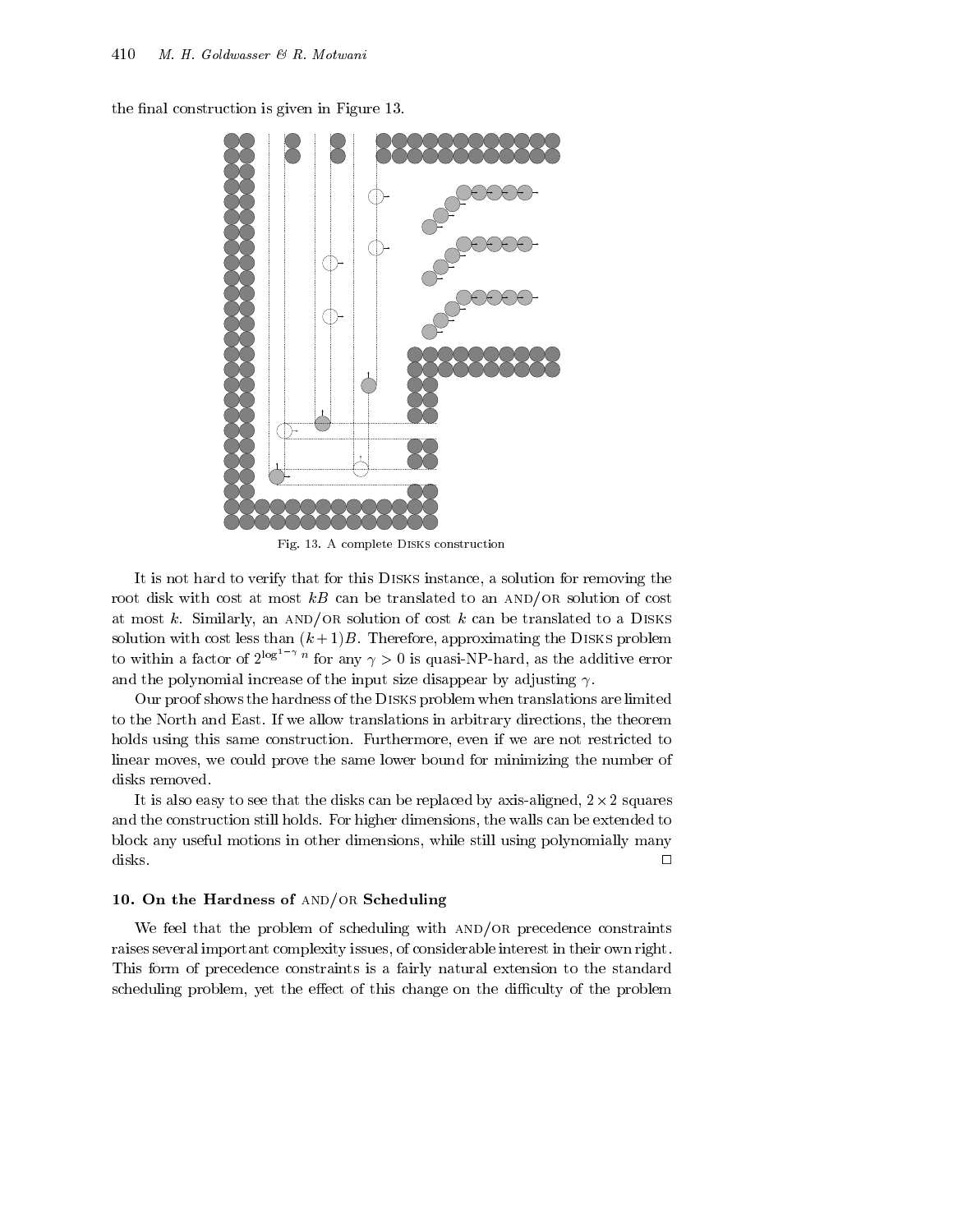is quite dramatic. We pose a series of open directions of research related to where this problem fits into the theory of approximability.

In Section 7, we considered several versions of this scheduling problem, giving reductions from one to another, and then proved a lower bound of  $2^{\log^{1-\gamma} n}$  against the approximability of all of these problems by showing that the easiest of these versions captures the Label Covermin problem as <sup>a</sup> special case. It is open to determine a separation between any of the steps of the series of reductions. That is, the Label Covermin results provide our strongest results even for the most general AND/OR scheduling problem, yet there is reason to believe this may be an even more difficult problem. It is already conjectured that LABEL COVER is truly  $n$ -hard to approximate for some  $\epsilon > 0$ , a result that would carry over through all of our reductions. However it may be possible to strengthen the lower bounds for and/or scheduling without necessarily settling the Label Cover conjecture.

We examined a very structured class of instances of  $AND/OR$  scheduling which had what we termed internal-tree precedence constraints, and we looked at the problem of minimizing the number of leaves that are scheduled. Without loss of generality, we can assume that the root of our tree is an and-node. Without a bound on the out-degree of the internal nodes, we can always collapse the internal nodes into alternating levels of AND-nodes followed by levels of OR-nodes, eventually followed by a single level of leaves. Now we can consider the complexity of the problem based on the number of alternating levels. If we consider one full alternation, an and-node at the root, followed by a level of or-nodes, followed by the level of leaves, this problem is exactly equivalent to the SET COVER problem. Every instance of Set Cover can be written as a suitable scheduling instance and vice versa. To see the connection, we equate each leaf with a subset, and each OR-node with an item in the universe. The precedence constraint for each OR-node enforces that one of the subsets containing the associated element must be chosen. If we consider two full alternations, as we saw in Theorem 11, we can already express LABEL COVER<sub>min</sub>. However it is not at all clear that this problem is equivalent to LABEL COVER $_{\text{min}}$ as we do not know whether an instance of this restricted AND/OR scheduling can be translated into a Label Cover instance. Furthermore, what happens when we go to three full alternations, or to an arbitrary depth internal-tree? Does this hierarchy collapse at some point, and if so when? Can the inapproximability bounds be strengthened for these versions? What if we consider the general problem without internal-tree precedence constraints?

There are several areas of research that may prove beneficial in answering some of these questions. The first is a study of constraint satisfaction problems<sup>48</sup> which considers the the problem of minimizing the number of ones required to satisfy a collection of constraints on boolean variables. The main result is that there are a finite number of distinct levels of approximability for minimizing the number of ones needed in satisfying such constraint systems. These results, however do not apply to this problem as their constraint systems must be expressible using constraints that are bounded arity functions on the final variables. However, their work may relate to our problem when both the depth and max degree are bounded by a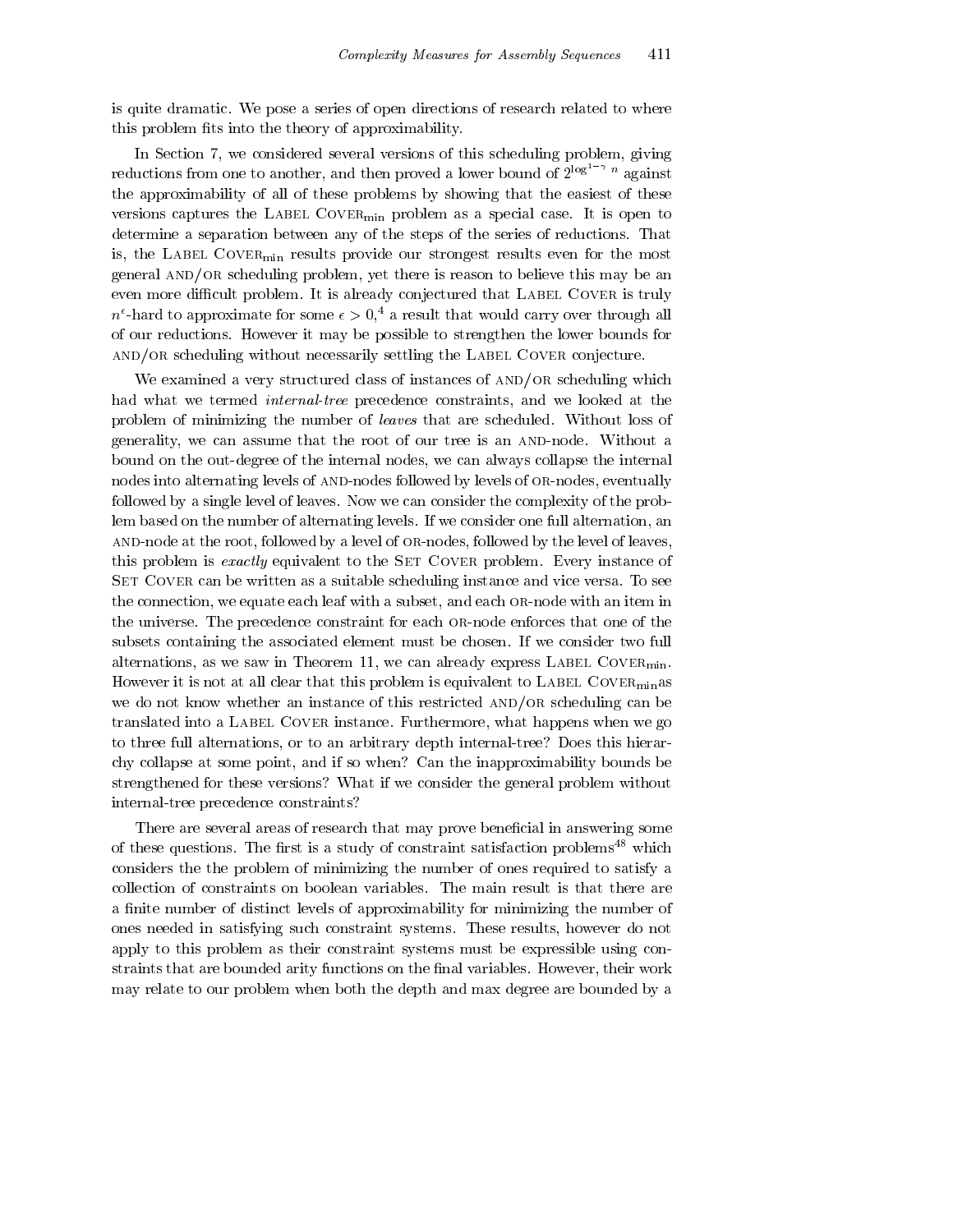constant, a case we have not considered. Secondly, there is a great deal of previous work related to the size and depth of boolean circuits, including those for monotone boolean formulae; see Refs. [49,61,74]. It is clear than an arbitrarily complex formula on  $n$  leaves can be collapsed into an  $AND/OR$  tree with a single alternating level, where the top choice is of picking one of the satisfying assignments, and for each satisfying assignment, you must schedule all of the leaves that correspond to variables set to one. The problem here is that the number of internal nodes in this representation is no longer polynomial in the number of leaves, and this condition was necessary for our reductions. It may be possible to use some of the previous work in circuit complexity to strengthen some of our inapproximability results for and  $\sim$  schedule in the schedule  $\sim$ 

### 11. Conclusions and Open Problems

We explain the lack of progress in finding optimal or near-optimal assembly sequences by formally proving the inapproximability for minimizing the cost of an assembly sequence for a variety of desired cost measures. We look at several variants of the problem based on either full or partial (dis)assembly, and we classify the approximability of the problems based on the desired cost measure and additional restrictions placed on the allowed sequences. For a graph-theoretic generalization of these problems, we show that achieving an approximate solution within a factor of  $2^{\log^{1-\gamma} n}$  of optimal, for any  $\gamma > 0$ , is difficult for many of the cost measures we consider. As a special case, we prove similar hardness results for the problem of scheduling with and/or precedence constraints. Finally, as our graph-theoretic problem is a generalization, we prove hardness results for several complexity measures in simple geometric settings. For minimizing the number of parts which must be removed to access a key part, we match our strongest inapproximability results, even for a setting consisting entirely of unit disks in the plane, while using simple translations to infinity to remove parts. For minimizing the number of directions used or the number of re-orientations, our geometric lower bounds are far weaker than their graph-theoretic counterparts.

Our hope is that this work can be used to better understand the source of the difficulties, possibly leading the way to successful approximation algorithms, or else in redirecting future efforts into identifying other structure or properties of industrial assembly sequencing instances which would allow for better approximations.

The overwhelming open problem which remains is to develop non-trivial approximation algorithms for any of the settings which we study. The importance of our graph-theoretic model is that it captures techniques that are currently used for nding feasible sequences for a great deal of geometric settings. Achieving any positive results in this model would immediately apply to all of these geometric settings. Although our lower bounds show that success in this model is limited, achieving something such as a  $\sqrt{n}$ -approximation would still be of great practical value. Automated assembly sequencers are beginning to have more impact in industrial use, and for a manufacturer, it is of no comfort to simply say that a problem is difficult. The product is going to have to be manufactured one way or another, and so any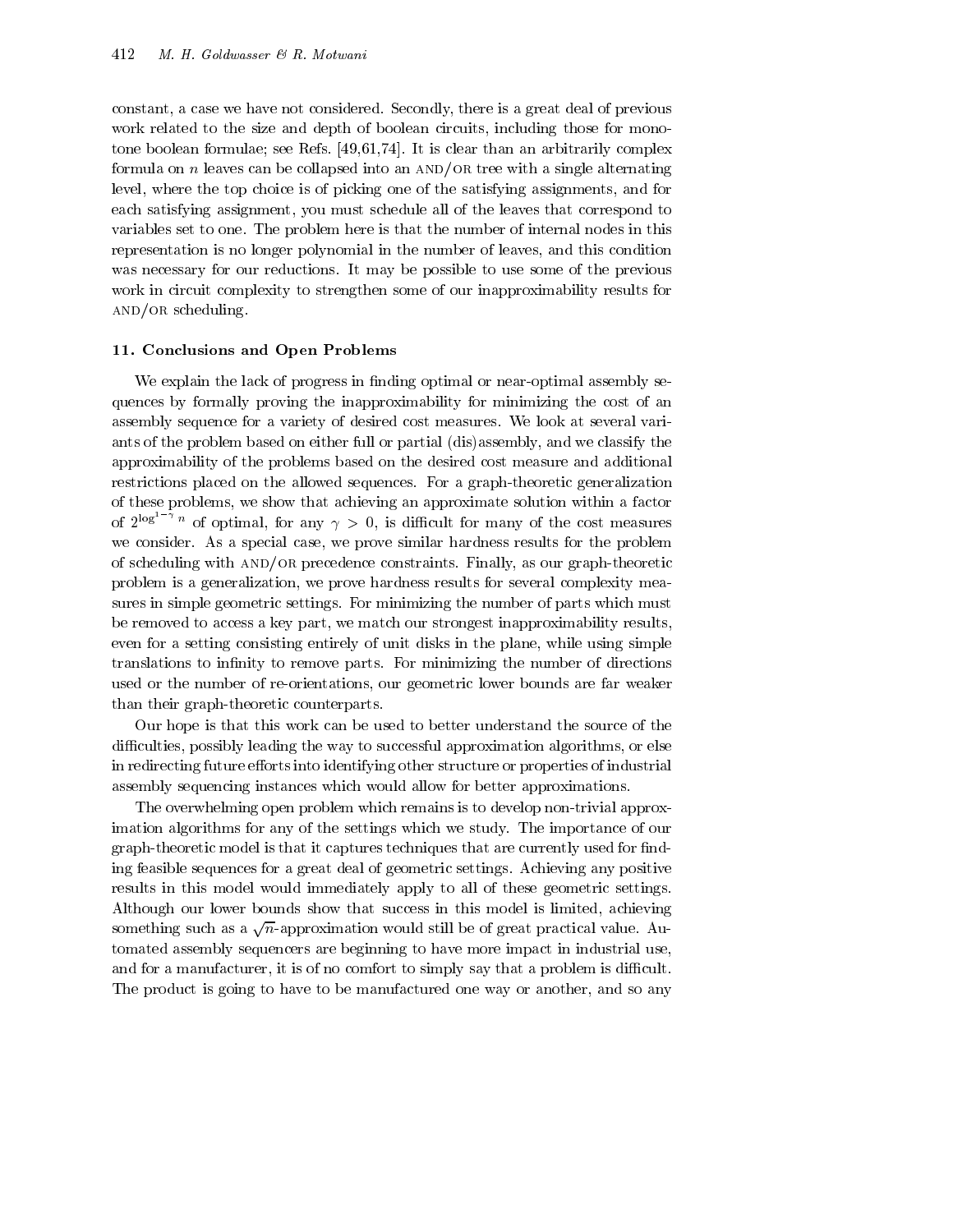improvement to the cost is quite valuable.

Alternatively, it may be the case that by studying different geometric settings individually, much better approximations can be achieved by taking advantage of additional structure in the problem. Although we have shown that in some cases, the geometric problem is indeed quite hard, many of our geometric lower bounds are far weaker than the general bounds. These geometric problems are the true motivation for this work and so future research should either provide approximation algorithms for these settings, or else improve the geometric lower bounds to justify the lack of progress.

Finally, although we have tried to compile a relatively complete list of cost measures and restrictions which have been considered by previous research, there are countless other natural variants which could be added to our model of virtual assembly sequencing. As new settings are motivated by industry, we hope to see the continuation of this analysis in studying exactly what can and cannot be done by polynomial-time assembly sequencers. Hopefully, our work can set a standard for the analysis of optimization in assembly sequencing.

### Acknowledgments

The authors wish to thank the members of the Stanford University Assembly Planning group, namely Jean-Claude Latombe, Leo Guibas, Dan Halperin, Cyprien Godard, G. Ramkumar, and Bruce Romney, for their involvement in the initial formulation of these problems. Additional thanks go to Randy Wilson, for many helpful discussions and suggestions about our model, and to Dan Halperin for his suggestion that we study the (easy) setting involving unit disks in the plane, and subsequent discussions. Our appreciation goes to Chandra Chekuri and Sanjeev Khanna for their participation in the study of scheduling with AND/OR precedence constraints. Finally, we appreciate the many comments and suggestions provided by the anonymous referees.

M. Goldwasser was supported by a grant from the Stanford Integrated Manufacturing Association (SIMA), by NSF/ARPA Grant IRI-9306544, by NSF Grant CCR-9215219, by ARO MURI Grant DAAH04-96-1-0007 and by NSF Award CCR-9357849, with matching funds from IBM, Mitsubishi, Schlumberger Foundation, Shell Foundation, and Xerox Corporation. R. Motwani was supported by an Alfred P. Sloan Research Fellowship, an IBM Faculty Partnership Award, an ARO MURI Grant DAAH04-96-1-0007, and NSF Young Investigator Award CCR-9357849, with matching funds from IBM, Mitsubishi, Schlumberger Foundation, Shell Foundation, and Xerox Corporation.

#### References

- 1. P. K. Agarwal, M. de Berg, D. Halperin, and M. Sharir, "Efficient generation of k-directional assembly sequences," in Proc. Seventh Annual ACM-SIAM Symp. on Discrete Algorithms, Atlanta, Georgia, Jan. 1996, pp. 122-131.
- 2. S. Arora, "Polynomial-time approximation schemes for Euclidean TSP and other geometric problems," in Proc. 37th Symp. on Foundations of Computer Science,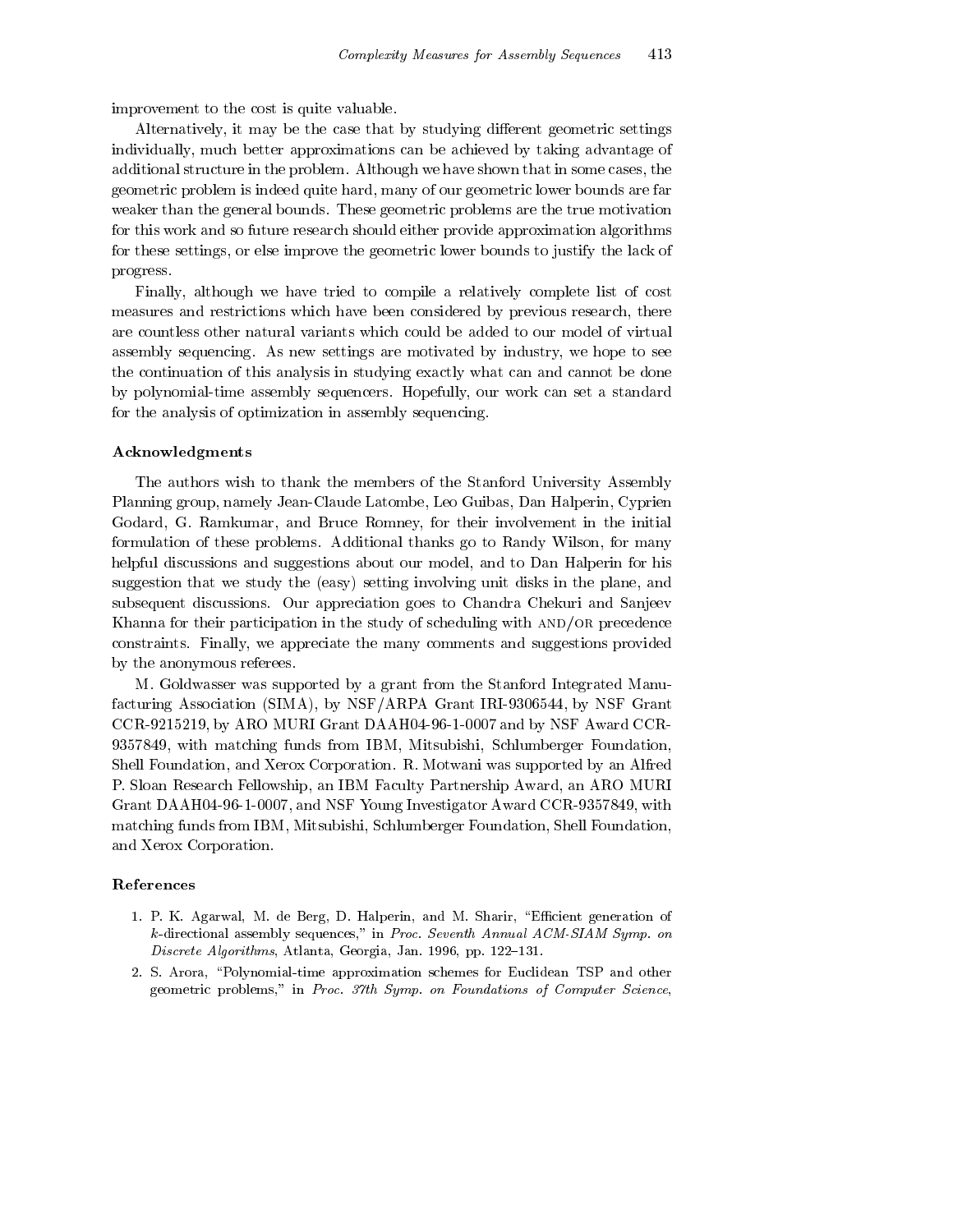Burlington, Vermont, Oct. 1996, pp. 1-11.

- 3. S. Arora, L. Babai, J. Stern, and Z. Sweedyk, \The hardness of approximate optima in lattices, codes and linear systems," J. Comput. Syst. Sci. 54 (1997) 317-331.
- 4. S. Arora and C. Lund, "Hardness of approximations," in Approximation Algorithms for NP-Hard Problems, ed. D. Hochbaum (PWS Publishing, Boston, 1996) pp. 399– 446.
- 5. S. Arora, C. Lund, R. Motwani, M. Sudan, and M. Szegedy, \Proof verication and the hardness of approximation problems," J.  $ACM$  45 (1998) 501–555.
- 6. B. Baker, "Approximation algorithms for NP-complete problems on planar graphs," J.  $ACM$  41 (1994) 153-180.
- 7. R. Bhatia, S. Khuller, and J. Naor, \The loading time scheduling problem," in Proc. 36th Symp. on Foundations of Computer Science, Milwaukee, Wisconsin, Oct. 1995, pp. 72-81.
- 8. P. Bonizzoni, M. Duella, and G. Mauri, "Approximation complexity of longest common subsequence and shortest common supersequence over fixed alphabet," Technical Report 117/94, Universita degli Studi di Milano, 1994.
- 9. G. Boothroyd, Assembly Automation and Product Design (Marcel Dekker, New York, 1991).
- 10. G. Boothroyd, P. Dewhurst, and W. Knight, Product Design for Manufacture and Assembly (Marcel Dekker, New York, 1994).
- 11. S. Caselli and F. Zanichelli, "On assembly sequence planning using petri nets," in Proc. IEEE Int. Symp. on Assembly and Task Planning, Pittsburgh, Pennsylvania, Aug. 1995, pp. 239-244.
- 12. S. Chakrabarty and J. Wolter, "A hierarchical approach to assembly planning," in Proc. IEEE Int. Conf. on Robotics and Automation, San Diego, California, May 1994, pp. 258-263.
- 13. B. Chazelle, H. Edelsbrunner, L. Guibas, R. Pollack, R. Seidel, M. Sharir, and J. Snoeyink, "Counting and cutting cycles of lines and rods in space," Computational Geometry: Theory and Applications  $1$  (1992) 305-323.
- 14. P. Crescenzi and V. Kahn, \A compendium of NP optimization problems," Technical Report SI/RR-95/02, Dipartimento di Scienceze dell'Informazione. Universita di Roma "La Sapienza", 1995.
- 15. R. Dawson, "On removing a ball without disturbing the others," Mathematics Magazine  $57$  (1984) 27-30.
- 16. M. de Berg, Ray Shooting, Depth Orders and Hidden Surface Removal (Springer-Verlag, Berlin, 1993).
- 17. M. de Berg, M. Overmars, and O. Schwarzkopf, "Computing and verifying depth orders,"  $SIAMJ. Comput.$  23 (1994) 432-446.
- 18. T. De Fazio and D. Whitney, "Simplified generation of all mechanical assembly sequences," IEEE Trans. on Robotics and Automation  $3$  (1987) 640-658.
- 19. F. Dehne and J.-R. Sack, "Translation separability of polygons," Visual Computer 3 (1987) 227-235.
- 20. D. Dutta and T. Woo, "Algorithm for multiple disassembly and parallel assemblies," *J. Engineering for Industry*  $117$  (1995) 102-109.
- 21. U. Feige, "A threshold of  $\ln n$  for approximating set cover," in Proc. 28th ACM Symp. on Theory of Computing, Philadelphia, Pennsylvania, May 1996, pp. 314-318.
- 22. M. Garey and D. Johnson, Computers and Intractability: A Guide to the Theory of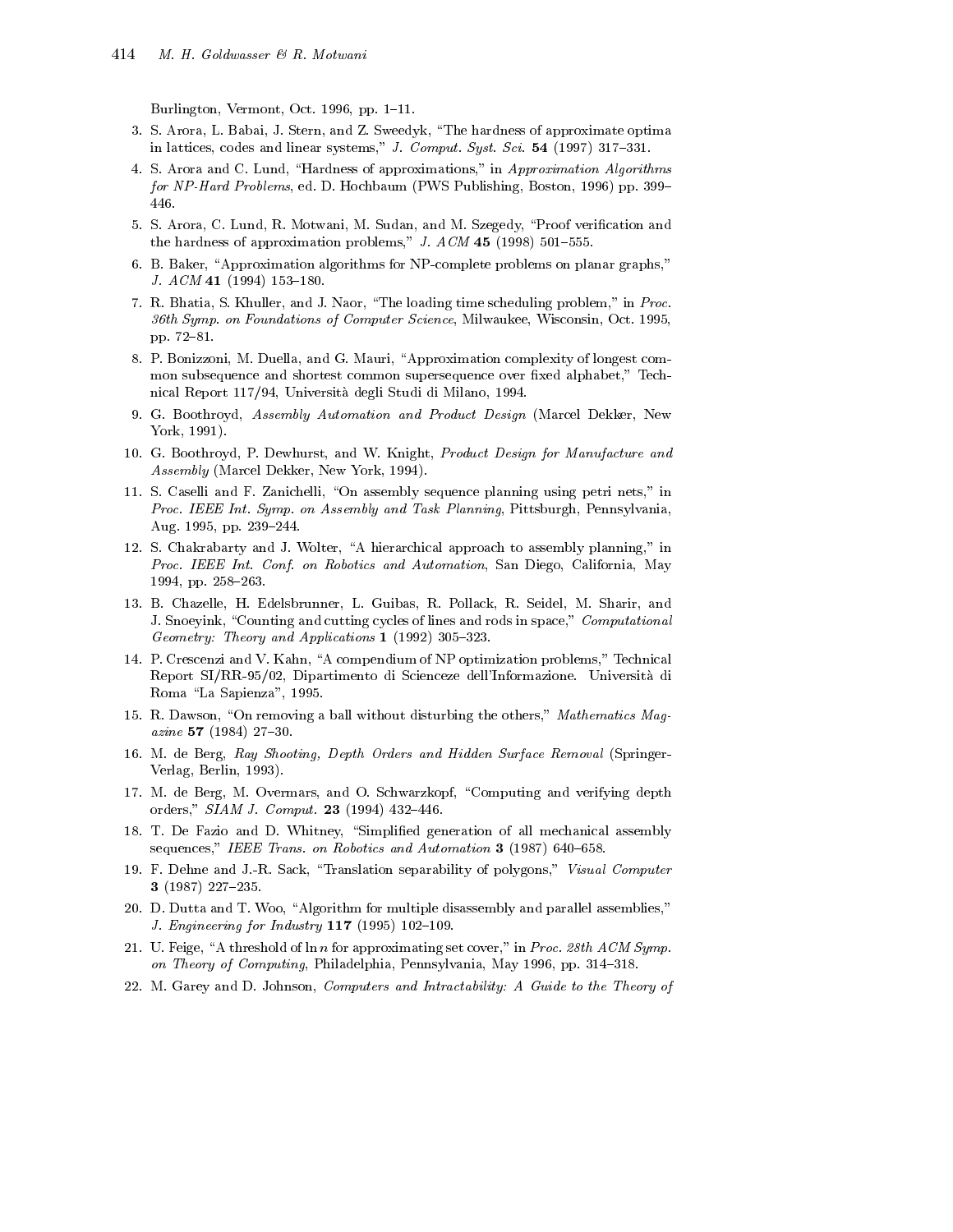NP-Completeness (W. H. Freeman, New York, 1979).

- 23. D. Gillies, "Algorithms to schedule tasks with  $AND/OR$  precedence constraints," Ph.D. thesis, University of Illinois, Urbana, IL, 1993.
- 24. D. Gillies and J. Liu, "Scheduling tasks with AND/OR precedence constraints,"  $SIAM$  J. Comput. 24 (1995) 797-810.
- 25. M. Goldwasser, "Complexity measures for assembly sequencing," Ph.D. thesis, Dept. Comp. Sci., Stanford Univ., Stanford, CA, 1997. Stanford Technical Report STAN-CS-TR-97-1590.
- 26. M. Goldwasser, J.-C. Latombe, and R. Motwani, "Complexity measures for assembly sequences," in Proc. IEEE Int. Conf. on Robotics and Automation, Minneapolis, Minnesota, Apr. 1996, pp. 1581-1587.
- 27. M. Goldwasser and R. Motwani, \Intractability of assembly sequencing: Unit disks in the plane," in Proc. Fifth Workshop on Algorithms and Data Structures, Lecture Notes in Computer Science 1272 (Springer-Verlag, Berlin, 1997) pp. 307-320.
- 28. S. Gottschlich, C. Ramos, and D. Lyons, "Assembly and task planning: A taxonomy," IEEE Robotics and Automation Magazine 1 (1994) 4-12.
- 29. L. J. Guibas, D. Halperin, H. Hirukawa, J.-C. Latombe, and R. H. Wilson, \Polyhedral assembly partitioning using maximally covered cells in arrangements of convex polytopes," Int. J. Computational Geometry and Applications 8 (1998) 179-199.
- 30. L. J. Guibas and F. F. Yao, "On translating a set of rectangles," in Computational Geometry, Advances in Computing Research, ed. F. Preparata (JAI Press, 1983) pp. 61-77.
- 31. D. Halperin, J.-C. Latombe, and R. H. Wilson, \A general framework for assembly planning: The motion space approach," in Proc. 14th Annual Symp. on Computational Geometry, Minneapolis, Minnesota, June 1998. To appear in Algorithmica.
- 32. D. Halperin and R. Wilson, "Assembly partitioning along simple paths: the case of multiple translations," in Proc. IEEE Int. Conf. on Robotics and Automation, Nagoya, Japan, May 1995, pp. 1585-1592.
- 33. J. Hastad, "Clique is hard to approximate within  $n^+$  ," in *Proc. 37th Symp. on* Foundations of Computer Science, Burlington, Vermont, Oct. 1996, pp. 627-636.
- 34. R. Hoffman, "A common sense approach to assembly sequence planning," in Computer-Aided Mechanical Assembly Planning (Kluwer Academic, Boston, 1991) pp. 289-314.
- 35. L. Homem de Mello and A. Sanderson, \AND/OR graph representation of assembly plans," IEEE Trans. on Robotics and Automation 6 (1990) 188-199.
- 36. L. Homem de Mello and A. Sanderson, Computer-Aided Mechanical Assembly Planning (Kluwer Academic, Boston, 1991).
- 37. L. Homem de Mello and A. Sanderson, "A correct and complete algorithms for the generation of mechanical assembly sequences," IEEE Trans. on Robotics and Automation  $7 (1991) 228 - 240$ .
- 38. J. Hopcroft, J. Schwartz, and M. Sharir, "On the complexity of motion planning for multiple independent objects: P-space hardness of the "Warehouseman's Problem"," *Int. J. Robotics Research* **3** (1984) 76-88.
- 39. T. Jiang and M. Li, "On the approximation of shortest common supersequences and longest common subsequences,"  $SIAM$  J. Comput. 24 (1995) 1122-1139.
- 40. D. Johnson, \Approximation algorithms for combinatorial problems," J. Comput.  $Syst. Sci.$  **9** (1974) 256-278.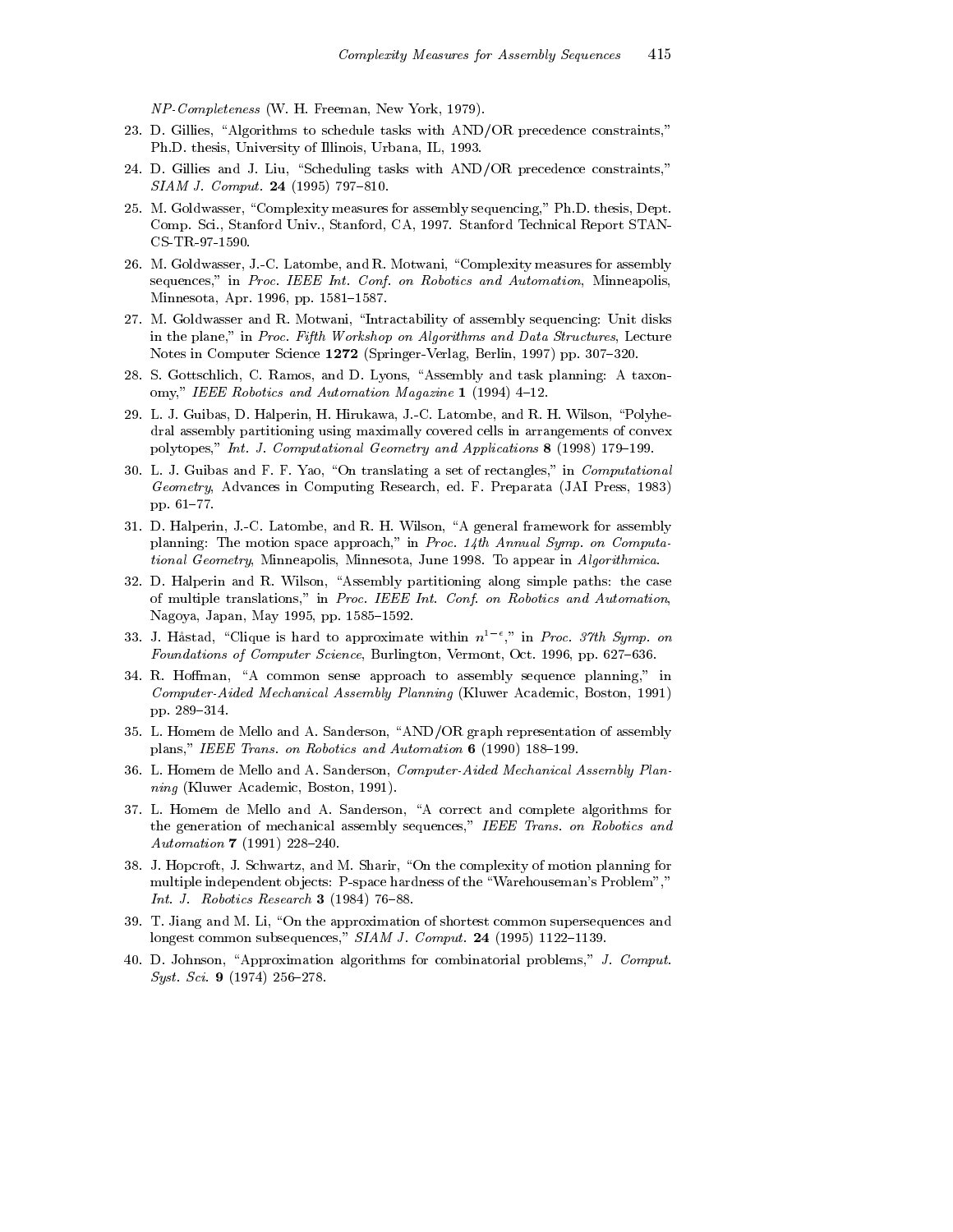- 41. R. Jones and R. Wilson, \A survey of constraints in automated assembly planning," in Proc. IEEE Int. Conf. on Robotics and Automation, Minneapolis, Minnesota, Apr. 1996, pp. 1525-1532.
- 42. V. Kann, "Polynomially bounded minimization problems which are hard to approximate," in Proc. 20th Int. Colloquium on Automata, Languages and Programming, Lecture Notes in Computer Science 700 (Springer-Verlag, Berlin, 1993) pp. 52–63.
- 43. D. Karger, R. Motwani, and G. Ramkumar, "On approximating the longest path in a graph," in Proc. Third Workshop on Algorithms and Data Structures, Lecture Notes in Computer Science 709 (Springer-Verlag, Berlin, 1993) pp. 421-432.
- 44. S. Kaufman, R. Wilson, R. Jones, T. Calton, and A. Ames, \The Archimedes 2 mechanical assembly planning system," in Proc. IEEE Int. Conf. on Robotics and Automation, Minneapolis, Minnesota, Apr. 1996, pp. 3361-3368.
- 45. L. Kavraki and M. Kolountzakis, \Partitioning a planar assembly into two connected parts is NP-complete," Inf. Process. Lett.  $55$  (1995) 159-165.
- 46. L. Kavraki, J.-C. Latombe, and R. Wilson, \Complexity of partitioning an assembly," in Proc. Fifth Canadian Conf. on Computational Geometry, Waterloo, Canada, 1993, pp.  $12-17$ .
- 47. S. Khanna and R. Motwani, "Towards a syntactic characterization of PTAS," in Proc. 28th ACM Symp. on Theory of Computing, Philadelphia, Pennsylvania, May 1996, pp. 329-337.
- 48. S. Khanna, M. Sudan, and L. Trevisan, "Constraint satisfaction: The approximability of minimization problems," in Proc. 12th IEEE Computational Complexity Conf., Ulm, Germany, June 1997.
- 49. M. Klawe, W. J. Paul, N. Pippenger, and M. Yannakakis, "On monotone formulae with restricted depth," in Proc. 16th ACM Symp. on Theory of Computing, Washington, D.C., 1984, pp. 480-487.
- 50. K. Lee and R. Gadh, \Computer aided design for disassembly: a destructive approach," in Proc. 1996 IEEE Int. Symp. on Electronics and the Environment, Dallas, Texas, May 1996, pp. 173-178.
- 51. S. Lee, "Backward assembly planning with assembly cost analysis," in Proc. IEEE Int. Conf. on Robotics and Automation, Nice, France, May 1992, pp. 2382-2391.
- 52. S. Lee and Y. Shin, "Assembly planning based on geometric reasoning," Computers and Graphics  $14$  (1990) 237-250.
- 53. C. Lund and M. Yannakakis, "On the hardness of approximating minimization problems," J. ACM 41 (1994) 960-981.
- 54. M. Middendorf, "Supersequences, runs, and CD grammar systems," in Developments in Theoretical Computer Science, Topics in Computer Science 6, eds. J. Dassow and A. Kelemenova (Gordon and Breach, Amsterdam, 1994) pp. 101–114.
- 55. J. Millner, S. Graves, and D. Whitney, \Using simulated annealing to select leastcost assembly sequences," in Proc. IEEE Int. Conf. on Robotics and Automation, San Diego, California, May 1994, pp. 2058-2063.
- 56. H. Moradi, K. Goldberg, S. Lee, and R. Wilson, \Geometry-based part grouping for assembly planning," Manuscript, 1997.
- 57. R. Motwani, \Approximation algorithms," Technical Report STAN-CS-92-1435, Stanford University, 1992.
- 58. B. Natarajan, "On planning assemblies," in Proc. Fourth Annual Symp. on Computational Geometry, Urbana-Champaign, Illinois, June 1988, pp. 299-308.